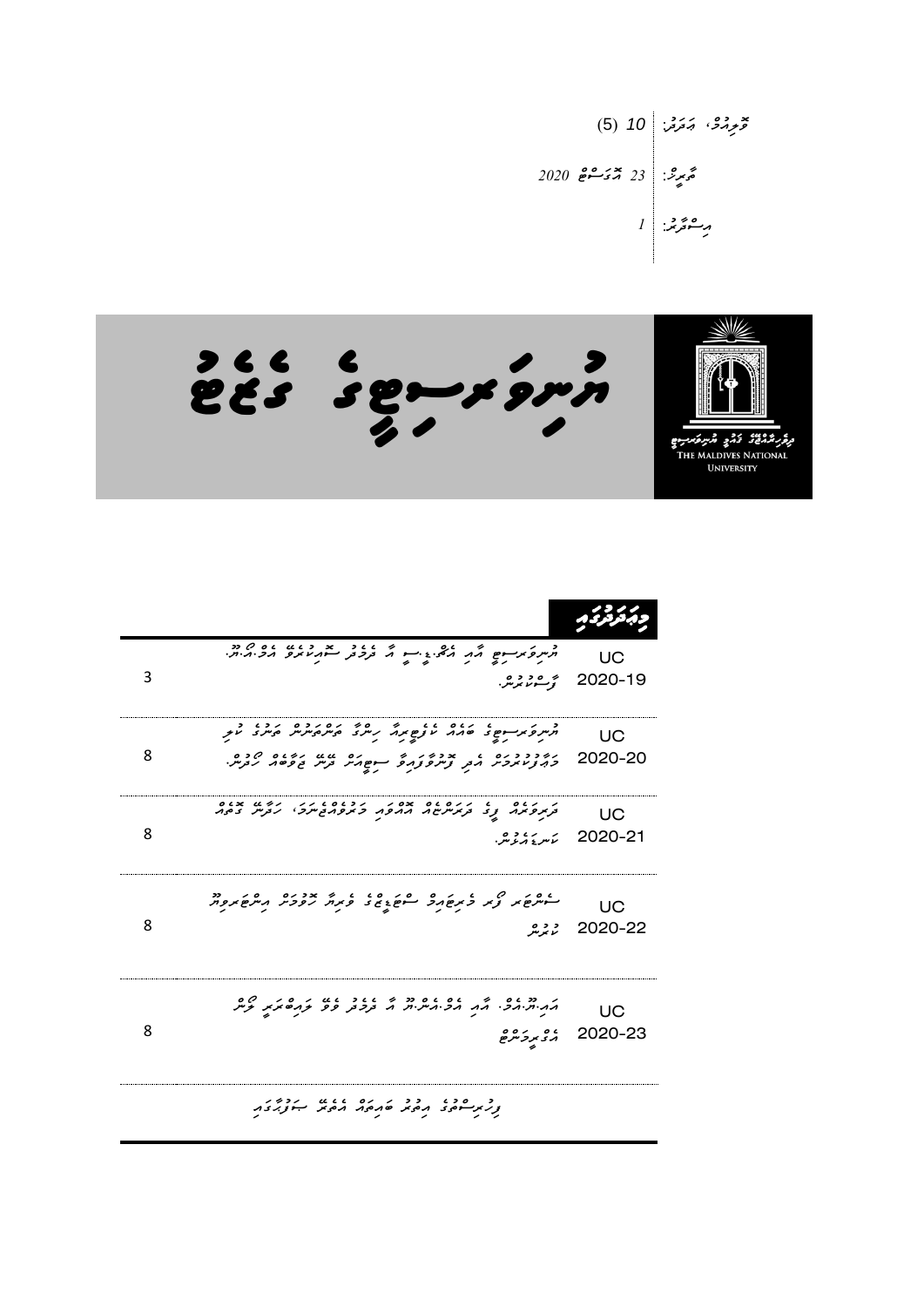|    | תית פעיים שירי פתיקים הת ביציית בי בי מתיאת הכיתיתיותי                                                                             | UC            |
|----|------------------------------------------------------------------------------------------------------------------------------------|---------------|
| 13 | י גיב גע גם גם כם<br>1. נקבת פפ <b>ג</b> ונסי <del>י</del> נקית                                                                    | 2020-24       |
|    |                                                                                                                                    |               |
| 17 | ק ק קוס מיקריית ביציב בספס ספרייק מיקרים בקינו מיקרייקיית.<br>קיצון קודים מיקריית ביציב מייקס מינים ביציבו מיקודי מיקודי           | UC            |
|    |                                                                                                                                    | 2020-25       |
|    | 2006ء پر پورے دورہ<br>ویرو <sub>ی</sub> پر پر پہنوی <sub>د</sub> تابریں                                                            | UC            |
| 17 |                                                                                                                                    | 2020-26       |
|    |                                                                                                                                    |               |
|    | סמם בם בין ייעוד היפה בא מקסימי ביותר סבקיר.<br>היותר הך בין ייעוד היפה בא מקסימי ביותר סבקיר.                                     | AS            |
| 25 | ۇسەر بىر بىر                                                                                                                       | 2020-39       |
|    |                                                                                                                                    |               |
|    | ، ره چې ده ده سرگرم شوه ده در خو څوکسو مر <sub>کز</sub>                                                                            |               |
| 26 |                                                                                                                                    | AS            |
|    | כם ק הק הכבד ב המה "ק ייתובית                                                                                                      | 2020-40       |
|    |                                                                                                                                    |               |
|    |                                                                                                                                    |               |
|    | ו מס ביס הגבר המיני המינים המשמש המינים היים היים.<br>ציותים הצ                                                                    | AS            |
| 26 | קת ה- רשי המילי הת "רבים במבוקם ביניכל הייק קתת                                                                                    | 2020-41       |
|    | ، د» موهر" که ، د بروده ده بر دوره د همه سرهرده<br>مومنامشر اسم منابو وبود و برمورمرفرفتر ومهر سرهرده                              |               |
|    |                                                                                                                                    |               |
|    | ، ده پره ده مرسم و مشرکتر مشتریح د انگریز برای مرکز                                                                                | AS            |
| 26 |                                                                                                                                    | 2020-42       |
|    |                                                                                                                                    |               |
|    |                                                                                                                                    |               |
| 27 | ، ده چې خلسمبرخونو په مهرغ د سومړۍ د ۱۶۵۲م کړ .<br>د مرکز په مرکز مرکز کلیم د سومړۍ د سومړۍ د د کلیم                               | AS<br>2020-43 |
|    | x כפורק בית פניק בינד ביסדרס<br>מקפורת בית פניק ביבוד נבייטוניית                                                                   |               |
|    |                                                                                                                                    |               |
|    | ، ده پره پره ده ده ده پره در ده د ده ده ده ده<br>زراوی از از هسر در افزار در در در در در در در در افزار                            | AS            |
| 28 | ופת וו יזכן כסוכן ו נונס ונוכבדים באוס מסכם.<br>מקד <i>יצי</i> ת " מנג' בהבקם, [ הניתי סב <i>ק קטית ככ</i> ב, בסה מנמ <i>ק ב</i> מ | 2020-44       |
|    |                                                                                                                                    |               |
|    | د در ۵۶۰ تا ۵ د د ۱۵۸۵ تا ۵۲ تا ۵۶۸ د ۱۶۸۶.<br>در دستوری در سر د در ۱۹۵۸ تا در در مرد بود برد د                                    |               |
|    |                                                                                                                                    |               |

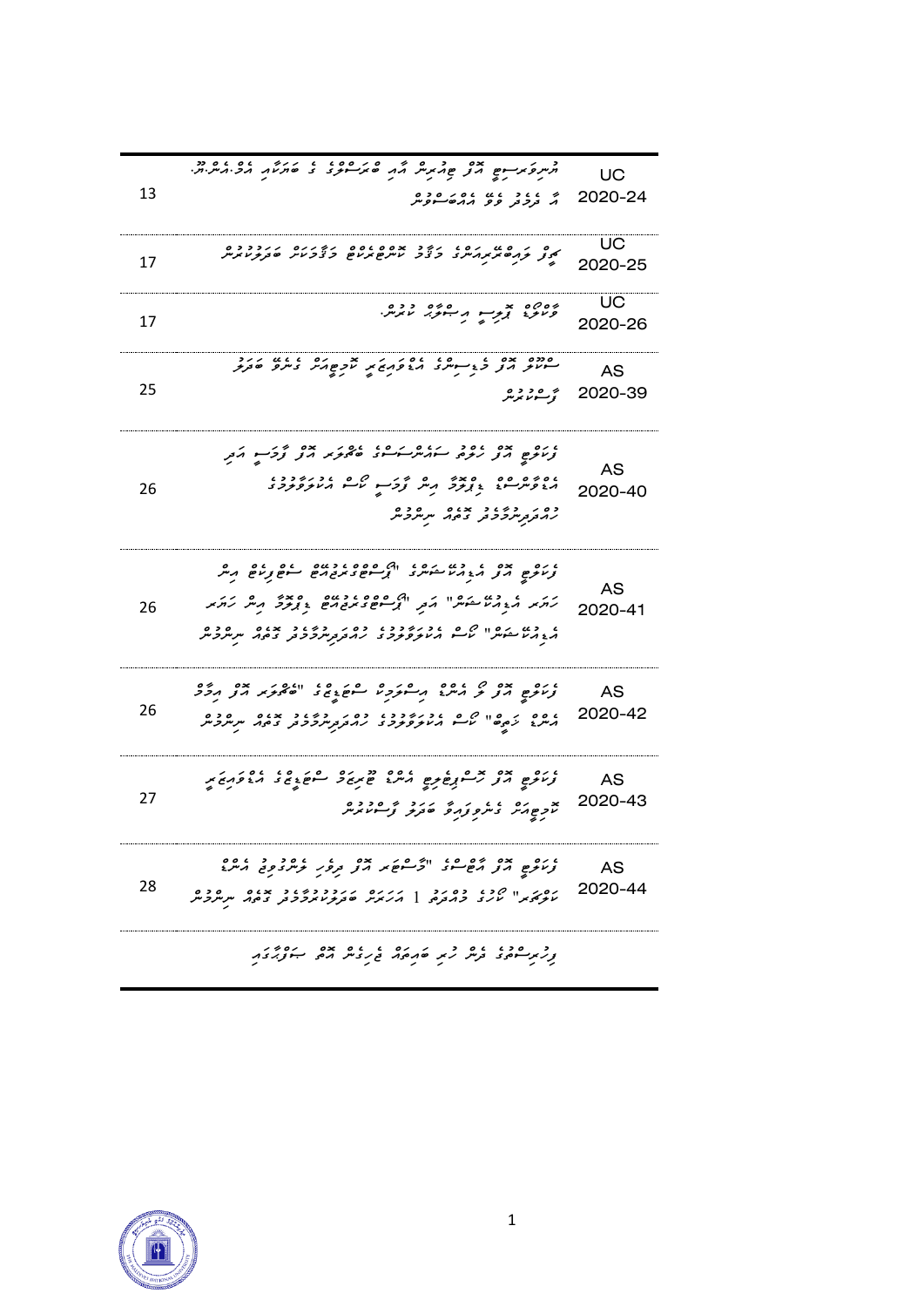| ده و سرگرد گر<br>و در ده و در مرد سرم مرکز در استفاده و در در دور در دور در دور در دور در دور در دور در دور در دور در دور در دو<br>در در دور در در در دور در دور در دور در دور در دور در دور در دور در دور در دور در دور در دور در دور در دور در<br>AS.<br>28<br>2020-46 - پریگر سرورشوا از عرب دور در دور دور دور سربرویر<br>2020-46 - پریگر سرورشوا از کرسو بر در مربر بر دور دور سربرویر |
|---------------------------------------------------------------------------------------------------------------------------------------------------------------------------------------------------------------------------------------------------------------------------------------------------------------------------------------------------------------------------------------------|
|                                                                                                                                                                                                                                                                                                                                                                                             |

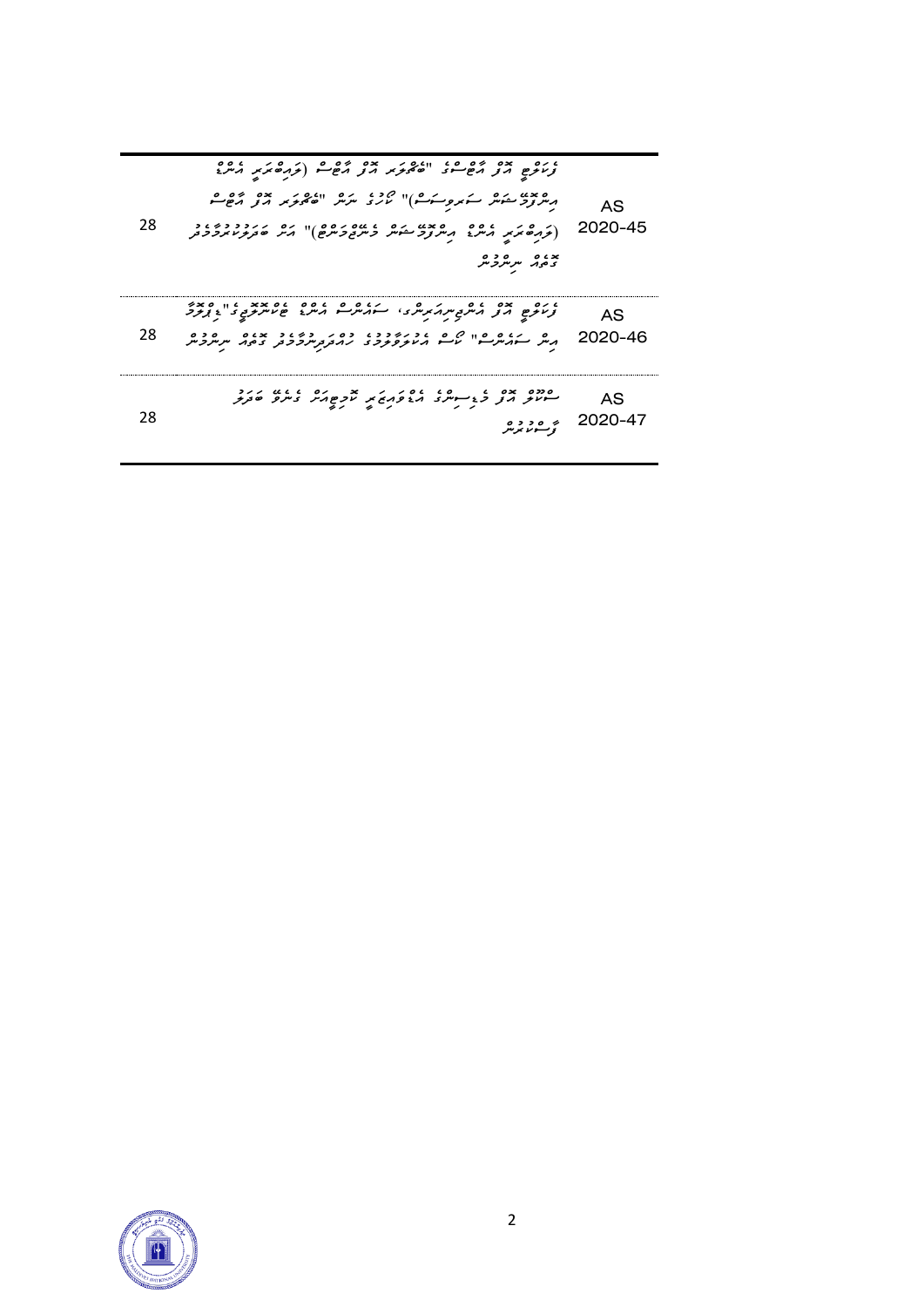*ޔުނިވަރސިޓީ ކައުންސިލްގެ ނިންމުން* -2020-19UC *އިން* -2020-26UC

UC *ޔުނިވަރސިޓީ އާއި އެޗް .ޑީ . ސީ އާ ދެމެދު ސޮއިކުރެވ އެމް . އޯ . ޔޫ . ފާސްކުރުން .* 2020-19

*ފާސްކުރެވުނު ތާރީޚ:ް 8 ޖުލައި 2020 | ޖަލްސ:ާ 285* 

*ޤައުމީ ޔުނިވަރސިޓީއާއި ހައުސިންގ ޑިވެލޮޕްމަންޓް ކޯޕަރ ޝަން ލިމިޓެޑްއާ ދެމެދު ވެވ ފަހުމުނާމާގައި ސޮއިކުރުމުގެ ހުއްދަދިނުމަށް ކައުންސިލްގެ މެމްބަރުންގެ އިއްތިފާޤުން ނިންމުނެވ.ެ* 

# MEMORANDUM OF UNDERSTANDING



## THE MALDIVES NATIONAL UNIVERSITY

# AND

## HOUSING DEVELOPMENT CORPORATION LIMITED, **MALDIVES**

### **MEMORANDUM OF UNDERSTANDING**

**This Memorandum of Understanding** (hereinafter referred to as MOU) made on date **2020**

### **BETWEEN**

**THE MALDIVES NATIONAL UNIVERSITY (MNU)**, a university established under **The Maldives National University Act (Law No. 3/2011)** whose address is at **The Maldives National University, Rahdhebai Hin'gun, Malé 20371, Maldives** and shall include its lawful representatives and permitted assigns;

### **AND**

**Housing Development Corporation Limited (HDC),** a 100% state-owned enterprise formed by a presidential decree mandated with developing, building and regulating Hulhumale', a planned city situated in the capital region of Maldives, whose address is at **HDC Building, Third Floor, Hulhumale', Maldives.**

Hereinafter referred to singularly as "the Party" and collectively as "the Parties".

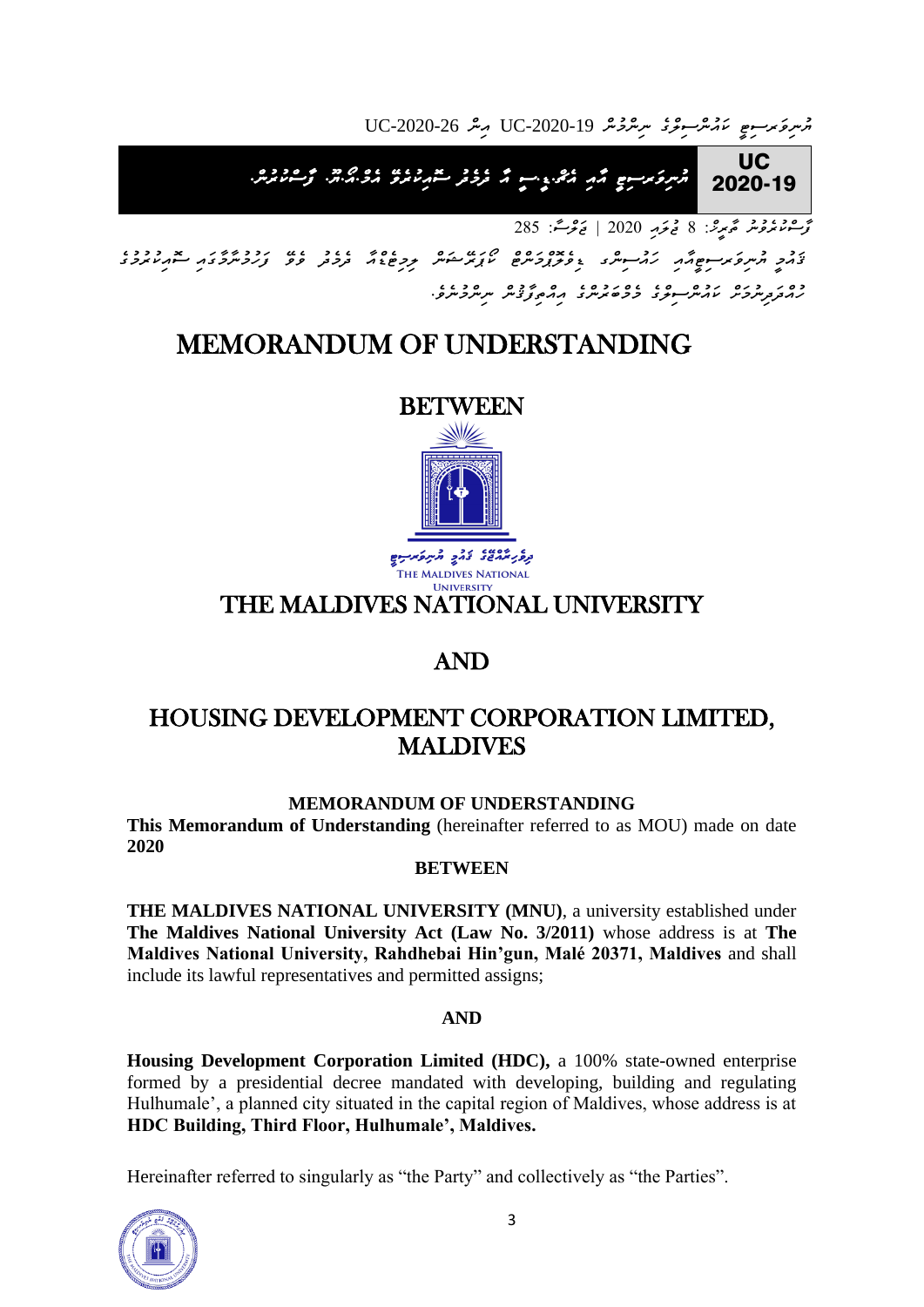#### **WHEREAS**

MNU, the premium higher education institute in the country and the largest higher education institution, is mandated by law to conduct, promote and disseminate research and to develop and train human resources, desires to enhance further and strengthen its research capabilities and has taken various initiatives to balance its educational excellence and has made various collaborative arrangements with other institutions and organisations to strengthen its research culture, quality, output and train manpower.

• and

• HDC undertakes and manages the overall planning and building of the reclaimed city of Hulhumale' – the Maldives biggest and most ambitious urban development project and working towards making Hulhumale' the nation's first sustainable city. Thus, the Corporation collaborates with other institutions to enhance research, train manpower and to identify the structures and means of achieving the goals of creating opportunities for better homes, health, employment and education services in the Maldives.

• In consideration of discussions between the Parties and mutual promises and conditions in this MOU, the Parties agree as follows:

#### **ARTICLE I: OBJECTIVE**

The Parties, subject to the terms of this MOU and the laws, rules, regulations and national policies from time to time in force in the country, will endeavour to strengthen, promote and develop co-operation between the Parties based on equality and mutual benefit.

### **ARTICLE 2: AREAS OF CO-OPERATION**

Each Party will, subject to the laws, rules, regulations and national policies from time to time in force governing the subject matter, endeavour to consider co-operating in a manner which will support and develop housing-related research and act as a stimulus for a wide range of collaborative activities including but not restricted to:

Mutual Areas:

- i. Develop and conduct joint research projects;
- ii. Co-operate in exchange of and access to information and data to facilitate research; and
- iii. Conduct other activities and programs in areas of mutual interest such as research, training human resources, on the job experience, benefiting both Parties.

Obligations of Housing Development Corporation (HDC)

- i. Involve and give priority to MNU for housing-related research;
- ii. Involve MNU in national housing surveys or statistics dissemination events and share such reports with MNU;
- iii. Provide the opportunity for MNU to train manpower at HDC;

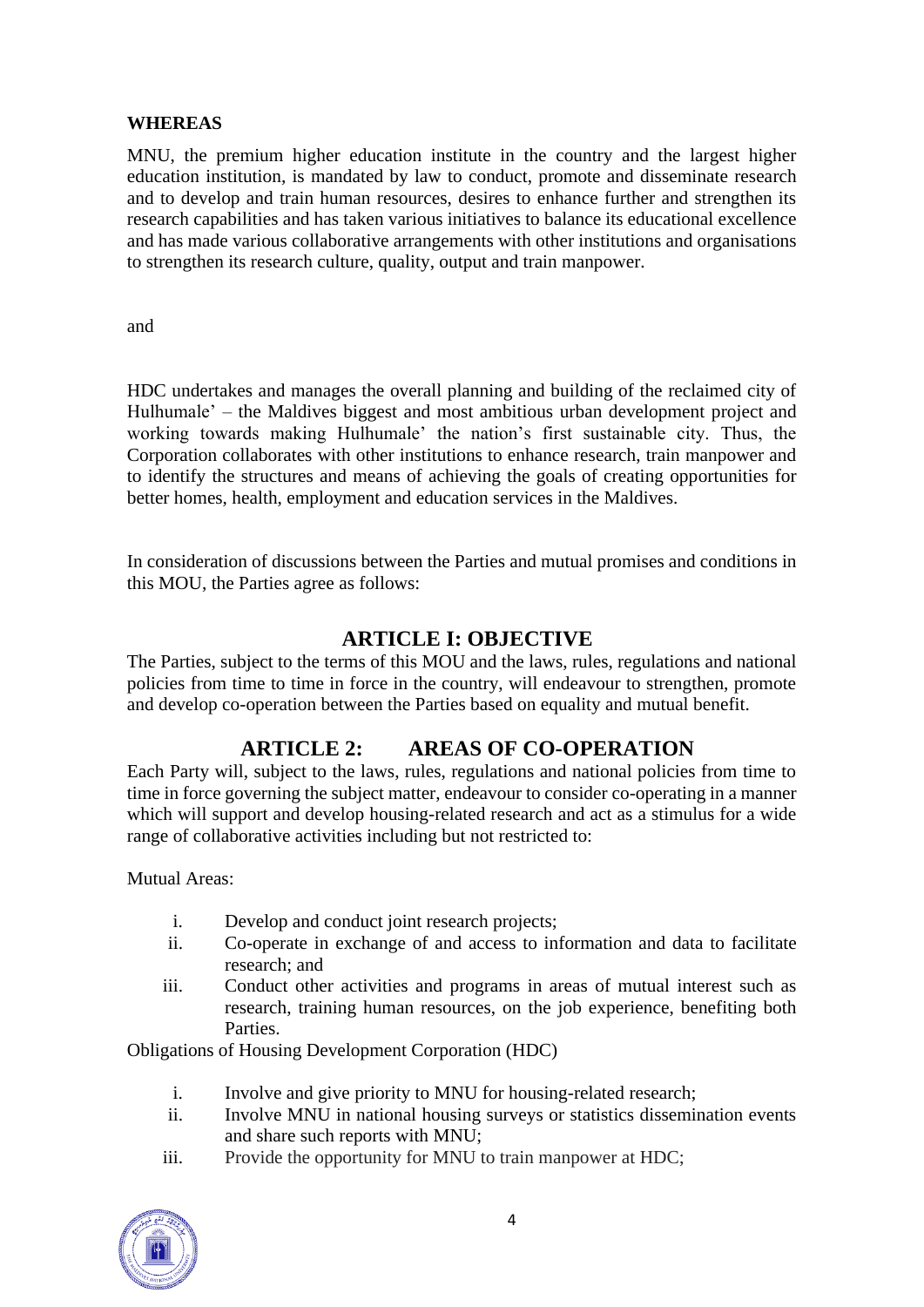- iv. Provide access to data sets at HDC for MNU researchers (under a confidentiality agreement); and
- v. Provide opportunities for MNU students studying in related fields to get work experience at HDC.

Obligations of Maldives National University (MNU)

- i. MNU staff and students shall emphasize research on prioritized areas requested by HDC;
- ii. Support capacity building of HDC staff;
- iii. Involve policy level personnel of HDC in research forums and conferences to facilitate policy formulation based on research evidence; and
- iv. Map housing research conducted by MNU staff and students in priority areas and share records with HDC

### **ARTICLE 3: FINANCIAL ARRANGEMENTS**

The Parties will pay all of their own costs related to the intentions and terms of this MOU, except as otherwise stated in any project agreement between the Parties.

### **ARTICLE 4: EFFECT OF MEMORANDUM OF UNDERSTANDING**

This MOU only serves as a record of the Parties' intentions and does not constitute or create, and is not intended to represent or create, obligations under domestic or international law and will not give rise to any legal process and will not be deemed to constitute or form any legally binding or enforceable obligations, express or implied.

### **ARTICLE 5: NO AGENCY**

Nothing contained herein is construed so as to constitute a joint venture partnership or formal business organisation of any kind between the Parties or so to represent either Party as the agent of the other.

### **ARTICLE 6: ENTRY INTO EFFECT AND DURATION**

- **1.** This MOU will come into effect on the date of signing and will remain in effect for a period of **THREE (3) years**. This MOU may be extended for a further period as may be agreed in writing by the Parties.
- 2. Either Party may terminate this MOU by giving written notice to the other at least TWO (2) months prior to the proposed date of termination.

### **ARTICLE 7: PROTECTION OF INTELLECTUAL PROPERTY RIGHTS**

- 1. All rights, title and interest in copyright and other intellectual property rights and all other material supplied by one Party to the other shall, together with any improvements or modifications at all times remain vested with the supplying Party or original owner.
- **2.** Neither Party may gain any right or interest in the other Party's name and logo or the goodwill associated with them, and neither Party may permit any third party to use the other Party's name and logo.

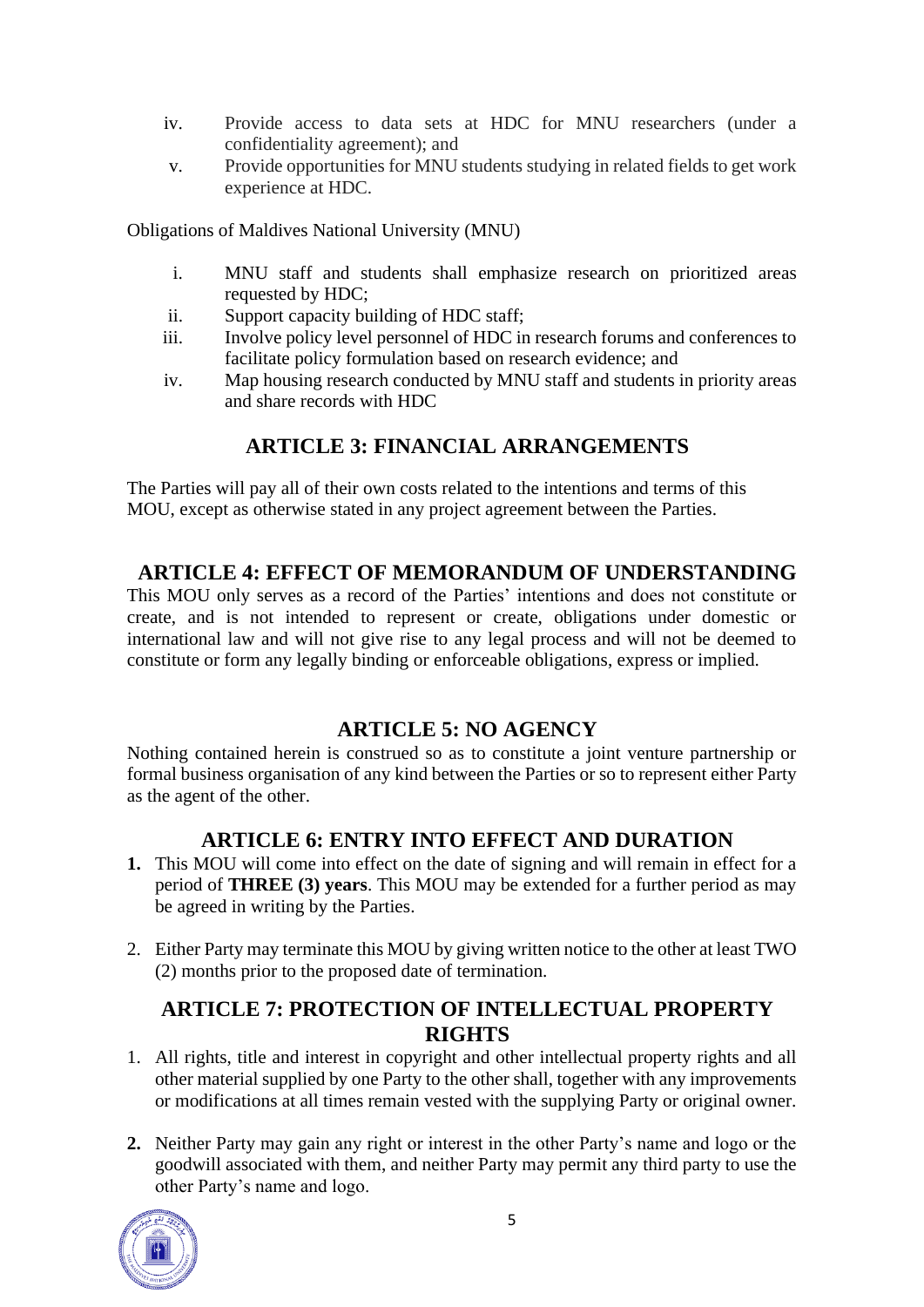### **ARTICLE 8: SETTLEMENT OF DISPUTES**

In the event of any dispute emerging, the Parties shall make the best efforts to solve the problem amicably and promptly between themselves.

### **ARTICLE 9: NOTICES**

All notices or other documents to be served under this MOU shall be addressed to the Party to be served at its address given in this MOU or any other address as may be notified, with a copy to that Party's Legal Department, if applicable. Such notices may be delivered by hand or sent by fax, or sent by e-mail, or recorded delivery post -

| To      |                      | <b>HOUSING DEVELOPMENT CORPORATION</b><br><b>HDC</b> Building<br>Third Floor, Hulhumale',<br>Maldives    |
|---------|----------------------|----------------------------------------------------------------------------------------------------------|
| Tel no: | $\ddot{\phantom{a}}$ | $(+960)$ 3353535                                                                                         |
| E-mail: |                      | mail@hdc.com.mv                                                                                          |
| To      |                      | THE MALDIVES NATIONAL UNIVERSITY<br>Central Administration<br>RahdhebaiHin'gun, Malé 20371,<br>Maldives. |
| Tel no. |                      | $+960$ 334 5125                                                                                          |
| E-mail  |                      | secretariat@mnu.edu.mv                                                                                   |

### **ARTICLE 10: CONFIDENTIALITY**

- 1. Each Party shall undertake to observe the confidentiality and secrecy of document, information and other data received from or supplied to, the other Party during the period of the implementation of this MOU or any additional agreement made according to this MOU.
- 2. For the purpose of Article 2, such information and data include any document, information and data which is disclosed by a Party (the Disclosing Party) to the other Party (the Receiving Party) prior to, or after, the execution of this MOU, involving academic, research, technical, business, marketing, policy, know-how, planning, project management and other documents, information, data and/or solutions in any form, including but not limited to any material, information or data which is designated in writing to be confidential or by its nature intended to be for the knowledge of the Receiving Party or if orally given, is given in the circumstances of confidence.
- 3. Both Parties agree that the provisions of this Article shall continue to be binding between the Parties notwithstanding the termination of this MOU.

### **ARTICLE 11: SUSPENSION**

Each Party reserves the right for reasons of national security, national interest, public order, and public health to suspend temporarily, either in whole or in part, the implementation of this MOU which suspension shall take effect immediately after notification has been given to the other Party.

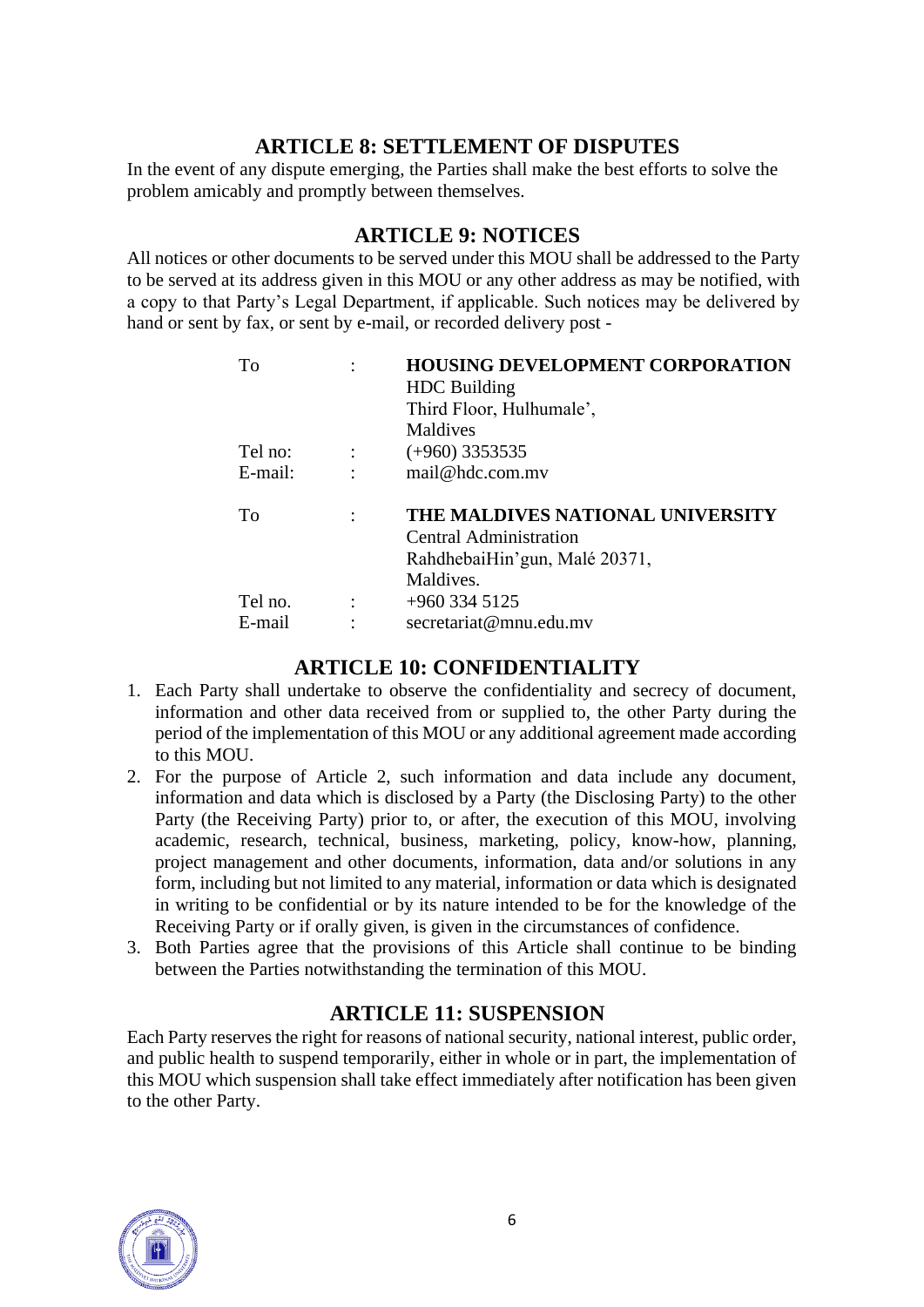### **ARTICLE 12 - VARIATION**

The terms stipulated in this MOU shall not be amended, altered, changed or otherwise modified without the mutual consent of the Parties and such amendments, alterations, changes and modifications shall be made in writing and signed by the Parties hereto.

**IN WITNESS, WHEREOF**, the undersigned duly authorised thereto, have signed this MOU in duplicate in Malé on xxx in the year 2020, in English as original texts.

#### Signed by On behalf of **THE MALDIVES NATIONAL UNIVERSITY**

…………………………

#### **Dr. Mohamed Shareef**

Vice-Chancellor

In the presence of: - …………………………

Signed by On behalf of **HOUSING DEVELOPMENT CORPORATION Mr.**

…………………………

In the presence of: - …………………………

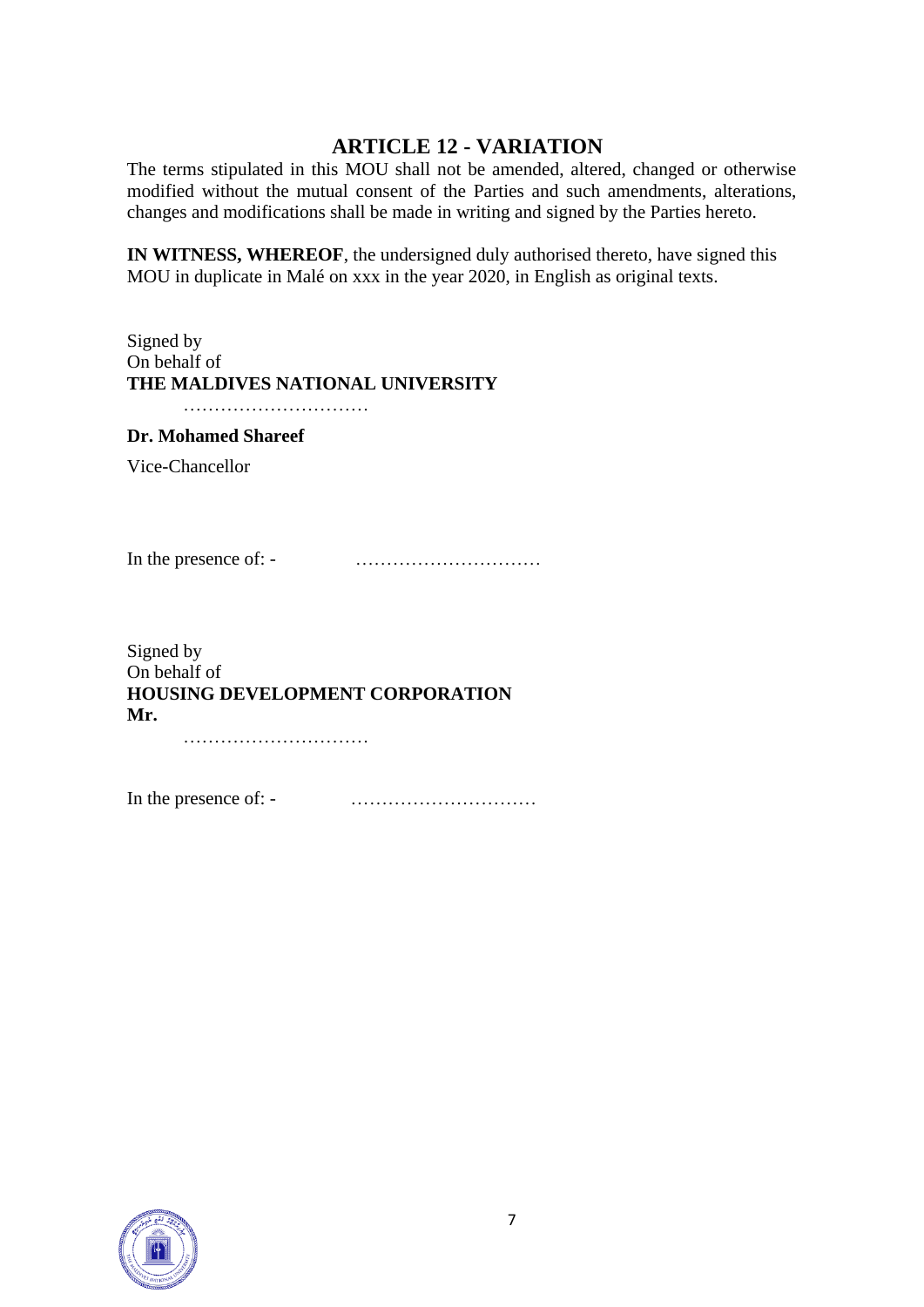**UC** 2020-20 مس كرسوغ حداد الموضية المراكز من المراكز على المراكز والمراكز المراكز والمراكز والمراكز والمراكز والمراكز والمر<br>مس المراكز المراكز المراكز المراكز المراكز المراكز المراكز المراكز المراكز والمراكز المراكز والمراكز والمراكز *ސިޓީއަށް ދ ނ ޖަވާބެއް ހޯދުން .* 

*ފާސްކުރެވުނު ތާރީޚ:ް 15 ޖުލައި 2020 | ޖަލްސ:ާ 286 ޖަސްޓް ފޮރ މާކިން ޕްރައިވެޓް ލިމިޓެޑްގެ ފަރާތުން ފެކަލްޓީ އޮފް ހެލްތު ސައިންސަސްގެ އިމާރާތުގައި ހިންގާ ކެންޓީން ގެކުއްޔާއި ޖ އެފްއެމް ޕްރައިވެޓް ލިމިޓެޑްއިން ފެކަލްޓީ އޮފް އެޑިއުކ ޝަންގެ ޢިމާރާތުގައި ހިންގާ " ރިޓްރީޓް ޔުނި " ގެކުލި ، ރާއްޖެއަށް ފެތުރުނު ކޮވިޑް ރޯގާ އާ ގުޅިގެން އެ ފަރާތްތަކުން މަޢާފްކޮށް ދެއްވުމަށް އެދި ހުށަހަޅައިފައިވާތ،ީ 1 އ ޕްރިލް* مِسْ کُرِمِدۡ کَ حُسِسُورِ (قَرْصٌ 30 کَمَرٌ) کُمْ حَدِیْرِ 19 کَمَرُ نَسِسِرَدَ نَمِّ عَوْمِ 19 کَمَرُسِ مِرَّ<br>مِسْ کُرِمِدۡدَ 19 کَسِسُورِمَرُ (قَصَرُ 30 کَمَرٌ) کُمْ حَدِیْرِ 19 کَمَرٌ نَسِسِرَدَ نَمِّ عَوْمِ 19 کَمَرُ *މެމްބަރުންގެ އިއްތިފާޤުން ނިންމުނެވ.ެ*



*ފާސްކުރެވުނު ތާރީޚ:ް 15 ޖުލައި 2020 | ޖަލްސ:ާ 286* 

*ދިވެހިރާއްޖ ގެ ޤައުމީ ޔުނިވަރސިޓީއަށް ނިސްބަތްވާ ދަރިވަރެއް ޔުނިވަރސިޓީއަށް ދައްކަން ޖެހ ފީއެއް ނުދައްކާ ވަނިކޮށް ނިޔާވެއްޖެ ނަމ،ަ އެދަރިވަރުގެ ފީގެ ދަރަނި މަޢާފުކުރުމަށް ޤާނޫނުގައިވާ ގޮތަށް ވޯޓުލައިގެން ކައުންސިލްގެ މެމްބަރުންގެ އިއްތިފާޤުން ނިންމުނެވ.ެ* 



*ފާސްކުރެވުނު ތާރީޚ:ް 15 ޖުލައި 2020 | ޖަލްސ:ާ 286* 

*ސެންޓަރ ފޯރ މެރިޓައިމް ސްޓަޑީޒްގެ ވެރިޔަކަށް ކެޕްޓަން މުޙައްމަދު ޒައިދު 12 ޖުލައި 2020 ގައި އިސް ކުރެވުނު ކަމަށް މަޢުލޫމާތު އެރުވުނެވ.ެ* 



*ފާސްކުރެވުނު ތާރީޚ:ް 22 ޖުލައި 2020 | ޖަލްސ:ާ 287* 

*ދިވެހިރާއްޖ ގެ އިސްލާމީ ޔުނިވަރސިޓީ އާއި ދިވެހިރާއްޖ ގެ ޤައުމީ ޔުނިވަރސިޓީ އާއި ދެމެދު ވެވ ލައިބްރަރީ ލޯން ޚިދުމަތް ދިނުމުގެ ފަހުމުނާމާގައި ސޮއިކުރުމުގެ ހުއްދަދިނުމަށް ކައުންސިލްގެ މެމްބަރުންގެ އިއްތިފާޤުން ނިންމުނެވ.ެ* 

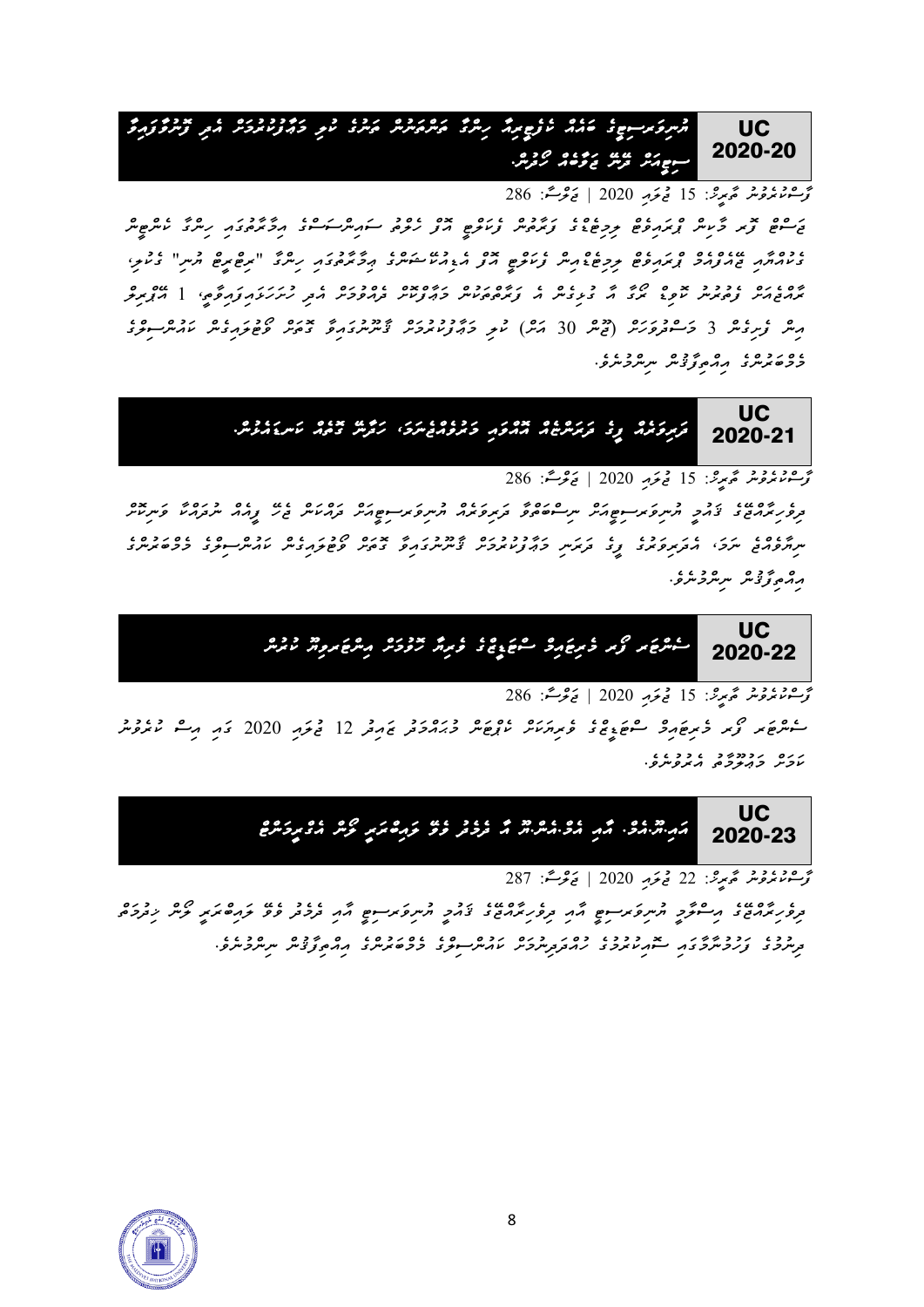



*ދިވެހިރާއްޖޭގެ އިސްލާމީ ޔުނިވަރސިޓީ އާއި ދިވެހިރާއްޖޭގެ ޤައުމީ ޔުނިވަރސިޓީ އާއި ދެމެދު ލައިބްރަރީ ލޯން ޚިދުމަތް*  <del>د د د د د د د د</del><br>ترسرحر د مرد *ه سوو*س

### **.1** *ތައާރުފ:ް*

*މިއެއްބަސްވުމަކީ ދިވެހިރާއްޖޭގެ އިސްލާމީ ޔުނިވަރސިޓީ އާއި ދިވެހިރާއްޖޭގެ ޤައުމީ ޔުނިވަރސިޓީ އާއި ދެމެދު ލައިބްރަރީ ލޯން ޚިދުމަތް ދިނުމުގައި ދެފަރާތުގެ ޒިންމާތައް ބަޔާންކުރާ އެއްބަސްވުމެކެވ.ެ* 

*މިއެއްބަސްވުމުގެ ދަށުން ޚިދުމަތް ދިނުމުގައި ލައިބްރަރީ ލޯންގެ ޚިދުމަތް ދިނުމުގައި ޝާމިލްވާ 2 ލައިބްރަރީގެ ލައިބްރަރީ ޤަވާއިދުގައިވާ އެންމެހާ ކަންތައްތަކަށް 2 ލައިބްރަރީއިންވެސް އިޙްތިރާމް ކުރަންވާނެއެވ.ެ* 

*މިއެއްބަސްވުމުގައި މީގެ ފަހުން ދިވެހިރާއްޖޭގެ އިސްލާމީ ޔުނިވަރސިޓީ ގެ ބަދަލުގައި ބޭނުންކުރާނީ "އައ.ިޔ.ޫއެމް"*  ے کے مرکز عدد ۱۶۵۶ مرکز کے مردور سے ۲۵۵۵ میں ۲۵۵۵ مرکز اور مرکز کردیا۔<br>مرکز مرکز کرونرمرمربی کامر شروک کردی کے مرکز کامرکز کردیا کردیا کردیا۔ امرکز *މިއެއްބަސްވުމުގައި "ލައިބްރަރީ ބޭނުންކުރާ ފަރާތްތައް" މާނަކުރާނީ މާއްދާ 2ގައި ބަޔާންކޮށްފައިވާ ފަރާތްތަކެވ.ެ*  <del>َ</del> *އެންމެހާ ތަކެއްޗަށެވ.ެ* 

*މިއެއްބަސްވުމުގެ ދަށުން އައ.ިޔ.ޫއެމް އަދި އެމ.ްއެނ.ްޔޫ އާއި ދެމެދު ލައިބްރަރީ ލޯންގެ ޚިދުމަތް ދިނުމަށް 2* ح مسروکر سوم کے دورہ محمد محمد علم علم علم دورہ کے دورہ دورہ کے دورہ کردیا کے دورہ کردیا کے دورہ کردیا کے دورہ<br>اس کا علم کے دورہ مریر اس اللہ علم اللہ کا ان کا ان کا ان کا ان کا ان کا ان کا ان کا ان کا ان کا ان کا ان کا ا *މިއެގްރީމަންޓްގެ އެނެކްސް އެއްކަމުގައި ވާންވާނެއެވ.ެ* 

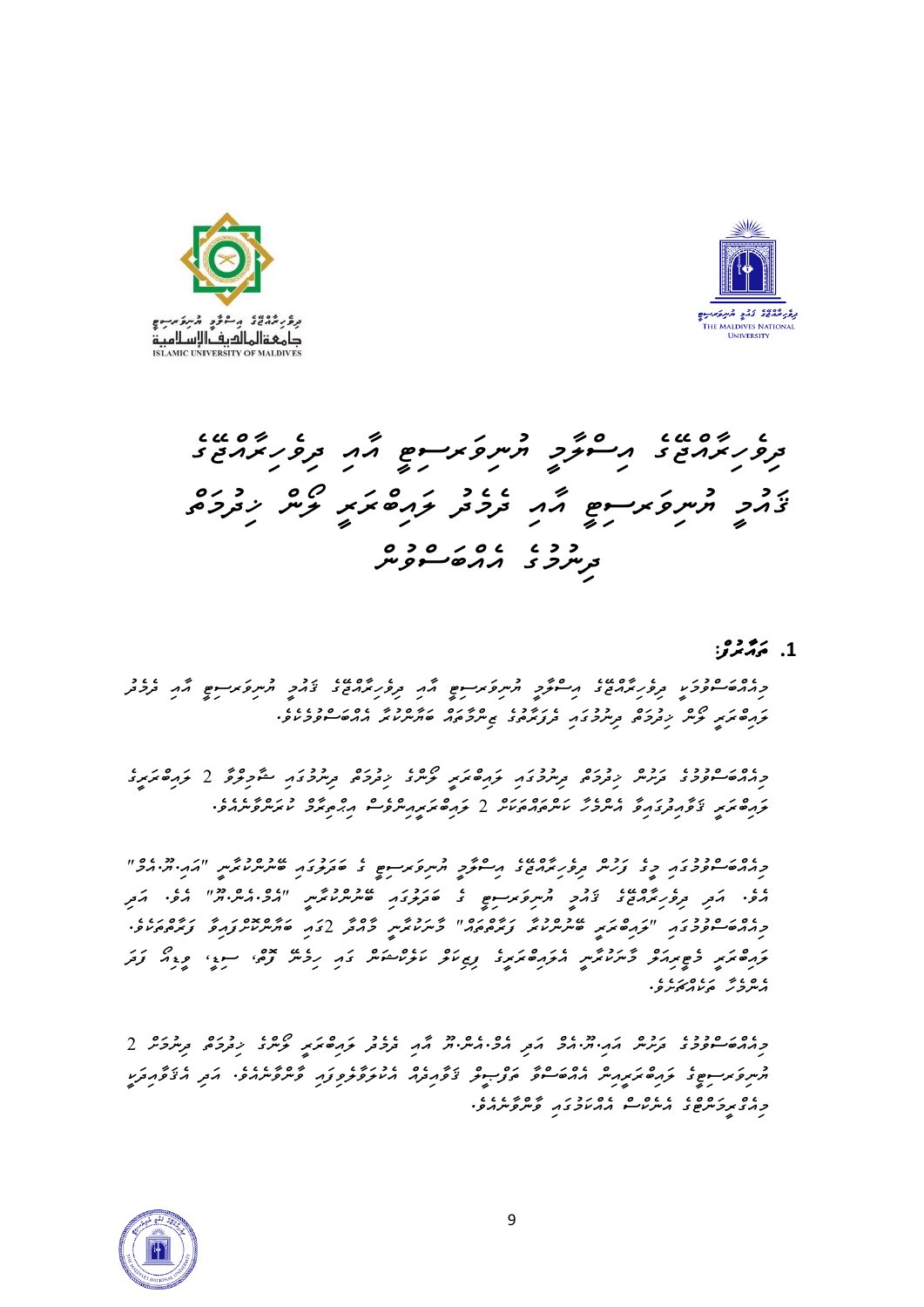### **.2** *އެއްބަސް ވުމުގެ ދަށުން ޚިދުމަތްދެވޭނޭ ފަރާތްތައ:ް*

*މިއެއްބަސް ވުމުގެ ދަށުން ޚިދުމަތް ދެވޭނީ ތިރީގައިބަޔާންކުރާ ފަރާތްތަކަށެވ.ެ*  .2.1 *އައ.ިޔ.ޫއެމް އަދި އެމ.ްއެނ.ްޔޫ ގެ ކޯސްތަކުގައި އެއިރަކު ރެޖިސްޓަރވެގެން ކިޔަވާ ފުލްޓައިމް އަދި ޕާރޓްޓައިމް ދަރިވަރުން*  .2.2 *އައ.ިޔ.ޫއެމް އަދި އެމ.ްއެނ.ްޔޫ ގެ ފުލްޓައިމް އެކަޑެމިކް މުވައްޒަފުން*

.2.3 كمبر و عدة عدة عدد عدد محمد عدد عدد عدد المحمد المحمد عدد المحمد عدد عدد المحمد عدد المحمد عدد المحمد عدد<br>2.3 كمبر المحمد المحمد المحمد المحمد المحمد المحمد المحمد المحمد المحمد المحمد المحمد المحمد المحمد المحمد الم *އިދާރީ މުވައްޒަފުންނެވ.ެ މީގެ ތެރޭގައި ކޮންޓްރެކްޓް / ޕާރޓްޓައިމް ގޮތެއްގައި ވަޒީފާއަދާކުރާފަރާތްތަކެއް ނުހިމެނޭނެއެވ.ެ* 

## .3 *އެއްބަސް ވުމުގެ ދަށުން ދެވޭނޭ ޚިދުމަތްތައ:ް*

- .3.1 *މިއެއްބަސް ވުމުގެ ދަށުން ލައިބްރަރީ ލޯންގެ ޚިދުމަތް ހޯދުމަށް ރެޖިސްޓަރ ވެފައިވާ ހުރިހާ ފަރާތްތަކަށް މިޚިދުމަތަށް ކަނޑައަޅާ ތަކެތި ދެ ލައިބްރަރީއިންވެސް އެއް އުޞޫލުން ދޫކުރަންވާނެއެވ.ެ ހަމައެކަނި އިސްތިސްނާ ކުރެވޭނީ ޚަރަދުކޮށްގެން އެތަނެއްގެ ދަރިވަރުންނަށް ދޫކުރާ ޑޭޓާބޭސް ތަކެވ.ެ*
- .3.2 محصوص م*حروح حزمی حرکت در حرکت در دوره در دوره در دو موسیق دو به دو است دو د ލައިބްރަރީއިން އެއްބަސްވެއެވ.ެ*
- *)ހ(. ލައިބްރަރީގެ ވަޞީލަތްތައް ބޭނުންކުރުނ:ްއެޔުނިވަރސިޓީއެއްގެ ލައިބްރަރީއެއްގައި ކަނޑައަޅާފައި އޮންނަ އުސޫލާއި އެއްގޮތްވާގޮތުގެ މަތިން ލައިބްރަރީއަށް ވަދެ އެތަނުގެ ވަޞީލަތްތައް ބޭނުންކުރެވޭނެއެވ.ެ މިގޮތުން ލައިބް ރަ ރީގައި ހިމެނޭ ގޮނޑ،ި މޭޒ،ު ރީޑިންގ ރޫމ،ް ރީޑިންގ ކެރޭލްސ،ް ތަނުގެ ތެރޭގައި ހިމެނޭ ފޮތ،ް ސީޑ،ީ ތަނުގައި ހުންނަ ކޮމްޕިޔުޓަރ ވަޞީލަތ*،*ް ހިލޭ ލިބިފައިވާ ޑޭޓާބޭ ސްތައް ފަދަ އެންމެހާތަކެތި ތަނުގައި ތިބެގެން ބޭނުންކުރުމުގެ ފުރުޞަތު ދެވޭނެއެވ.ެ ނަމަވެސް ޚަރަދުކޮށްގެން ހޯދާފައިވާ އޮންލައިން ޑޭޓާބޭސްތައް މީގެތެރޭގައި ނުހިމެނޭނެއެވ.ެ*
- *)ށ(. ލައިބްރަރީ މެޓީރިއަލްދޫކުރުނ:ްލައިބްރަރީ ބޭނުންކުރާ ފަރާތްތަކަށް އެލައިބްރަރީއަކުން އެތަނެއްގެ ދަރިވަރުންނަށާއި މުވައްޒަފުންނަށް ދޫކުރާ އެންމެހާ ތަކެތި ދެ ލައިބްރަރީއިންވެސް އެއް އެއުޞޫލުން ލައިބްރަރީގެ ޚިދުމަތް ހޯދާ ލައިބްރަރީގެ ފަރާތްތަކަށްވެސް ދޫކުރަންވާނެއެވ.ެ އެލައިބްރަރީއަކުން އާންމު އުޞޫލުން ދޫކުރުމަށް ހަމަޖެހިފައިވާ ތަކެތި ނޫންއެހެން ތަކެއްޗެއް މިއެގްރީމަންޓްގެ ދަށުން ދޫކުރާކަށް ލާޒިމް ކޮށްގެން ނުވާނެއެވ.ެ އަދި މިގޮތުން ދޫކުރާތަކެތި ދޫކުރުމުގައި އަދި ބަލައިގަތުމުގައި އަމަލުކުރާނީ ލައިބްރަރީ*  ש כנס כנס כנגל כנ*י יכל יכל יס אס אינגל כנסת על יכל כל היית ע*ל המונע.<br><del>ק</del>ייק *יבקרים ב<sub>ע</sub>יקר ב פריבקבר עית באופן מרייק ממשפק בפיקיק ב*סקיקיקיק

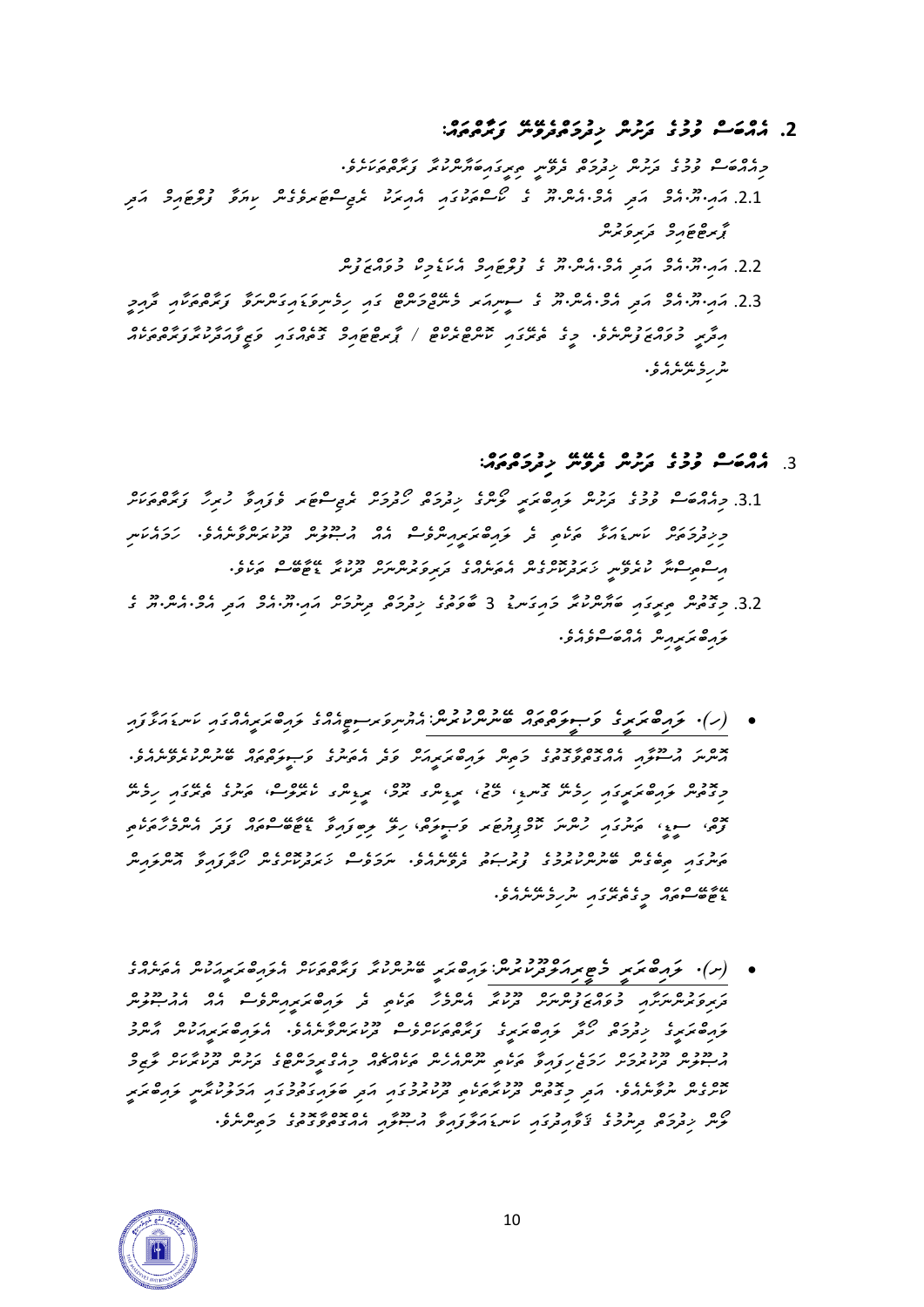• (س)٠ <del>۶۶٪ × ) حدث علم المسلم المسلم المسلم المسلم المسلم المسلم المسلم المسلم المسلم المسلم المسلم المسلم المس</del><br>• المسلم المسلم المسلم المسلم المسلم المسلم المسلم المسلم المسلم المسلم المسلم المسلم المسلم المسلم المسلم *ކަނޑައަޅަފައިވާ އުޞޫލާއި އެލައިބްރަރީއެއްގައި މިޚިދުމަތް ދޭން ކަނޑައަޅާފައިވާ އުޞޫލްތަކާއި އެއްގޮތްވާގޮތުގެ މަތިންނެވ.ެ މިޚިދުމަތް ދެވޭނީ ދިވެހިރާއްޖޭގެ ކޮޕީ ރައިޓް ޤާނޫނާއި ޤަވާޢިދުތަކާއި ޚިލާފު ނުވާ ގޮތަށެވ.ެ* 

## .4 *މެމް ބަރުކަން ދިނުމާއި ވަކިކުރުނ:ް*

- .4.1 \$ حُمحَ 2 يَرِم 1950 مِ 1960 مِنْ 1960 مِنْ 1960 مِنْ 1960 مِنْ 1960 مِنْ 1960 مِنْ 1960 مِنْ 1960 مِنْ 1<br>4.1 \$ حُمحَ 2 يَرْمُ 1960 مِنْ 1960 مِنْ 1960 مِنْ 1960 مِنْ 1960 مِنْ 1960 مِنْ 1960 مِنْ 1960 مِنْ 1960 مِنْ *ދިނުމުގެ ޤަވާއިދުގައި ކަނޑައަޅަފައިވާ އުޞޫލްތަކާ އި އެއްގޮތަވާގޮތުގެ މަތިންނެވ.ެ*
- 4.2 مُحمَّر 2 مَدِ حَمَ*دٍ دو دور و دورو عود دو عد دو دو دو دو دورو دو دورو دو دو دو دو دو دو دو دو دو دو دو دو ޤަވާއިދުގައި ކަނޑައަލާފައިވާ މުއްދަތުތަކަށެވ.ެ އެމުއްދަތުގެ ބޭރުން ޚިދުމަތް ހޯދޭނީ ކަނޑައެޅިފައިވާ އުޞޫލުން އަލުން ރެޖިސްޓަރ ކުރެވިގެންނެވ.ެ* 
	- .4.3 *އައ.ިޔ.ޫއެމް އަ ދި އެމ.ްއެނ.ްޔޫ ގެ ލައިބްރަރީގެ ފަރާތުން ހުއްދަދެވިގެން މެމްބަރުންގެ ގޮތުގައި ރެޖިސްޓަރކުރެވޭ ލައިބްރަރީ ބޭނުންކުރާފަރާތްތަކުގެ މަޢުލޫމާތު ލައިބްރަރީ ލޯން ޚިދުމަތް ދިނުމުގެ ޤަވާއިދުގައި ކަނޑައަޅާފައިވާ އުޞޫލާއި އެއްގޮތްވާގޮތުގެމަތިން އަޕްޑޭޓްކޮށް ބަލަހައްޓާނީ އެޝީޓެއް ބެލެހެއްޓުމުގެ ޒިންމާ ނަގާ ލައިބްރަރީ އަކުންނެވ.ެ*
	- 4.4 *جِمْدٍڠ ﻣ*ﻮﻳﻨﻮ ﺩﺩﺩﺩﺀ ﺭﺩﺩﻩ ﺭﯾﺮﮐﻮ ﺩﻩ ﺭﺭﯾﺮﺕ ﻣﻮﺭﮐﻮﺱ ﻣﺮﮐﺮﻣﻤﺘﺮﯾﺮﻣﺪﺩ ﻣﺘﺎﻭﺱ ﻣﻠﺎﺭﻱ *ކަނޑައަޅާފައިވާ މުވައްޒަފު / މުވައްޒަފުންނެވ.ެ*

# **.5** *ޒިންމާ ނެގުން*

- .5.1 *<del>ﺧ</del>ﺮﻣﯘﻣﺘﺮ ﻣﯘﻣﺮ ﺩﺩﻩ ﻣﺮﯨﺮﺩﻯ ﻳﯘﻣﺪﯗﻡ ﻛﯩﺮﯗ ﻛﯘﻣﯘ ﺯﯗﻣﺪ ﻣﯘﻣﯘﻣﺮﻣﺪﯨﻤﺮ ﻣﯘﻣﺪﻩﻣﯩﺮ ޒިންމާވާނީ އެނަގާފަރާތަކުންނެވ.ެ*
- .5.2 *قریر قرمت می ده دورو دورو دورو میرورو می دورو دورو در دوروس*ر در دور<br>5.2 قریر قریبر مدرس دیموج موجود می شرکت کوچرکسی کویرو کوتر مواسس وی*ر دوم*نوریر *އެދަރިވަރަކު ނިސްބަތްވާ ލައިބްރަރީ ފިޔަވާ އަނެއް ލައިބްރަރީގެ ޚިދުމަތް ހޯދުމުގައި އަދާކުރަންޖެހޭ ޒިންމާއެއް ވޭތޯ ބަލާފައިމެނުވީ އެޕްރޫވަލް ދީގެން ނުވާނެއެވ.ެ ނަމަވެސް ލައިބްރަރީ ބޭނުންކުރާފަރާތްތަކަށް ކޮންމެ ލައިބްރަރީއަކުން ދޫކުރާތަކެތި ދޫކުރަނީ އަނެއް ލައިބްރަރީގެ ފަރާތުން ދެވޭހުއްދައަކަށް ބިނާކޮށް ރެޖިސްޓަރ ކުރެވިގެން ކަމަށްވާހިނދު އެފަރާތަކަށް ނިސްބަތްވާ ލައިބްރަރީ ގެ ޚިދުމަތް ހޯދާފަރާތުން އަދާކުރަންޖެހޭ ޒިންމާތައް އަދާނުކޮށްފިނަމަ އެކަމުގެ ޒިންމާ އެންމެފަހުން ނަގާފަރާތަކީ ލައިބްރަރީ ބޭނުންކުރާފަރާތް ނިސްބަތްވާ ޔުނިވަރސިޓީއެކެވ.ެ*
- .5.3 *އައ.ިޔ.ޫއެމް އަދި އެމ.ްއެނ.ްޔޫގެ ދަރިވަރުންނާއި މުވައްޒަފުންގެ މަޢުލޫމާތު މިޚިދުމަތާއި ގުޅުން ނެތް އެއްވެސް ކަމެއްގައި ބޭނުންކޮށްގެން ނުވާނެއެވ.ެ އަދި* 2 *ޔުނިވަރސިޓީގެ ކަމާބެހޭ ފަރާތްތައް ފިޔަވާ އެހެން ފަރާތަކަށް ހިއްސާ ކުރުމަކީ މަނާ ކަމެކެވ.ެ ދެ ޔުނިވަރސިޓީގެ ލައިބްރަރީ އިން ވެސް މިފަދަ މަޢުލޫމާތު ރައްކާތެރި ގޮތުގައި ބެލެހެއްޓުމަށް ފުރިހަމައަށް ޒިންމާނަގަންޖެހޭނެއެވ.ެ*

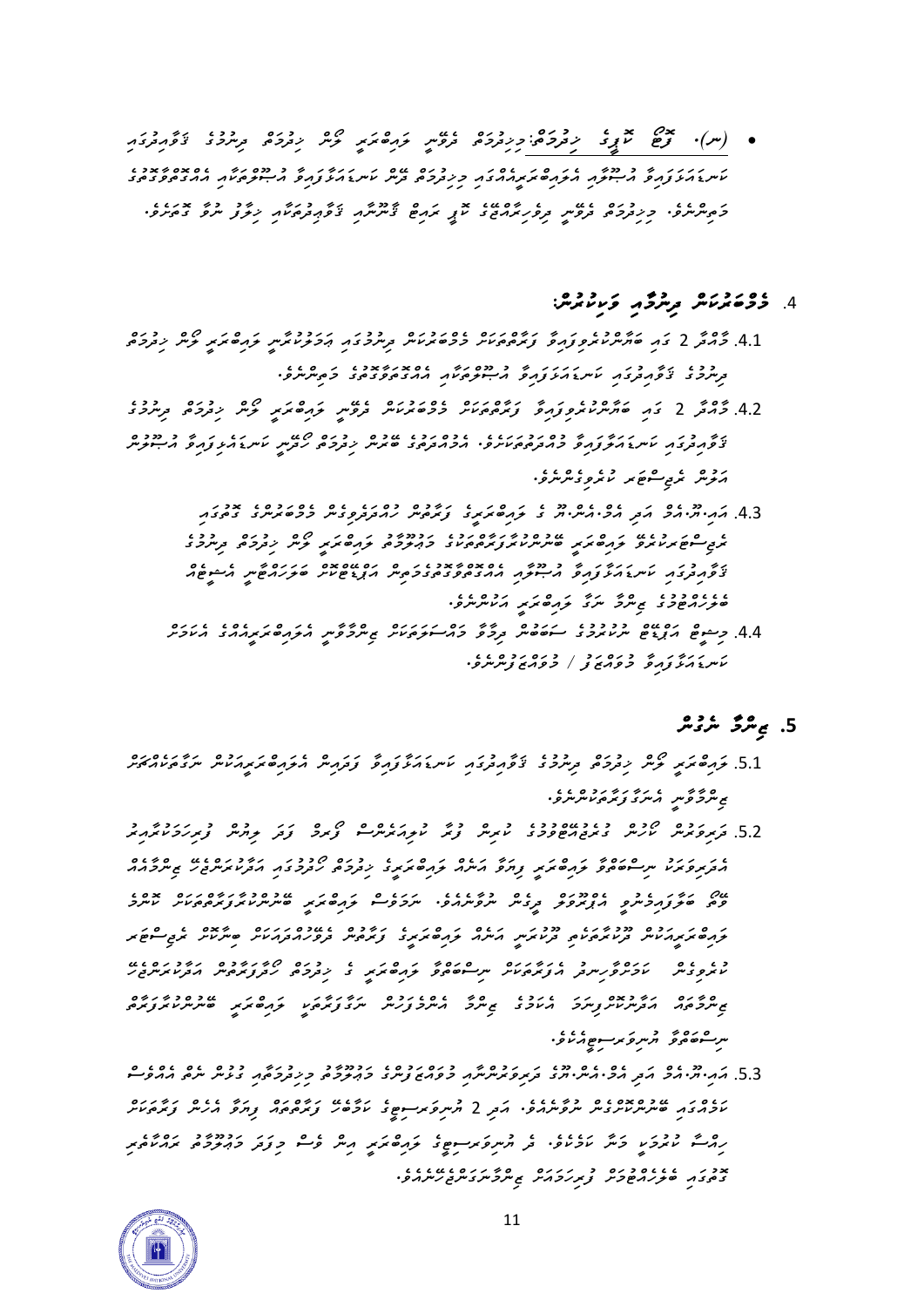- .6 **مەمەرە مەمەرى** بودە چەر<br>6. **مەمەسى** *ۋىس ئەس بولغ*
- .6.1 10.00 10 10.00 1 مركز من 10.00 1 10.00 1 10.00 10.00 10.00 10.00 10.00 10.00 10.00 كروسر<br>6.1 مركز من المسابق المسابق المستركز المركز المستركز المستركز المستركز المستركز المستركز المستركز المستركز المس<br>المستركز المستر <sup>ی ہ</sup> می د ،<br>ت<sub>ح</sub>مد *و* مرد و .
- .6.2 *މިއެއްބަސްވުމުގެ ދަށުން ދޭންޖެހޭ ޚިދުމަތެއް ދިނުމުގައި* 2 *ޔުނިވަރސިޓީގެ ލައިބްރަރީ ބޭނުންކުރާފަރާތްތަކަށް ތަފާތުކުރުމެއް ގެންގުޅެގެންނުވާނެއެވ.ެ*
- .6.3 *މިއެއްބަސްވުމުގެ ދަށުން ހެދިފައިވާ ޤަވާޢިދުގައި ނެތްކަމެއް ދިމާވެއްޖެނަމަ* 2 *ލައިބްރަ ރީގެ ދެމެދު މަޝްވަރާކުރުމަށް ފަހު ހައްލުހޯދަން މަސައްކަތް ކުރަންވާނެއެވ.ެ* 
	- .<br>6.4. כ توتر ص*تر توسر من د تر توسر من حسوم من حسر من دسر حسر من من من من من العرب من المسر من ال*
- .6.5 *އެކަމެއްގެ ޒާތުން ހައްލުނުހޯދޭ މައްސަލައެއްނަމަ އެޔުނިވަރސިޓިގެ ކަމާބެހޭ އިސްވެރިންގެ ލަފާހޯދަން ވާނެއެވ.ެ*

### .7 *އެއް ބަސްވުމަށް ބަދަލުގެނައުނ:ް*

- جمع مدد و در درد عرد درود درد و درد درد و درگرد که میبرویرسوم نوره نرم شور و میلی میلی میلی میبرد.<br>7.1 ماره سوویر معروف مروس میسرم نیسرو میکند. *އެއްބަސްވުމަކަށް އާދެވި ލިޔެކިޔުމުން އެކަން ކަށަވަރު ކުރެވުމުންނެވ.ެ*
- .7.2 *މިގޮތުން ގެނެވޭ ބަދަލަކީ މައިގަނޑު އެގްރީމަންޓަށް ބޮޑުބަދަލެއް އައުންކަމުގައި ބެލެވޭ ޙާ ލަތެއްގައި މިއެގްރީމަންޓް އަލުން އައުކުރަންޖެހޭނެއެވ.ެ* 
	- .7.3 *މިއެއްބަސްވުން ކޮންމެ* 2 *އަހަރަކުން މުރާޖަޢާކުރަންވާނެއެވ.ެ*

*ދިވެހިރާއްޖޭގެ ޤައުމީ ޔުނިވަރސިޓީގެ ފަރާތުން : ދިވެހިރާއްޖޭގެ އިސްލާމީ ޔުނިވަރސިޓީގެ ފަރާތުނ:ް* 

*ޑރ. މުޙައްމަދު ޝަރީފް*  ۇرىش ئۇيرىكىزىر

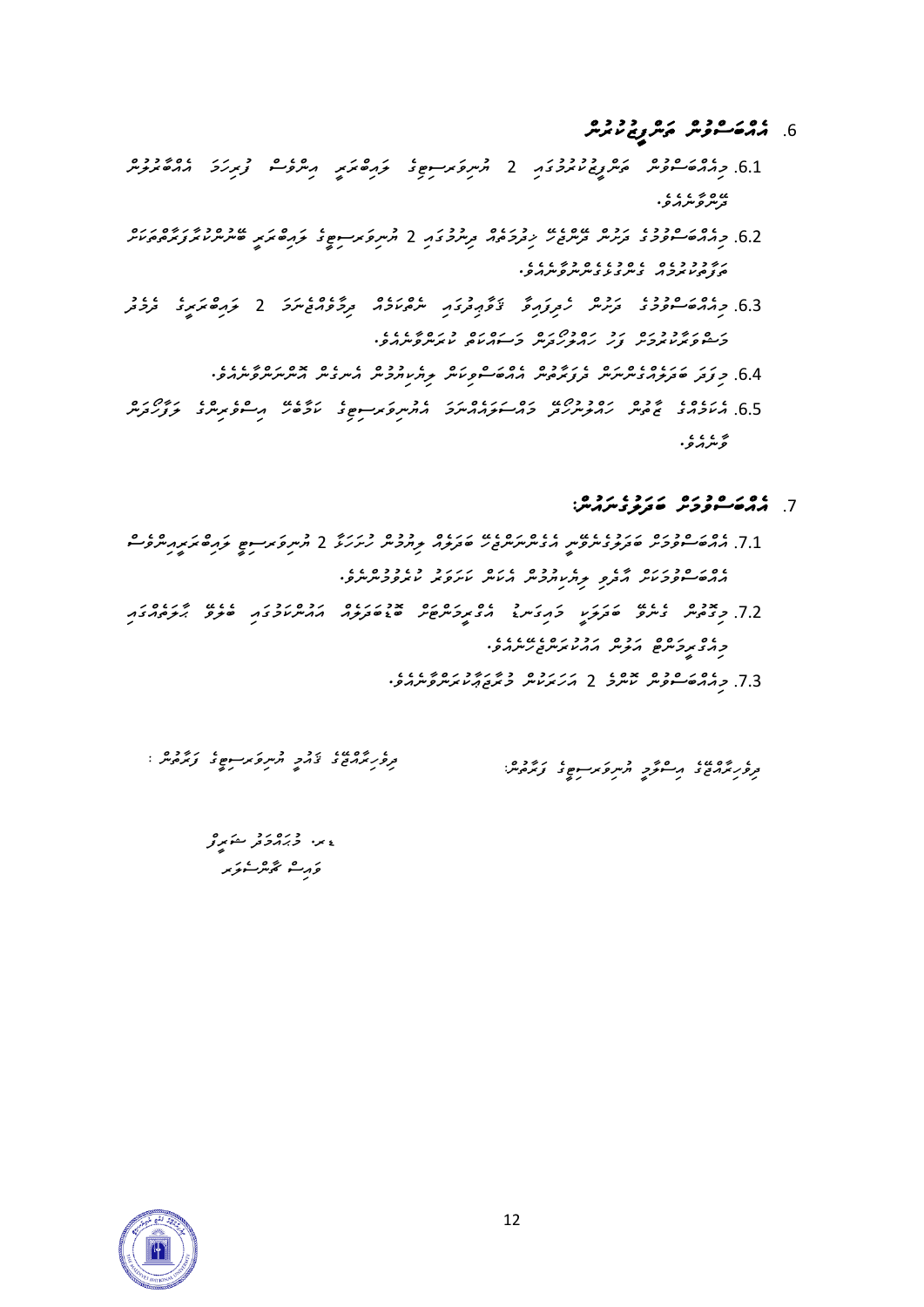#### UC *ޔުނިވަރސިޓީ އޮފް ޓިއުރިން އާއި ބްރަސްލްގެ ގެ ބަޔަކާއި އެމް . އެން . ޔޫ . އާ ދެމެދު ވެވ އެއްބަސްވުން* 2020-24

*ފާސްކުރެވުނު ތާރީޚ:ް 22 ޖުލައި 2020 | ޖަލްސ:ާ 287*  مسروکر سوم مرد عدد ۶ من مرد ۲۰۰۵ مرد در ۱۳۶۵ مرد در در مرد در ۱۶۶۵ مرد ۱۳۶۵ مرد ۱۳۶۵ مرد ۱۳۶۵ مرد ۱۳۶۵ مرد ۱۳۶<br>مسروکر سوم مرکز عدید سر از ۲۰۰۵ مرد ۱۳۶۰ مرد ۱۳۶۸ مرد ۱۳۶۶ مرد از ۱۳۶۳ مرد از ۱۳۶۶ مرد ۱۳۶۳ مرد ۱۳۶۵ مرد ۱۳۶۵ *ސޮއިކުރުމުގެ ހުއްދަދިނުމަށް ކައުންސިލްގެ މެމްބަރުންގެ އިއްތިފާޤުން ނިންމުނެވ.ެ* 



**Cooperation Agreement made in Bruxelles /Male' by and between**

مِرڠرِ يَمْهُمُ تَحْمَدٍ مُسِرعَة سِعِ MNU, The Maldives National University ,مِعْدَ تَحْمَدٍ مُسْرِعَة سَعَة ب **Maldives, (hereinafter referred to as "MNU") from one part;**

**and**

**EIFEC - European Institute for Export Compliance, registered at EU Commission: ID 93279557339-11, with its registered offices in Brussels, Belgium, 2-4 Round Point Schuman, B-1040, represented by Dr. Ilja Gardi born in Prague (Czech Republic) on 101/12/1951, based for this deed at premises of the Institute at registered Head Office (hereinafter referred to as "EIFEC") from the other part.**

#### **in cooperation with**

**Department Dbios (DBIOS) of University of Turin with its registered offices in Via Accademia Albertina 13, Turin, Italy represented by its Director Prof. Cristina Giacoma**

**MNU, EIFEC, DBIOS are hereinafter referred to, where the text so requires, either individually as "Party" or collectively as "Parties".** 

**WHEREAS in a globalised world infectious disease can move quickly across borders, carried by humans and animals, and the recent outbreaks of COVID-19 virus have shown how vulnerable and poorly prepared the world was to respond effectively.**

**WHEREAS the lack of effective preparedness and response measures essential to address outbreaks of infectious diseases have caused an unprecedent dramatic socio-economic impact, costed lives, threatened global security.** 

**WHEREAS the needs of commensurate and adequate measures urge on whoever can contribute to restore the well-being (including but not limited to health, safety and the economic systems) of our communities.** 

**WHEREAS a new, unprecedent critical life-threatening emergency requires the development of emergency sound practices, policies and the maximum effort of standardization of procedures that can be verified and certified by accredited qualified third parties (Assurance aim).**

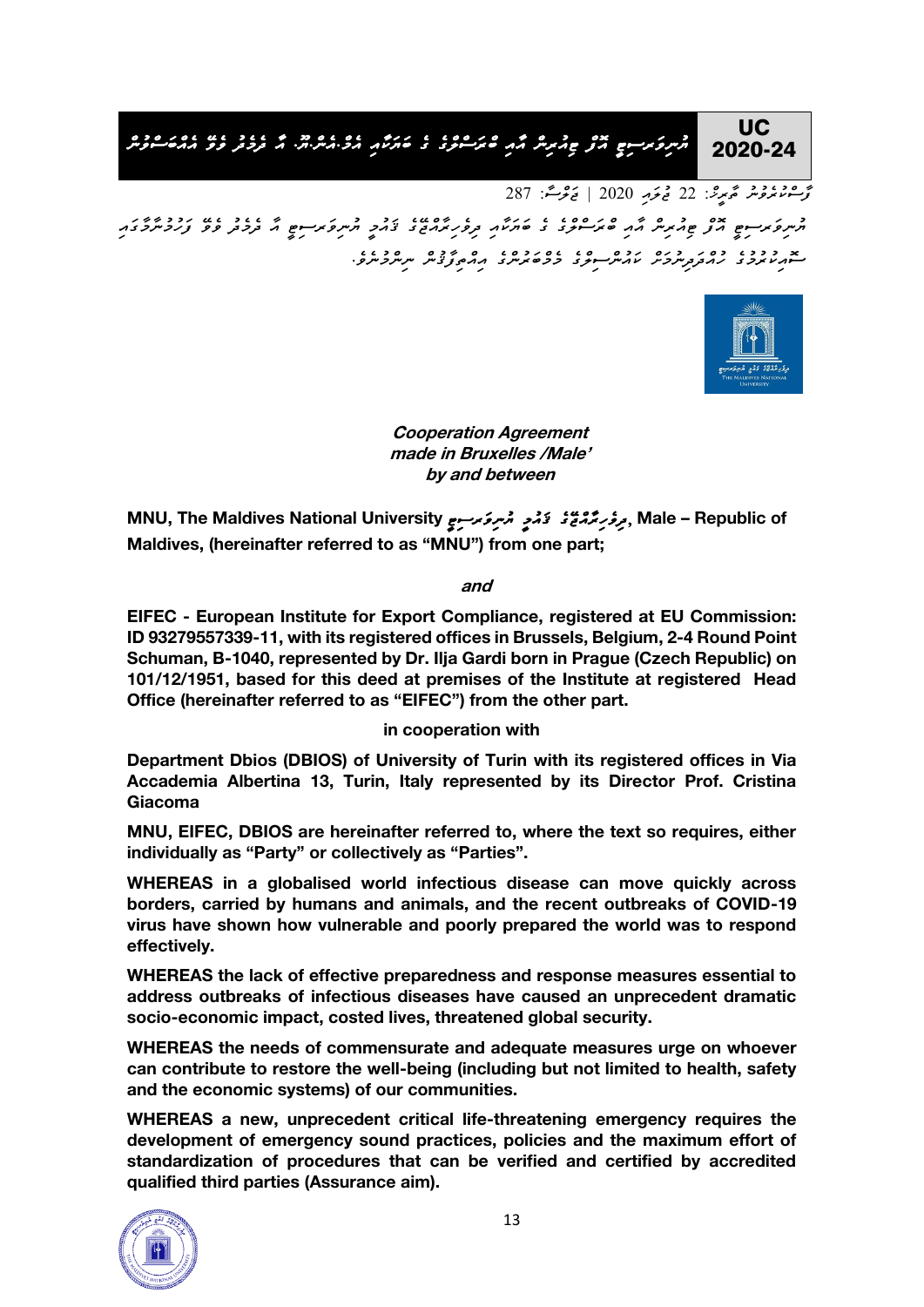**WHEREAS EIFEC is the International Standards organization for compliance in areas that are a threat to international security as of nuclear, biological and chemical armaments proliferation, Weapons of Mass Destruction (WMD), Sanctions. (Export Compliance) whose aim is to contribute to fostering international security and disseminating behaviours of excellence through the effective implementation of the specialized Compliance management framework based on its International Standards.**

**WHEREAS EIFEC has a multidisciplinary knowlegde and competence that allows to define and develop by innovation Standards, guidelines and certification mechanisms for emergency situations or critical areas of any nature.**

**WHEREAS EIFEC is urgently developing new emergency Standards (EIFEC ES2001.06:HBY Series) in international format with the support of UNIFEC, the network of leading world Universities (coordinated by EIFEC itself), and several expert groups such as HEALTHBY and many others.**

**WHEREAS the University of Turin – Italy – through the Department Dbios (DBIOS) has signed a framework agreement with EIFEC on 5 may 2020 aimed at the implementation in Italy of the Health Emergency Risk Compliance in epidemic context Framework. (based on the EIFEC ES2001.06:HBY Series under development and**

**WHEREAS DBIOS will coordinate the academic expertise, experts and Universities departments that will be involved in the initiative**

**WHEREAS MNU is a non-profit, National University with mission to create, discover, preserve disseminate knowledge that is necessary to enhance the lives and livelihoods of people and essential for the cultural, social and economic development of the society**

**WHEREAS MNU collaborates with EIFEC and DBIOS to locally coordinate and implement Compliance for Health Emergency Risk Management in an epidemic Context as agreed in this agreement.**

**WHEREAS Parties have decided to enter into an agreement of co-operation based on the subject matter of the Roadmap: Compliance for Health Emergency Risk Management in an epidemic Context.**

#### **NOW IT IS HEREBY AGREED AS FOLLOWS:**

#### **COOPERATION**

**The scope of co-operation between the Parties shall include the following:**

- **1.a Participation in the Sanitization Standard Working Group (SANS WG) which shall** 
	- **i. advise on the development and deployment in the Maldives and in the region, of the International Standards EIFEC ES2001.06:HBY Series) issued by the EIFEC Standards Tech Group, and**
	- **ii. assist and coordinate with the relevant Maldivian authority for optimization and integration of the national Guidelines and / or other activities**

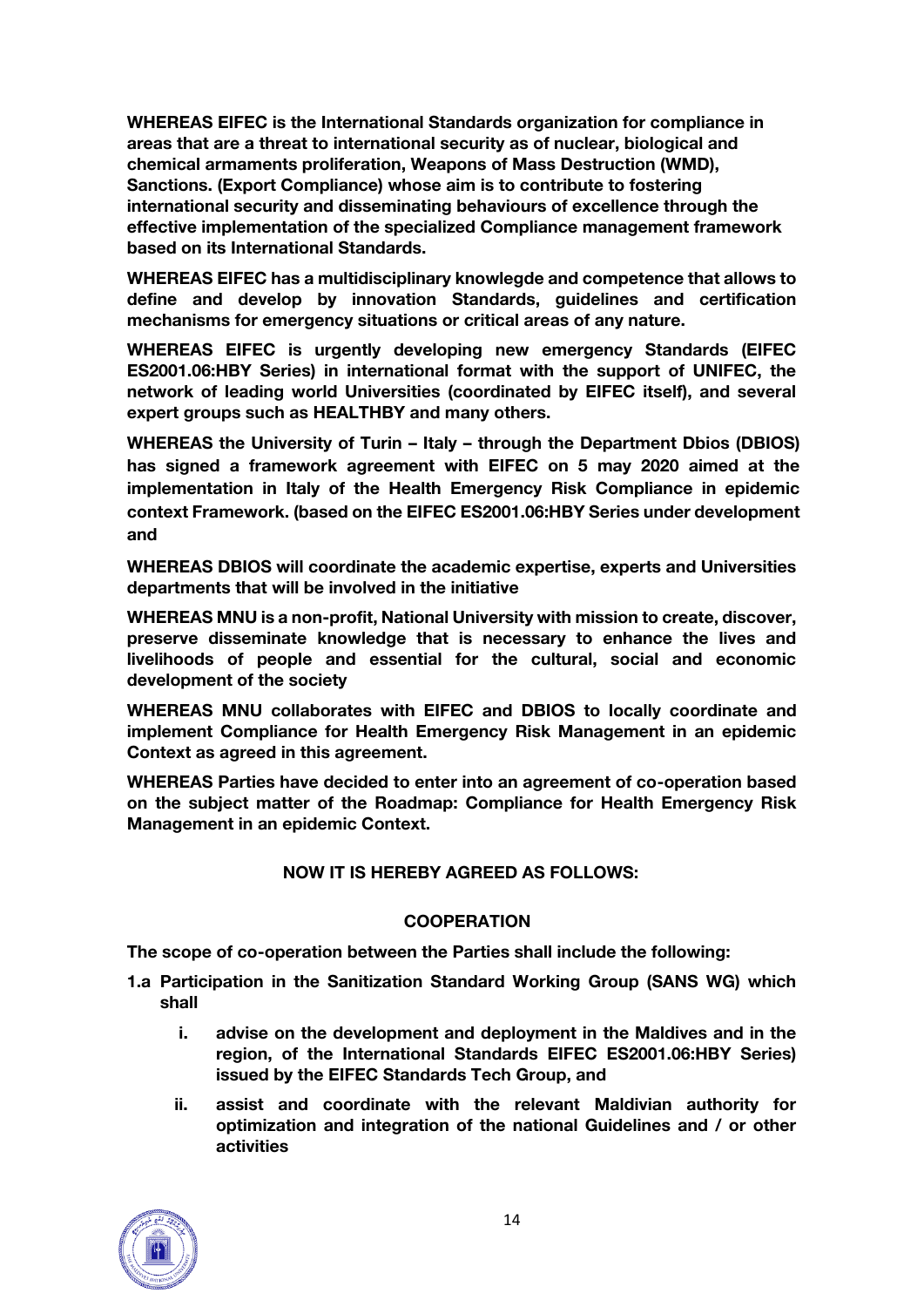- **iii. prepare and provide the necessary training sessions to operators in the sector, and**
- **iv. assist in the localization in local language of the new Standards if needed,**
- **v. introduce and coordinate with organizations able to participate to the assessment and determination of the compliance of products, equipment and processes used in sanitization activities with the relevant national regulations, the indications of the World Health Organization and the Ministry of Health's protocols about sanitization and disinfection of facilities, public spaces and industrial areas in accordance with the new emergency standards EIFEC ES2001.06: HBY series and**
- **vi. promote the new standards and assist organizations to build and start their management programs for the prevention and containment of the health emergency by Covid-19 or pandemic similar situations;**
- **1.b Any other assistance that may fall within the scope of this Agreement upon request and acceptance of each Party.**

**This Agreement does not create any agency relationship whatsoever between the Parties and thus neither Party shall, except with the prior written consent of the other Party and except as expressly set out herein, perform any act or function, and shall have any authority to assume or undertake any obligation or liability whether financial or contractual or otherwise for and on behalf or in the name or account of the other Party.**

#### **REMUNERATION**

**As EIFEC is a non-profit organization and the content of this Agreement fall within the Institutional scope of the mission of the Institute, any fees or other cost shall be charged by mutual agreed contract or letter for each case.** 

**In case of any special assignment, assistance and activity, additional or supplemental to whatever is to be provided herein, both Party shall negotiate an ad hoc expenses coverage.**

#### **TERMINATION/DURATION**

**This Agreement shall be valid for 3 (three) years from the date herein and may be extended upon mutual agreement, unless is terminated earlier by either Party through a 1 (one) month prior written notice. The termination of the Agreement shall have no effect on the activity that shall be currently in process.**

#### **CONFIDENTIALITY**

**Any proprietary or confidential knowledge or information contained herein and the services, the advisory or each business or operation are confidential and may not be disclosed to any third party, without Parties prior written consent.**

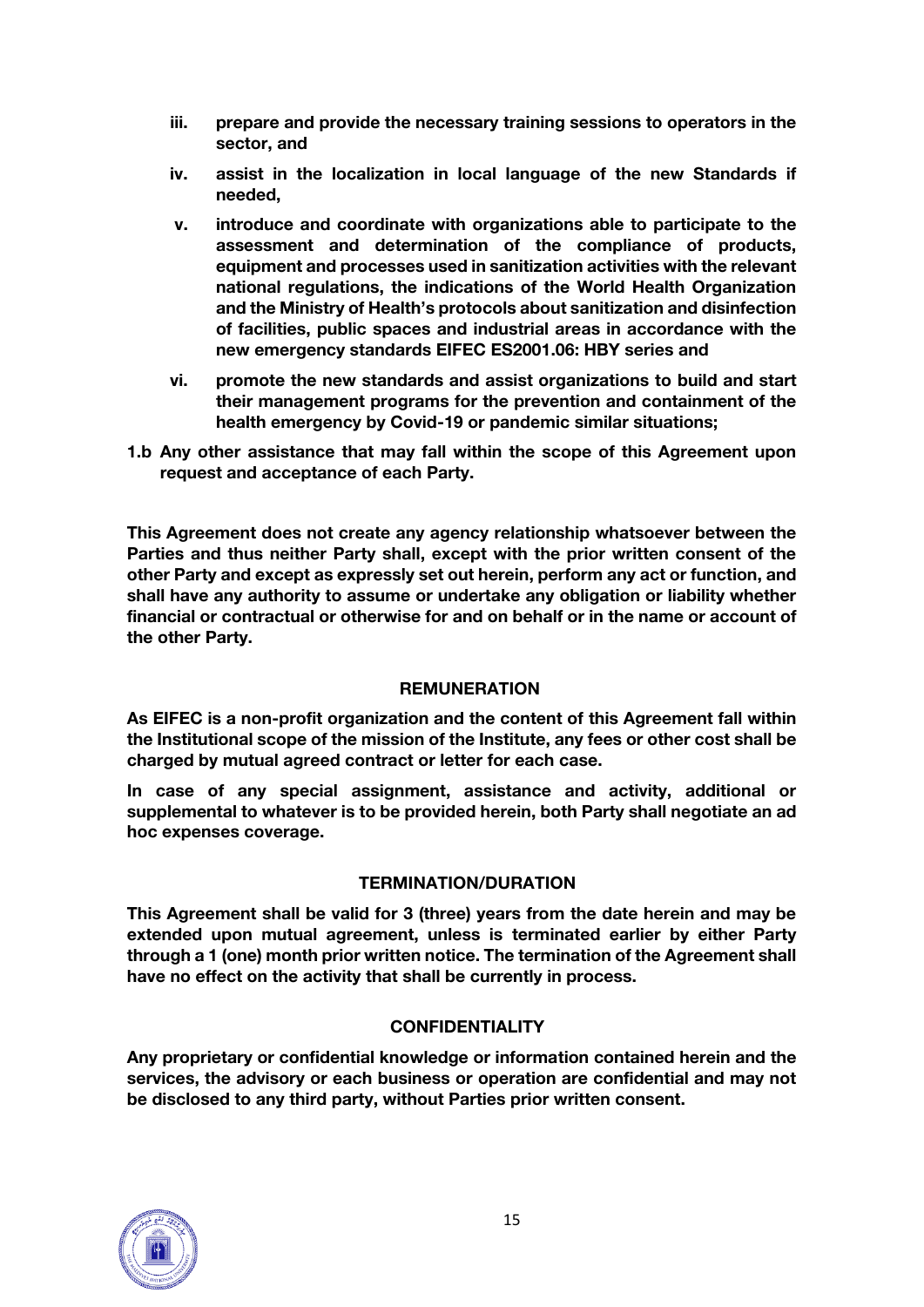#### **STANDARD PERFORMANCE**

**Each Party shall perform their services and carry out their obligations hereunder with all due diligence, efficiency and economy, in accordance with generally accepted practices used in banking industry and consulting standards.**

**Each Party shall always act, in respect of any matter relating to this Agreement, as faithful adviser to the other, and shall at all time support and safeguard the legitimate interests in any dealings with third parties.**

**This Cooperation Agreement does not create any rights and/or obligations whatsoever for either Party except for rendering the cooperation services set out in this Agreement.**

#### **LEGAL OWNERSHIP OF PATENTS AND INDUSTRIAL AND INTELLECTUAL PROPERTY RIGHTS**

**The ownership of any inventive results, patentable or worthy to be protected through other industrial property instruments, deriving from research or consultancy activity carried out in the frame of the present agreement, will be defined according to the provisions of the internal regulation of both Parties. In any case the ownership or co-ownership of inventions originated during the activities carried out under this framework shall be recognized by Parties to MNU, DBIOS and EIFEC.**

#### **USE OF DISTINCTIVE SIGNS**

**The Parties shall retain sole ownership of any logos and distinctive signs used in implementation of this agreement, of which they are the owners or licensees, respectively, and any authorization to use such logos and distinctive signs shall not in any way be construed as a trademark license or give rise to any rights to the logo and distinctive signs.**

#### **GOVERNING LAW**

**The terms of this Agreement shall be read, construed and interpreted in accordance with and governed by Belgian Law and parties hereto submit to jurisdiction of the courts of Belgium.**

**In Witness whereof the Parties hereto have caused this Agreement to be executed by their respective duly authorized representative on the day and year herein.**

**Signed for and on behalf of**

**\_\_\_\_\_\_\_\_\_\_\_\_\_\_\_\_\_\_\_\_\_\_**

**Shareef National University Bruxelles Bruxelles Male', Maldives**

**Dr. Ilja Gardi Prof. Director Cristina Giacoma Dr. Mohamed Chairman President Vice Chancellor EIFEC DBIOS – UNITO The Maldives** 

**\_\_\_\_\_\_\_\_\_\_\_\_\_\_\_\_\_\_\_\_\_\_ \_\_\_\_\_\_\_\_\_\_\_\_\_\_\_\_\_\_\_\_\_\_\_\_**

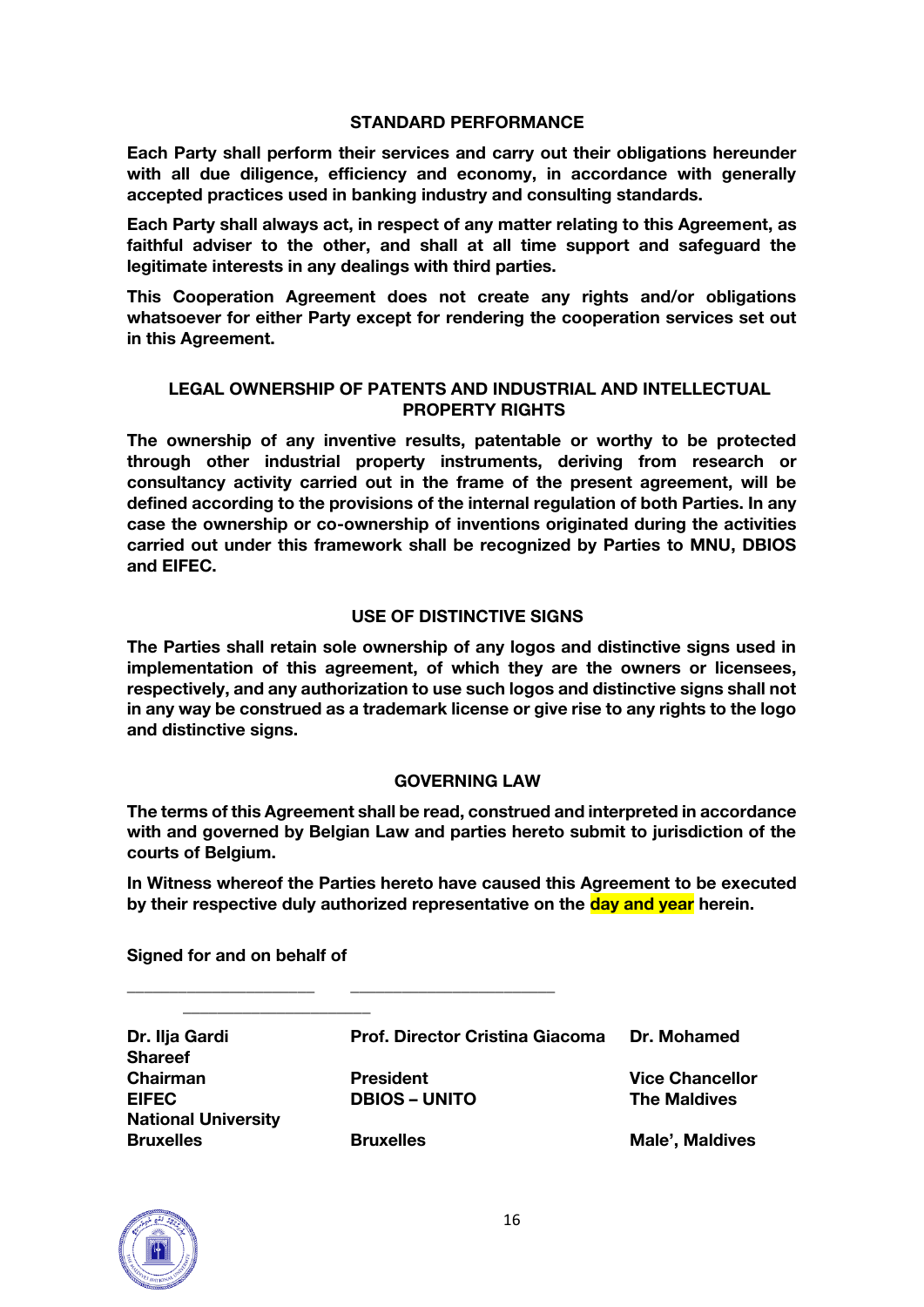

*ފާސްކުރެވުނު ތާރީޚ:ް 22 ޖުލައި 2020 | ޖަލްސ:ާ 287 ދިވެހިރާއްޖ ގެ ޤައުމީ ޔުނިވަރސިޓީގެ ޗީފް ލައިބްރ ރިއަންގެ މަޤާމު ކޮންޓްރެކްޓް މަޤާމަކަށް ބަދަލުކުރުމަށް ކައުންސިލްގެ މެމްބަރުންގެ އިއްތިފާޤުން ނިންމުނެވ.ެ*



*ފާސްކުރެވުނު ތާރީޚ:ް 22 ޖުލައި 2020 | ޖަލްސ:ާ 287* 

</u><br>مروس ځمرد بربروس زېږدس (مردسع 9) [ <del>د مر</del>دم مردم د مروس د عبوبر د ده د د مردم *މަޝްވަރާކުރުމަށް ފުރުޞަތު ދިނުމަށްފަހު 15 ޖުލައި 2020 ގައި އިޞްލާޙްކުރެވިފައިވާ ވާކްލޯޑް ޕޮލިސީ ފާސްކުރުމަށްފަހު ކައުންސިލްގެ މެމްބަރުންގެ އަޢުލަބިއްޔަތުން ނިންމުނެވ.ެ*





#### **.1** *މަޤްޞަދު*

*އެކެޑެމިކް މުވައްޒަފުންގެ ވާރކްލޯޑް ސިޔާސަތެއްގެ މައިގަނޑު ބ ނުމަކީ އިކްވިޓަބްލް ކޮށް ވަޒީފާގެ މަސްއޫލިއްޔަތުތައް މުވައްޒަފުންނަށް ޙަވާލުކުރާނ އުޞޫލެއް ހަމަޖެއްސުމެވ.ެ މި ސިޔާސަތުގެ ސަބަބުން އެކި މުވައްޒަފުންނަށް ޙަވާލުކުރެވ މަސްއޫލިއްޔަތުތަކުގެ ބުރަކަމުގައ*،*ި ހަމަހަމަކަން ޤާއިމް ކުރެވ ނެއެވ.ެ އެކި ދާއިރާތަކުގައި ޙަރަކާތްތެރިވާ މުވައްޒަފުނ،ް އެމީހުން ވަޒީފާ އަދާ ކުރާ ދާއިރާގެ ސަބަބުން ނުވަތަ ފެންވަރުން މަސައްކަތްތައް ތަފާތު ވިޔަސ،ް މުވައްޒަފުންނަށް ޢަދުލުވެރިކޮށް މަސްއޫލިއްޔަތުތައް ޙަވާލުކުރުމަށް މި ސިޔާސަތު ބާރުއަޅާނެއެވ.ެ* 

## *.2 ތަންފީޒު ކުރެވ ދާއިރާ*

*އެކެޑެމިކް މުވައްޒަފުންގެ ވާރކްލޯޑް ސިޔާސަތު ތަންފީޒު ކުރެވ ނީ އެބައެއްގެ އެންމެ މައިގަނޑު ޒިންމާއަކީ ކިޔަވާދިނުމާއި ރިސާރޗް ކުރުން ކަމަށް ހަމަޖެހިފައިވާ މީހުންނަށާއި އެކެޑެމިކް މުވައްޒަފުންގެ އޮނިގަނޑުގައި ހިމެނ މަޤާމެއް ފުރަމުންދާ މުވައްޒަފުންނަށެވ.ެ* 

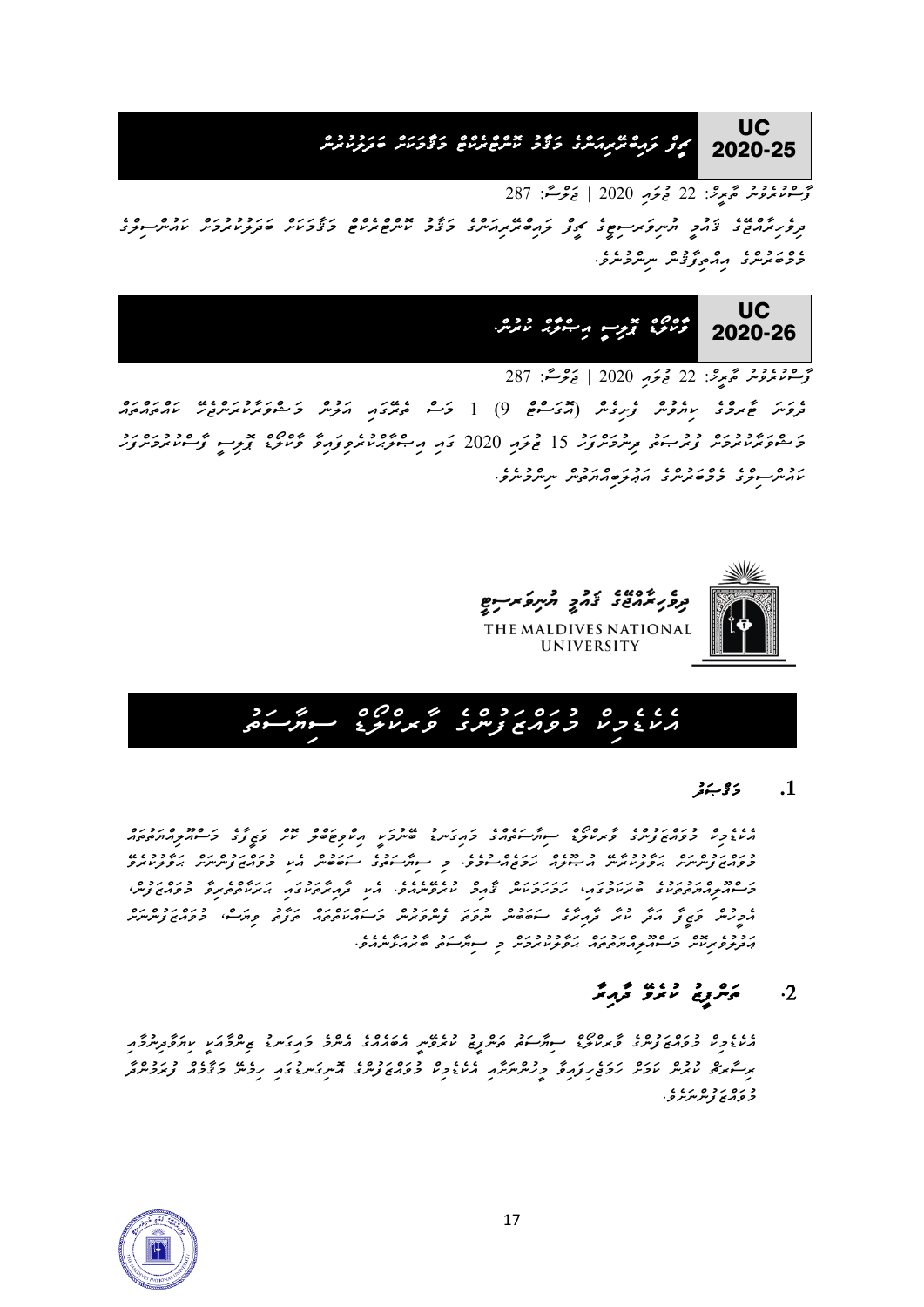### *.3 ލަފުޒުތަކުގެ މާނަ ކަނޑައެޅުން*

*އެހެން ގޮތަކަށް މިސިޔާސަތުގައި މާނަ ކޮށްފައިވާ ތަންތަން ފިޔަވައ،ި އަންނަނިވި ލަފުޒުތުތަކުގެ މާނަ އެއާ އެކު އެވަނީއެވ.ެ* 

- *އެކަޑެމިކް މުވައްޒަފުނ:ް އެބައެއްގެ މައިގަނޑު މަސްއޫލިއްޔަތަކީ ކިޔަވައިދިނުމާއި ރިސާރޗް ކުރުމާއި އިދާރީ ހިންގުމާއި ޔުނިވަރސިޓީއާއި މުޖުތަމަޢުއަށާއި ޕްރޮފެޝަންއަށް ޚިދުމަތްކުރުންކަމަށް ކަނޑައަޅާފައިވާ މުވައްޒަފުންނެވ.ެ މަސައްކަތުގެ މި ހަތަރު ދާއިރާއިން އެއްކަމެއް އުނިވިޔަސް އެމީހަކު އެކެޑެމިކް*  د ره رر ره دو دو د د د د د د موسوع مسلم عدد د موسر و موسر و موسر<br>حوری زندس سروس در در در در دو در د سروتر سوع که هر تخسرسوی و کرمز *މުވައްޒަފުންކަމަށް ބަޔާންކޮށްފައިވަނީ މި މުވައްޒަފުންނަށެވ.ެ މި މުވައްޒަފުންގެ ތެރ ގައި 2020 ވަނަ އަހަރު ތައާރުފުކުރުމަށް ހަމަޖެހިފައިވާ ރިސާރޗް ގިންތީގެ މުވައްޒަފުންނެއް ނުހިމެނެއެވ.ެ*
- *ޓީޗިނ-ްފޯކަސްޑް މުވައްޒަފ:ު އެ މުވައްޒަފެއްގެ މައިގަނޑު މަސްއޫލިއްޔަތަކީ މަތީ ފެންވަރަކަށް އުނގެނުމާއި އުނގަންނައިދިނުމު ގައި މަދުވެގެން % 60 އަދި ގިނަވެގެން % 80 ހ ދަކުރ،ާ ތަޢުލީމީ ކަންކަން ފަރުމާކޮށް ފޯރުކޮށްދިނުމާއި ތަޢުލީމީ އިސްނެގުން ކަމުގައި ހިޔުމަން ރިސޯސް ކޮމިޓީއިން ކަނޑައަޅާ އެކެޑެމިކް މުވައްޒަފ.ު*
- *ޓީޗިނ-ްރިސާރޗް ފޯކަސްޑް މުވައްޒަފ:ު އެ މުވައްޒަފެއްގެ މައިގަނޑު މަސއޫލިއްޔަތަކީ މަތީ ފެންވަރަކަށް އުނގެނުމާއި*  حسر مصر مصر حرم عدد 1995 می دورد عدد مصر مصرف حرم العراق العرب العدم العدم مصر العدم العدم العدم العدم العدم ا<br>مسر مسر مصر العرب العدم العدم العدم العدم العدم العدم العدم العدم العدم العدم العدم العدم العدم العدم العدم ا *ފޯރުކޮށްދިނުމާއި ތަޢުލީމީ އިސްނެގުން ކަމުގައި ހިޔުމަން ރިސޯސް ކޮމިޓީއިން ކަނޑައަޅާ އެކެޑެމިކް މުވައްޒަފ.ު*
- <del></u></del> *ކޮމިޓީއިން ކަނޑައަޅާ އެކެޑެމިކް މުވައްޒަފ.ު މިފަދަ މުވައްޒަފުން އުގަންނައިދިނުމުގައި މަދުވެގެން 30% ހ ދަކުރަންވާނެއެވ.ެ* 
	- *ރިސާރޗް މުވައްޒަފުނ:ް ރިސާރޗް މުވައްޒަފުންނަކ،ީ ކަނޑައެޅިފައިވާ މުއްދަތަކަށ،ް ރިސާރޗާއި ގުޅުންހުރި މަސައްކަތް ކުރުމަށް ކޮންޓްރެކްޓް އެއްގެ ދަށުން ވަޒީފާދީފައިވާ ވަގުތީ މުވައްޒަފުނ.ް*
- *ކޮންޓެކްޓް ގަޑ:ި އެކެޑެމިކް މުވައްޒަފަކު ކަޑައެޅިފައިވާ ޓައިމްޓ ބްލް އަކާ އެއްގޮތަށް މާއްދާއެއް ކިޔަވާދިނުމަށް*  مَرِ *ﻣ*ﻮﮐﺮﻣُﺮ ﺳﻮﮐَﺮ ﻣَﻭ ﻣﺪﺩﺩﻩ ﻣﻪﺭﺩﺭ 50 ﺩ ﻣﺮﻭﻫﻴﯘ ()) ﺩ ﻣﺮﻭﻫﻮ ﺩﻭﻭﺭﻭ. ﻭ ﻣﺮﻣﻴﻢ ﻣﺮﺍﻟﻢ ﻣﺮﺍﻟﻪ  $\sim$   $\sim$ שיעיע זוגו געיע זוגו געיע זוגו געיע זוגו געיע זוגוע זוגוע זוגוע זוגוע זוגוע זוגוע זוגוע זוגוע *)ޙަޤީޤީ ވަގުތުގައި( ކުރިން ހަމަޖެހިފައިވާ ވަގުތެއްގައ،ި ކެ މެރާ ކުރަމުން ގިނަވެގެން 60 މިނެއްޓަށް ދުރުގައި ތިބި ދަރިވަރުންތަކެއް ވަގުތުން ބަލަމުންދާ ކިޔަވައިދ ކިޔަވާދިނުމަށެވ.ެ*
- *ކޮމިޓީ މަސައްކަތ:ް މުވައްޒަފު ނިސްބަތްވާ މަރުކަޒުގައި ނުވަތަ ވަޒީފާއާ ގުޅިގެން މަރުކަޒުން ބ ރު ތަނެއްގައި ހަފުތާއަކު އެއްފަހަރު މަދުވެގެ ން އެއް ގަޑިއިރު ބައްދަލު ކުރާ ކޮމިޓީއެއްގައި ބައިވެރިވުނ.ް*

### *.4 އެކެޑެމިކް މުވައްޒަފުންނަށް ވާރކްލޯޑް ކަޑައެޅުމުގެ އުޞޫލުތައް*

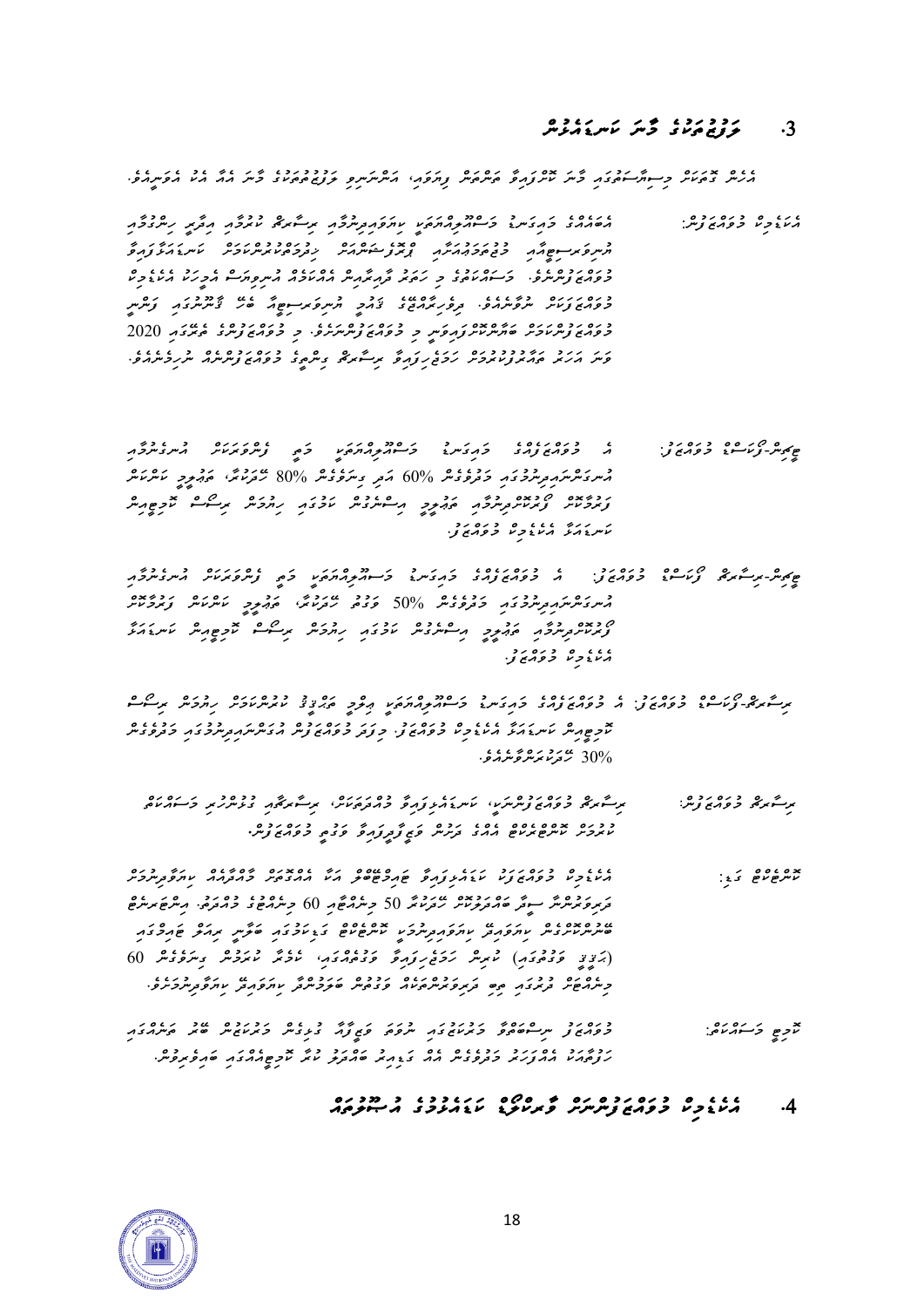*އެކެޑެމިކް މުވައްޒަފުންގެ ތެރެއިން ވަކި ފަރުދުންނަށް މަސްއޫލިއްޔަތުތައް ހަވާލުކުރާއިރ*،*ު ޢަމަލު ކުރަން ޖެހ މައިގަނޑު*  د دودره<br>مسو*خوهم محتركه مؤس*هو.

- ) مسروکر ـ حود عرض عرض الله عند الله عند الله عند الله عند الله عن الله عن الله عند الله عند الله عند الله عن<br>(ر) مسروکر ـ حود عند الله عند الله عند الله عند الله عن الله عند الله عند الله عند الله عند الله عند الله عند *ޙަވާލު ކުރެވ ވާރކްލޯޑް މުޅިއަހަރަށް ބަލާއިރު އިކްވިޓަބްލް ވާނެ ހަމައަކުން ކޮންމެ އެކެޑެމިކް މުވައްޒަފަކަށް ވެސ،ް ވާރކްލޯޑް ޕްލ ން އެއް ހަމަޖައްސަން ވާނެއެވ.ެ މިކަން ކުރާނީ ފެކަލްޓ/ީސެންޓަރުތައް ހިންގަން ޙަވާލުވެފައިވާ ވެރިންނެވ.ެ*
- *)ށ( މުވައްޒަފުން ހިމެނ ރ ންކް ތަފާތު ވުމުނ،ް މުވައްޒަފުން އަދާ ކުރާ ވާރކްލޯޑް ގެ ޙަރަކާތްތައް ތަފާތު ކުރެވިދާނެއެވ.ެ އަދި މުވައްޒަފު ކިޔަވައިދިނުމުގެ ވެށި )ކޮންޓެކްސްޓް( އަށް ރިއާޔަތްކޮށް ވާރކްލޯޑު ތަފާތު ކުރެވިދާނެއެވ.ެ ވެށިން*  <sup>ع</sup> رد ۷ ﻣﺮﻣ ﯾﻨﻪ ﮐﻮﻣ ﮐﺮﻣﺮﻣﺮ ﻣﺮﻣﻮﻡ ﻣﺮ ﻣﺮﻣﺮﯾﻨﻮ ﻣﺮﻣﺮ ﻣﺮﻣﺮ ﻣﺮﻣﺮﻡ ﻣﻮﻣﻮ ﺑﻮﻣﺮﻣﺮ ﻣﺮﻣﺮ ﻣﺮﻣﺮﻡ ﻣﺮﻣﺮﻡ ﻣﺮﻣﺮ ﻣﺮﻣﺮ *މި ނޫންވެސް އިކްވިޓަބްލްކޮށް ވާ ރކްލޯޑް ބެހުމުގައި ރިއާޔަތްކުރަންޖެހ ކަންކަމަށެވ.ެ*
- *)ނ( ވާރކްލޯޑް ކަނޑައަޅާނީ ކޮންމެ މުވައްޒަފެއް ވެސ،ް މަދުވެގެން ކޮންމެ އަހަރަކު 1265 ގަޑިއިރ*،*ު ދުވާލަކު 5 ގަޑިއިރާ 30 މިނެޓް މަސައްކަތް ކުރަން ޖެހ ނެ ކަމަށް ބަލައިގެންނެވ.ެ އަހަރެއްގެ ތެރ ގައި މަސައްކަތް ކުރަންޖެހ ވަގުތ،ު އެކި ސަބަބުތަކާ ހުރެ ބަދަލުވެއްޖެ ނަމ،ަ ބަދަލުވި ނިސްބަތަކުން އެކިކަންކަމަށް ކަނޑައެޅިފައިވާ ގަޑިތަކަށް ބަދަލުއަންނާނެއެވ.ެ*
- *)ރ( ކޮންމެ ފެކަލްޓ/ީސެންޓަރަކުން ހަމަޖައްސާ ވާރކްލޯޑް ޕްލ ން ޝާއިޢު ކޮށް ހާމަ ކުރަން ވާނެއެވ.ެ ވަކި މުވައްޒަފު ންގެ ވާރކްލޯޑް އެކުލަވާލާނީ އެމީހުންނާ މަޝްވަރާ ކުރެވިގެނ،ް ފުރުޞަތު އޮތް އެންމެ ބޮޑަކަށ،ް އެމީހުން އެއްބަސްވާ ގޮތަކަށެވ.ެ ނަމަވެސ،ް އިކްވިޓަބްލް ކުރުމަށާ އި ހިންގުމަށް ފަހިވާގޮތަށ،ް ތަން ހިންގަންހުރި ވެރިއަކަށް މުވައްޒަފު އެންމެ އެދ ގޮތް ނޫން އެހެން ގޮތަކަށް ވާރކްލޯޑް ހަމަޖެއްސުމުގެ އިޚްތިޔާރު އޮންނާ ނެއެވ.ެ އަހަރު ތެރ ގައި ވާރކްލޯޑަށް އަންނަ ބަދަލުތަކަށް އެއްބަސްވެ ރެކޯޑު ކުރަންވާނެއެވ.ެ*
- *)ބ( ކުރިއަށް އޮތް ޓާރމުގެ ވާރކްލޯޑް ޕްލ ނ،ް ހިނގަމުންދާ ޓާރމު ގެ 8 ވަނަ ހަފުތާ ނިމުމުގެ ކުރިން ނިންމ ތޯ ފެކަލްޓީތަކާއި ސްކޫލްތަކާއި ސެންޓަރުތަކުގެ ވެރިން މަސައްކަތްކުރަން ވާނެއެވ.ެ*
- *)ޅ( ވަޒީފާއަށް އަލަށް ވަންނަ ފަރާތްތަކަށް ކިޔަވާދިނުމާއި އިދާރީ ހިންގުމާއި ރިސާރޗް ފަދަ ތަޢުލީމީ ކަންތައްތައް ޙަވާލު*  כ ככז גזוניס גבס גזוניס גדוניס גדוניס גדוניס בריט גבר גבר גדוניס לפונדוניס ביונדוניס ביונדוניס ביונדוניס ביונד<br>מינדונדוני הנינדוניס, אישי בי פרייודוניס, אינדוניס, אינדוניס, מינדוניס, מינדוניס, מינדוניס, אינדוניס ביונדוניס *މުވައްޒަފުންގެ އެހީތެރިކަން ހޯދުމަށް ފުރުޞަތު ހޯދައިދ ން ވާނެއެވ.ެ*
- *)ކ( ކޮންމެ މުވައްޒަފެއްގެ ވާރކްލޯޑްގައި އ ނާގެ މައިގަނޑު މަސްއޫލިއްޔަތުތަކާއި މަސައްކަތްތައް ބަޔާން ކުރެވިފައި އޮންނަން ވާނެއެވ.ެ ބަދަލުތައް ގެންނަ ނަމ،ަ ބަދަލުތަކަށް އެއްބަސްވ،ެ އަލަށް ޙަވާލުވާ ޒިންމާތަކާއި ދޫކޮށްލާ ޒިންމާތައް ބަޔާން ކުރެވިފައި އޮންނަން ވާނެއެވ.ެ މިކަންކަން އޮންނަންވާނ،ީ މުވައްޒަފުންނާ މަޝްވަރާ ކުރެވ،ި ރެކޯޑު ކުރެވ،ި އަދި ފުރުޞަތު އޮތް މިންވަރަކުން މު ވައްޒަފުގެ ތާއީދު ހޯދާފައެވ.ެ*
- *)އ( މުވައްޒަފަކަށް ވާރކްލޯޑްގައި ރަސްމީކޮށް ކިޔަވާދިނުން ހަވާލު ކުރާއިރު* ، *އެންމެ ގިނަވެގެން ޙަވާލު ކުރެވ ނީ ތަފާތު ހަތަރު މާއްދާ ކިޔަވަ އި ދ ށެވ.ެ ހަތަރު މާއްދާއިން ވާރކްލޯޑް ހަމަނުކުރެވ ހާލަތެއް އަތުވެއްޖެނަމ،ަ އިސްކަންދ ނީ ކިޔަވައިދ*  ر پره ه<br>ن **و ډ**نرلو .
- *)ވ( ޓީޗިން ފޯކަސްޑް މުވައްޒަފަކަށް ކަނޑައެޅިފައިވާ އާންމު އުޞޫލަކީ ހަފުތާ އަކު 16 ކޮންޓެކްޓް ގަޑިއިރު ކިޔަވާ ދިނުމެވ.ެ }ޢާއްމު އުޞޫލްކަމަށް މާނަކުރަނީ އިނގިރ ސިބަހުން ނޮމިނަލް ބ ނުންކުރާ މާނައިގައެވ.ެ އަދަދެއް ކަނޑައަޅަންޖެހ ތ،ީ ނަމަކަށް ކަނޑައަޅާ މިންވަރު ނުވަތަ ގާތްގަޑަކަށެވ.ެ or designated a to relating or ,being ,of }theoretical size that may vary from the actual*

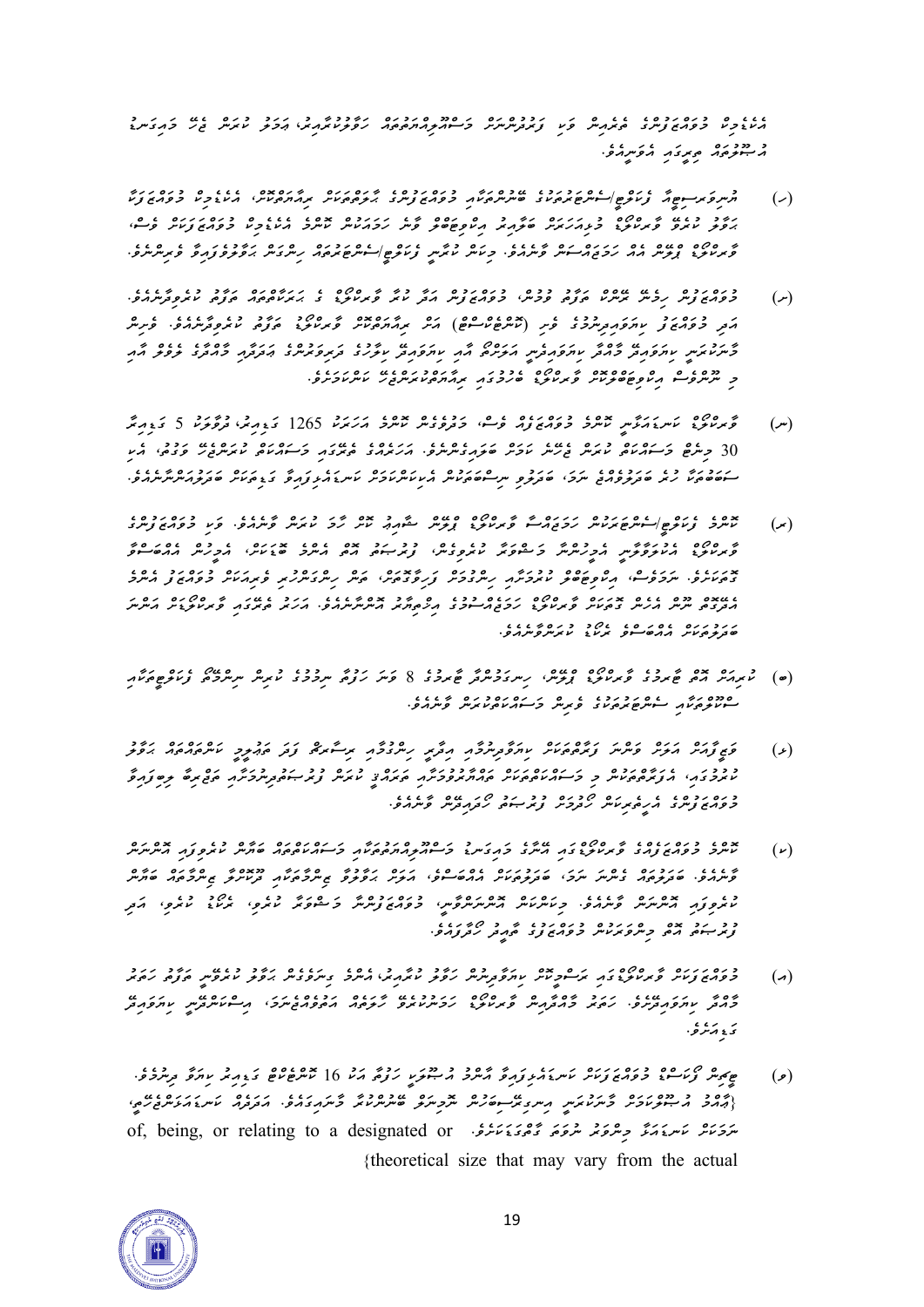# *.5 ވާ ރކްލޯޑްގެ ތެރ ގައި ކިޔަވައިދ ން ޖެހ ގަޑީގެ ޢަދަދު*

 $($ 

*ޢާންމު އުޞޫލުން ރަސްމީގަޑީގައި މުވައްޒަފަކަށް ރަސްމީ މަސައްކަތުގެ ގޮތުގައި ކިޔަވައިދ ން ޙަވާލު ކުރެވ ނީ އެންމެ ގިނަވެގެން 16 ގަޑިއިރެވ.ެ ނަމަވެސ،ް ނާދިރު ޙާލަތްތަކެއްގައ،ި ދިމާވާ ސަބަބުތަކަކާ ހުރ،ެ އިތުރު އުޖޫރައެއް ނެތ،ި ހަފުތާއަކު 18 ގަޑިއިރު ކިޔަވައިދިނުން ހަމަޖެއްސުމުގެ އިޚްތިޔާރު ފެކަލްޓ/ީސްކޫލ/ްސެންޓަރުގެ ވެރިޔާއަށް ލިބިގެން*  ، ، ،<br>و <u>م</u>رو .

*ޖުމްލަ ރަސްމީ ކޮންޓެކްޓް ގަޑި އަހަރަކު 540 ގަޑިއަށް ވުރެ އިތުރު ވެގެން ނުވާނެއެވ.ެ ދަރިވަރުން ކިލާހަށް ހާޒިރުކޮށްގެން ނޫން ގޮތަކަށް )އޯލަޓަރނ ޓިވް މޯޑުގައި( ކިޔަވައިދ އިރ،ު ހަފުތާއަކު ކިޔަވައިދ ގަޑީގެ ޖުމުލަ 18 ގަޑިއިރަށް ވުރެ*  <u></u>ء ﻣﺮﮐﯿ ﻣﺮﮐﯿ ﻣﺮﮐﯿ ﻣﯿﺮﮐﯿ ﻣﯿﺮﮐﯿ ﻣﺮﮐﯿ ﯾﺪﮐﯿ ﯾﺪﮐﯿ ﺩﻭﯾﺮﻭ ﺩﻭ ﻣﻮﻣﺮﯾﺮﯾﺮ ﻣﺮﮐﯿ ﮐﺮﮐﻮﻣﺮ ﻣﯿﺮﯾﻮ ﻣﺮﮐﯿ ﺩﻭﻣﯿﺮ ﻣﯿﺮﮐﯿﺮ ﻣﯿﺮﮐﯿﺮ ﻣﯿﺮ مس عدد د د دردورده ده در دور دردود و مرورد در دردور دردور دردور دردور دردور دردور دردور دردور دردور دردور دردور<br>مس *މުވައްޒަފެއްގެ ކޮންޓެކްޓް ގަޑ،ި 8 ގަޑިއިރަށް ވުރެ ގިނަވެގެން ނުވާނެއެވ.ެ ކިޔަވައިދ ން ޙަވާލު ކުރާ ގަޑިން މި މާއްދާގައި މާނަކުރަނީ ކުރިން ބަޔާންކުރެވުނު ކޮންޓެކްޓް ގަޑީގައި ކަނޑައަޅާފައިވާ ގޮތެ ވ.ެ* 

- *)ށ( ރަސްމީ ގަޑީގައި އާންމު އުސޫލުން ކިޔަވައިދ 16 ގަޑިއިރު ނުވަތަ ހާއްސަ ހާލަތުގައި ކިޔަވައިދ 18 ގަޑިއިރު ހަފުތާއަކު ކިޔަވާދިނުމަށް ފަހ،ު އ ނާ ނުރަސްމީ ގަޑީގައި ކިޔަވައިދ ނަމ،ަ އ ނާއަށް އުޖޫރަ ހަމަޖައްސާނީ ޕާރޓް ޓައިމްކޮށް ކިޔަވައިދ ން ގެންނަ ގަޑިފުރާ މުވައްޒަފުންނަށް އުޖޫރަ ހަމަ ޖައްސާ ރ ޓުންނެވ.ެ މިގޮތަށް ޕާރޓް ޓައިމް ރ ޓުން އުޖޫރަ*   $~\mu$ ´,  $~\rho$ ´,  $~\sigma$ ´,  $~\sigma$ ´,  $~\sigma$ ´,  $~\sigma$ ´,  $~\sigma$ ´,  $~\sigma$ ´,  $~\sigma$ ´,  $~\sigma$ ´,  $~\sigma$ ´,  $~\sigma$ ´,  $~\sigma$ ´,  $~\sigma$ ´,  $~\sigma$ ´,  $~\sigma$ ´,  $~\sigma$ ´,  $~\sigma$ ´,  $~\sigma$ ´,  $~\sigma$ ´,  $~\sigma$ ´,  $~\sigma$ ´,  $~\sigma$ ´,  $~\sigma$ ´,  $~\sigma$ ´,  $~\sigma$ ´,  $~\sigma$ ´,  $~\sigma$ *ކޮންޓެކްޓް ގަޑި ހަފުތާއަކު 22 ގަޑިއިރަށް ވުރެ ގިނަވެއްޖެނަމ،ަ އިތުރު އުޖޫރަ ދެވ ނީ 22 ގަޑިއާ ހަމައަށެވ.ެ*
- *)ނ( ކޮންމެ މުވައްޒަފަކުވެސް ހަމަކުރަން ޖެހ ޓީޗިންގ ވާރކްލޯޑް ހަމަ ނުކުރެވ ހާލަތެއް ދިމާވާ ނަމަ އަދި އެފަދަ މުވައްޒަފަކަށް އެހެން މަރުކަޒަކުންވެސް ކިޔަވާދިނުމުގެ ކޮންޓެކްޓް ވާރކްލޯޑް ދެވެން ނެތް ނަމަ އެމުވައްޒަފަކު ވަޒީފާ*  ﻣﺜﺮ ﻭﺩﺩﻩ ﺩﺭﺩﻩ ﻣﯿﺮﺩﻩ ﺩﻭﺩﻩ ﺩﻩ ﺩﻩ ﺩﻩ ﺩﺩ ﺩﺩﺩﺩﺩ ﻣﺮﻭﺩﺩﻣﻴﺮ ﻣﻮ ﻣﺮﺩ ﺩﺭ ﻣﺮﻣﺮﺩ ﻣﻤﺮ ﻣﺮﺩ ﺩﺭﻣﻴﻢ ﻣﺮﺩ ﺩﺭ ﺩﻩ ﺩﺭ ﺩﺭ ﺩﺭ ﻣﻤﺮ ﺩﺭ ﺩﺭ ﺩ *އަދި ޓީޗިން އާއި ރިސާރޗް ފޯކަސްޑް މުވައްޒަފުން އެއް އަހަރު ދުވަހުގެ މުއްދަތަށް ބަލައ،ި ޓާރމަކު އެވަރެޖްކޮށް ހަފުތާ އަކު ކިޔަވައިދ 10 ކޮންޓެކްޓް ގަޑި އަދި ރިސާރޗް ފޯކަސްޑް މުވައްޒަފުން އެވަރެޖްކޮށް ހަފުތާއަކު ކިޔަވައި ދ ގަޑި މަދުވެގެން 4 ނުވަތަ އެއް މާއްދާގެ ކޮންޓެކްޓް ގަޑި ހަމަ ކުރެވ ނަމައެވ.ެ*
- *)ރ( ޓީޗިން ފޯކަސްޑް މުވައްޒަފަކަށް ނޮމިނަލް ޢަދަދެއްގެ ގޮތުގައި ކަނޑައެޅިފައިވާ އާންމު އުޞޫލަކީ ހަފުތާއަކު 16 ގަޑިއިރު ނުވަތަ ޚާއްޞަ ހާލަތުގައި ކިޔަވައިދ 18 ގަޑިއިރު ކަމުގައި ވިޔަސް ކިޔަވައިދިނުމުގެ ހަރަކާތްތަކަށް އަހަރަކު ޖުމްލަ 759 ގަޑި ހ ދަކުރަންވާނެއެވ.ެ މިގޮތަށް ގަޑި ހަމަކުރާނީ ކިޔަވައިދިނުމާގުޅ މަސައްކަތްތައް ކަމަށް މި ސިޔާސަތުގައި ކަނޑައަޅާފައިވާ ކަންކަން ކޮށްގެންނެވ.ެ*
- *)ބ( ފެކަލްޓީ އިން ރަސްމީ ގޮތުން ހަވާލުކޮށްފައިވާ ކިޔަވައިދިނުމުގެ ގަޑިތައް ފުރުމަށް ފަހ،ު މަރުކަޒާއި މުވައްޒަފު ބ ނުންނަމަ އެމީހަކަށް ދުވާލަކު ކިޔަވައިދ ގަޑީގެ ޖުމްލަ އަދަދު 8 ގަޑިއިރަށް ވުރެ ގިނަނުވާ ގޮތެއްގެމަތިން އިތުރަށް ކިޔަވައިދިނުން ހަވާލުކުރެވިދާނެއެވ.ެ މިގޮތަށް ހަވާލުކުރެވ ގަޑީގައި ކިޔަވައިދ ންވާނީ އެމުވައްޒަފަކަށް ކަނޑައެޅިފައިވާ ރަސްމީވަޒީފާގެ ގަޑިން ބ ރުގައ،ި ޔުނިވަރސިޓީގެ ތެރ ގައި ޢާއްމުކޮށް އިޢުލާނުކޮށް އެކަމަށް ކުރިމަތިލައި ހޮވިގެންނެވ.ެ މިގޮތަށް ނުރަސްމީ ގަޑީގައި ކިޔަވައިދިނުމަށް ހަވާލުކުރެވ ގަޑިއަށް ޕާރޓްޓައިމް މުވައްޒަފުންނަށް އުޖޫރަދ ރ ޓުނ،ް އޯވަރޓައިމް ނުދީ އުޖޫރަދެވިދާނެއެވ.ެ*

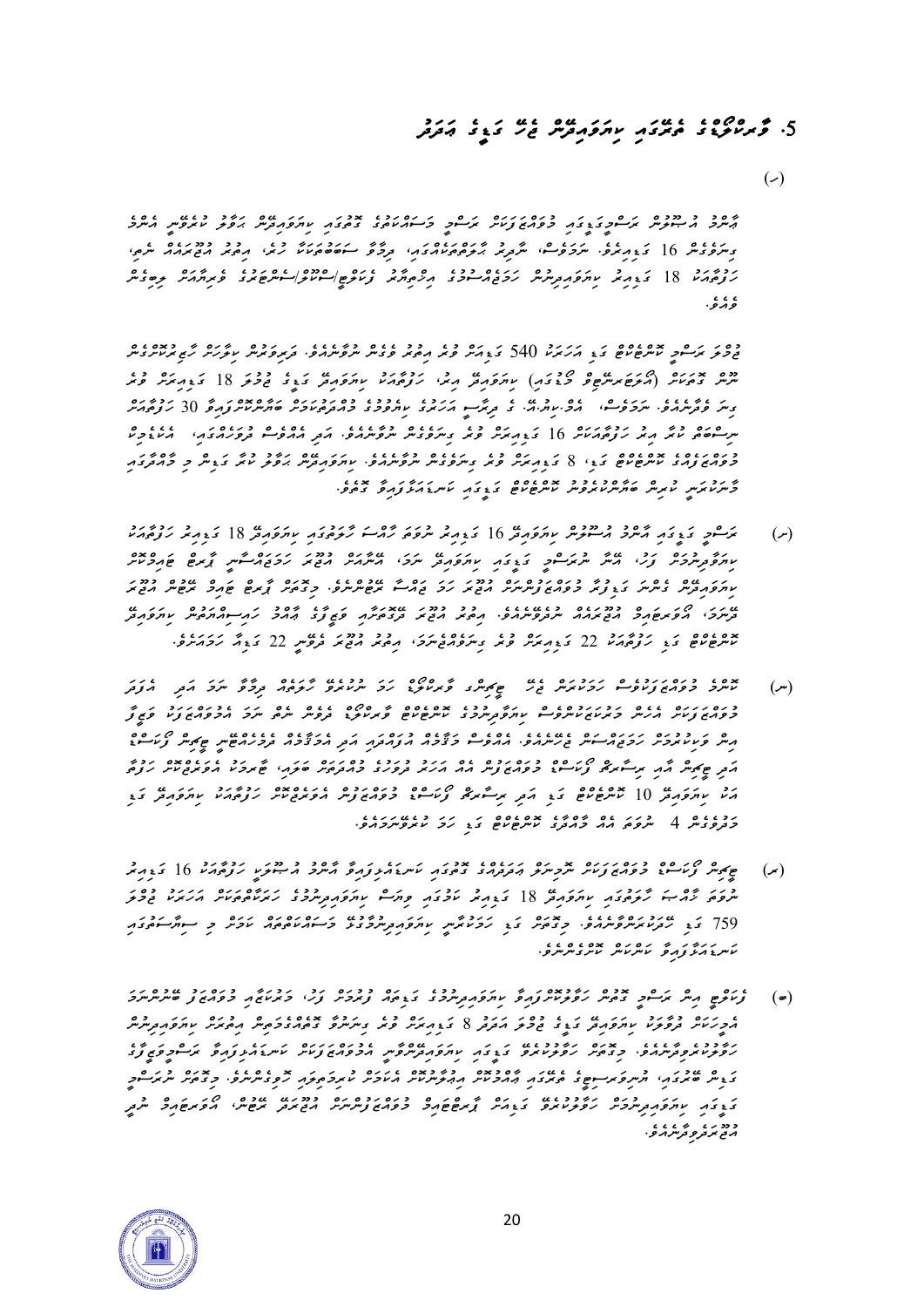- *)ބ( ކޮންމެ މުވައްޒަފެއްވެސް މަދުވެގެން އަހަރަކު 15 ގަޑި ޕްރޮފެޝަނަލް ޑިވެލޮޕްމަންޓް ގެ ގޮތުގައި ހ ދަކުރަން ވާނެއެވ.ެ ފެކަލްޓ/ީސެންޓަރުތަކުގެ ވެރިން ހުއްދަދ ސްޓާފް ޑިވެލޮޕްމަންޓް ޙަރަކާތްތަކުގައި ބައިވެރިވުމަށް ކޮންމެ އެކެޑެމިކް ސްޓާފަކަށް ގިނަވެގެން އަހަރަކު 60 ގަޑިއިރު ދެވިދާނެއެވ.ެ މިގޮތުން ސްޓާފް ޑިވެލޮޕްމަންޓްއަށް ހ ދަ ކުރާ ވަގުތު ހިމެނ ނީ ކޮންމެ މުވައްޒަފަކު މަދުވެގެން އަހަރަކު މަސައްކަތް ކުރަން ޖެހ 1265 ގަޑިއިރުގެ ތެރ ގައެވ.ެ*
- *)ޅ( ޓީޗިން ފޯކަސްޑް މުވައްޒަފަކަށް ކަނޑައެޅިފައިވާ އާންމު އުޞޫލަކީ އަހަރަކު 253 ގަޑިއިރު ރިސާޗް ކުރުމެވ.ެ އަދި*  <del></u></del>
	- *)ކ( ކޮންމެ މުވައްޒަފަކަށް ކަނޑައެޅިފައިވާ އާންމު އުޞޫލަކީ އަހަރަކު 253 ގަޑިއިރު އިދާރީ ހިންގުމުގައި ހ ދަކުރުމެވ.ެ*

) مرگ و دره دوه ده ه ۵۵ ه عدد دوه بدوه ده ده د.<br>(م) مرگزاری *دومی زمر*د تومر *نوخ: رومرمر* مرکز مرکز مرکز است در د

## *.6 ވާރކްލޯޑް ކަނޑައަޅާނެ ގޮތް*

- م مسروکر مسوح کا عدد مان مان دره دره دره دره دره مان دره در دره مان در ۱۳۶۵ میلادی در در در در ۱۳۶۵ میلادی میل<br>(ر) مسروکر مسوح کاملادی از این در این کامل میلادی کامل میلادی کامل میلادی کامل میلادی از میلادی کامل میلادی ک *ވާނެއެވ.ެ އެއީ )1( ކިޔަވާދިނުމާއި މުޤައްރަރުތައް އެކުލަވާލުމާއ،ި )2( ރިސާރޗް އާއި ޢިލްމީ ޙަރަކާތްތަކާއި*  مُحۡمِدِ (3) مِرَّکِمِ رِسِرِ وَحِدِ مِعۡمَدٍ رَحۡمِ مِعۡرَٰہٖ مِنۡرَ ٱلۡمِرۡمِیۡسِمِعِیۡمَدَّرِ ۖ وَیَہِ وَیَہِ مِن وَدِی *އުޞޫލެއްގެ ގޮތުން ކޮންމެ މުވައްޒަފަކަށް ވެސް މަތީގައި ބަޔާންކުރެވުނު ތިން ދާއިރާގައި ހަރަކާތްތެރިވާން ޖެހުނަސ،ް އެކަމުގައި އެމީހެއްގެ ރ ންކްގެ ގޮތުން ނުވަތަ އެހެންވެސް ކަމެއްގެ ސަބަބުން ހުރިހާ ދާއިރާއެއްގެ މަސްއޫލިއްޔަތު*  ⊘، ہ ہ ،<br>سرو ترسر ہر و
- *)ށ( މުވައްޒަފުގެ ރ ންކް އަށް ރިއާޔަތް ކޮށް ވާރކްލޯޑް ކަޑައަޅާނީ އަންނަނިވި ތާވަލާ އެއްގޮތަށެވ.ެ މިއީ އިންޑިކ ޓިވް ޢަދަދު ތަކެކެވ.ެ އެއްވެސް މުވައްޒަފަކަށް ބަރާބަރަށް މިޢަދަދުތަކެއް ހަމައެއް ނުކުރެވ ނެއެވ.ެ ނަމަވެސް މި ޢަދަދުތަކާ މުވައްޒަފެއްގެ ވާރކްލޯޑް % 10 އަށް ވުރެ ބޮޑަށް ތަފާތުވާ ނަމ*،*ަ އެކަޑެމިކް ކަންކަމާ ހަ ވާލުވެހުރި ޑެޕިއުޓީ ވައިސް ޗާންސެލަރގެ ހުއްދަ ލިއުމުން ހޯދަން ވާނެއެވ.ެ*

| د ره رد ، موه و<br>تر <i>و دې</i> تر پر <i>س</i> ر | بالكورو المواد والمحادثة المستحصر المود |                   | رقربر ریردیمر |
|----------------------------------------------------|-----------------------------------------|-------------------|---------------|
|                                                    | ، د رو د ه<br>منتوفونتر                 | 0000000<br>ハロタンメノ |               |
| جەپر كەسمە دەمدىر                                  | 60%                                     | 20%               | 20%           |
| چکر شهر برگرگی دوره ده                             | 50%                                     | $30\%$            | 20%           |
| برگرگرگر می دره روم<br>برگرگرگر می در دیگر زند     | 30%                                     | $50\%$            | 20%           |

) محمد مسلم محمد عدد محمد عدد محمد محمد من المسلم المسلم المسلم المسلم المسلم المسلم المسلم المسلم المسلم المس<br>(س) محمد المسلم المسلم المسلم المسلم المسلم المسلم المسلم المسلم المسلم المسلم المسلم المسلم المسلم المسلم الم *ވާރކްލޯޑް ހަމަޖެއްސުމުގައި ކިޔަވައިދިނުމާއި ރިސާރޗް ކުރުމަށް ހަމަޖެހިފައިވާ ޕަރސަންޓް ކުޑަކުރެވިދާނެއެވ.ެ މިގޮތުން*  مِعْدِ حَرْشْ سِيرَوَ مِعْرٌ غِيْرٍ حِسْرَةٍ ۖ وَ حَبَّرْشْ تَمَسِي مْعْ: (1) 300 تُورِشْرْشْرْ قْبُرْ حَرْضٍ عَبْرِ مَرْشَ *މަރުކަޒެއްގެ ޑީނެއް ނަމ،ަ ކޮންމެ ޓާރމަކު 1 މާއްދ،ާ އެއަށް ވުރެ ދަރިވަރުން ގިނަ ނަމަ އަހަރަކު 1 މާއްދާ؛ )2( ހެޑް އޮފް ޑިޕާޓްމަންޓް އެއް ނަމ،ަ ކޮންމެ ސެމިސްޓަރަކު 2 މާއްދ.ާ* 

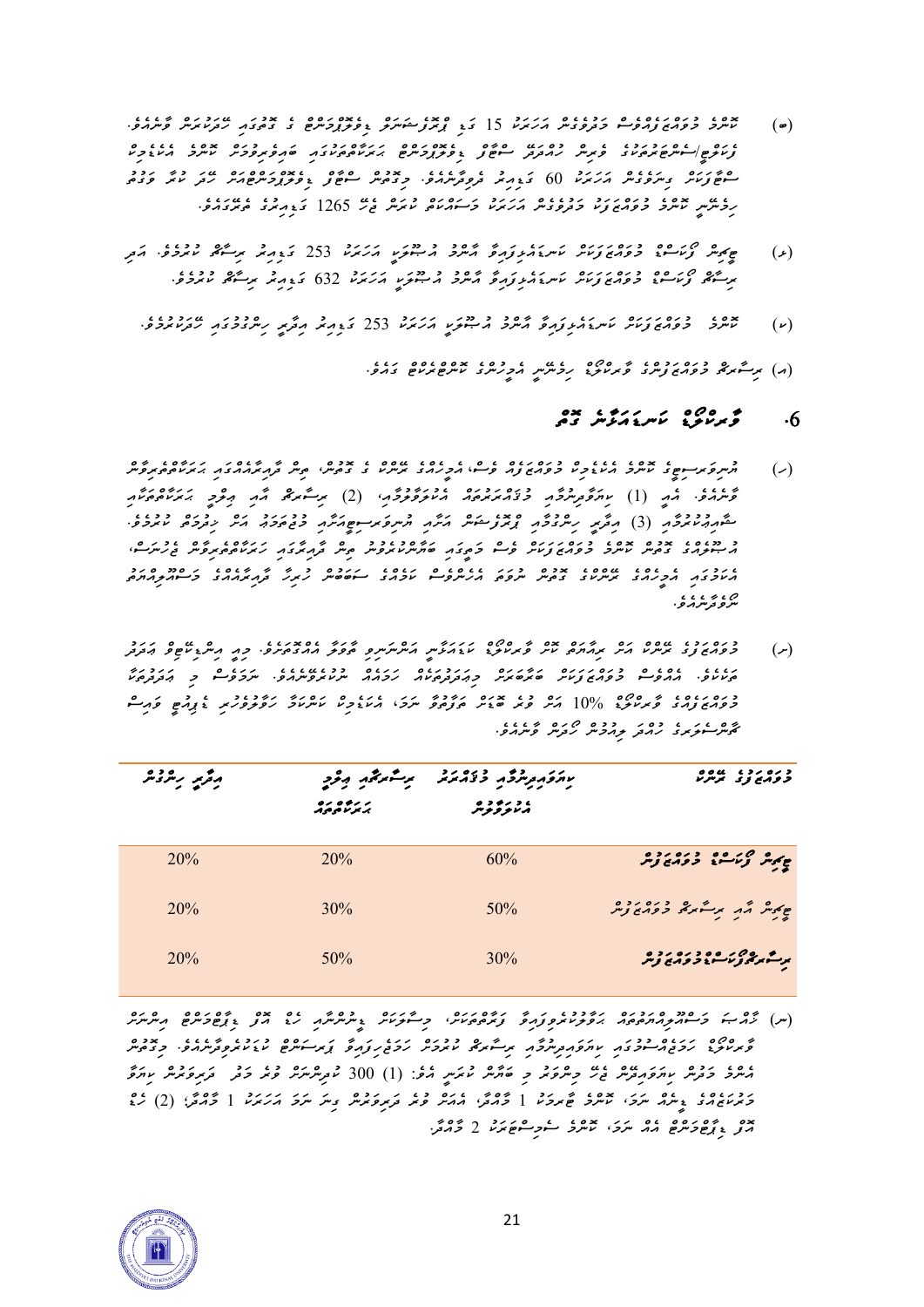*)ރ( އަހަރަކު މުވައްޒަފަކު މަސައްކަތް ކުރަންޖެހ 1265 ގަޑި އެކި އެކި ޙަރަކާތްތަކަށް ބަޖެޓް ކުރުމުގައި ބަލާނީ ތިރީގައިވާ*  د دد، ،<br>م**سو**ر

| ىرىسە پرىجى<br>مې ئەت قىلى<br>مۇنى <i>ق</i> | ج پر شر<br>ح<br>تؤيمات                          | ۽ پڻ ٿير<br>پڻ س | بر برموه<br>بر <del>م</del> رتم <sup>و</sup>                                                                                  |
|---------------------------------------------|-------------------------------------------------|------------------|-------------------------------------------------------------------------------------------------------------------------------|
| د ده رو و                                   | د ره رد و<br>د وړنئ توس                         |                  |                                                                                                                               |
| (پرَ پَرَ پَدْ )                            | (أرَكَرْ مَدْمَدٌ)                              |                  |                                                                                                                               |
| 380                                         | 759                                             | 632              | اسىم ئەركە بىر ئىرلىكە $1$                                                                                                    |
|                                             |                                                 |                  | (כת החתיתפלת הייריים מסף כנב עתפלתים של                                                                                       |
|                                             |                                                 |                  |                                                                                                                               |
|                                             | ن <sub>ە ئ</sub> و سوزىرە مەندىرە ، مەندىر 42 ئ |                  | بديرين و موضع بن بده بده من به                                                                                                |
|                                             | نىزىترىكرى 21 ك <sub>ى</sub>                    |                  | شۇ ئۆرۈپىدىگە                                                                                                                 |
| $632 - 253$                                 |                                                 | $379 - 253$      | 2. برسمبرچی                                                                                                                   |
|                                             | 253                                             |                  | $\frac{1}{2}$ $\frac{1}{2}$ $\frac{1}{2}$ $\frac{1}{2}$ $\frac{1}{2}$ $\frac{1}{2}$ $\frac{1}{2}$ $\frac{1}{2}$ $\frac{1}{2}$ |
|                                             |                                                 |                  | ص ھو گريو تھا.<br>ماڪسم ڪري تعريض تعر                                                                                         |
|                                             | 120                                             |                  | 50 ٹرمریٹریٹر ٹریز ڈٹر                                                                                                        |
|                                             | 150                                             |                  | رشر توغر برسر $100 - 50$                                                                                                      |
|                                             | 175                                             |                  | $200 - 100$                                                                                                                   |
| 230                                         |                                                 |                  | 200 - پَسْرٌ تَحَرُّ وَجِرٍ                                                                                                   |
|                                             |                                                 |                  |                                                                                                                               |
|                                             |                                                 |                  |                                                                                                                               |
|                                             | $60$ مبر 15                                     |                  | ه بد ، دره من ، پروه ه<br>بر در دسترگر ، در برو سرح                                                                           |
|                                             |                                                 |                  |                                                                                                                               |
|                                             | 235                                             |                  | o co o o o<br>ءِ نو مرضوضرضح کرنج                                                                                             |

- *)ބ( ޓީޗިންގ ލޯޑަށް ގަޑި ކަޑައަޅާއިރ،ު ކިޔަވައިދ ކިލާހުގެ ދަރިވަރުންގެ ޢަދަދާއ*،*ި ކިޔަވައިދ ފިލާވަޅަކީ އެހެން ކުލާހެއްގައި ކިޔަވައިދީފައިވާ ތަކުރާރުވާ ފިލާވަޅެއްތޯ ފަދަ ކަންކަމަށް ރިއާޔަތް ކުރަންވާނެއެވ.ެ*
- *)ޅ( ތިރީގައި މިވަނީ ވާރކްލޯޑްގައި ހިމެނ ނ މަސައްކަތްތަކުގެ މިސާލެވ.ެ ވާރކްލޯޑް ކަޑައެޅުމުގައި ލިސްޓް ކުރެވިފައިވާ*  **٬ و دو سروسرور درم نیمو** در دور در دور دور دور دور دور و در دور و در دور و در دور و در دور و در دور و در دور<br>مسرماس روسروسردو سرووسز، کردیمو کردیموسر و دور در پرداموم او در کارو و در و در و *ކަންކަމެއް ވާރކްލޯޑަކު ނުހިމެނ ނެއެވ.ެ*

## ى<sub>م</sub>ىر ئەرەر شەر

*)ހ( މިއީ ތައްޔާރުވުމާއި އެސެސްމަންޓާއި މިފަދަ ކިޔަވާދިނުމާ ބެހ އެހެން ހުރިހާ ޙަރަކާތްތައް ހިމެނ ގޮތުންނެވެ . )ޓިއުޓޯރިއަލ/ްޕްރެކްޓިކަލް ނެގުނ،ް ކަރިކިއުލަމް ޑިވެލޮޕްމަ ންޓ،ް ކޮލިޓީ އެޝުއަރެންސް މަސައްކަތް ކުރުނ،ް ކިޔަވައި ދިނުމާ* 

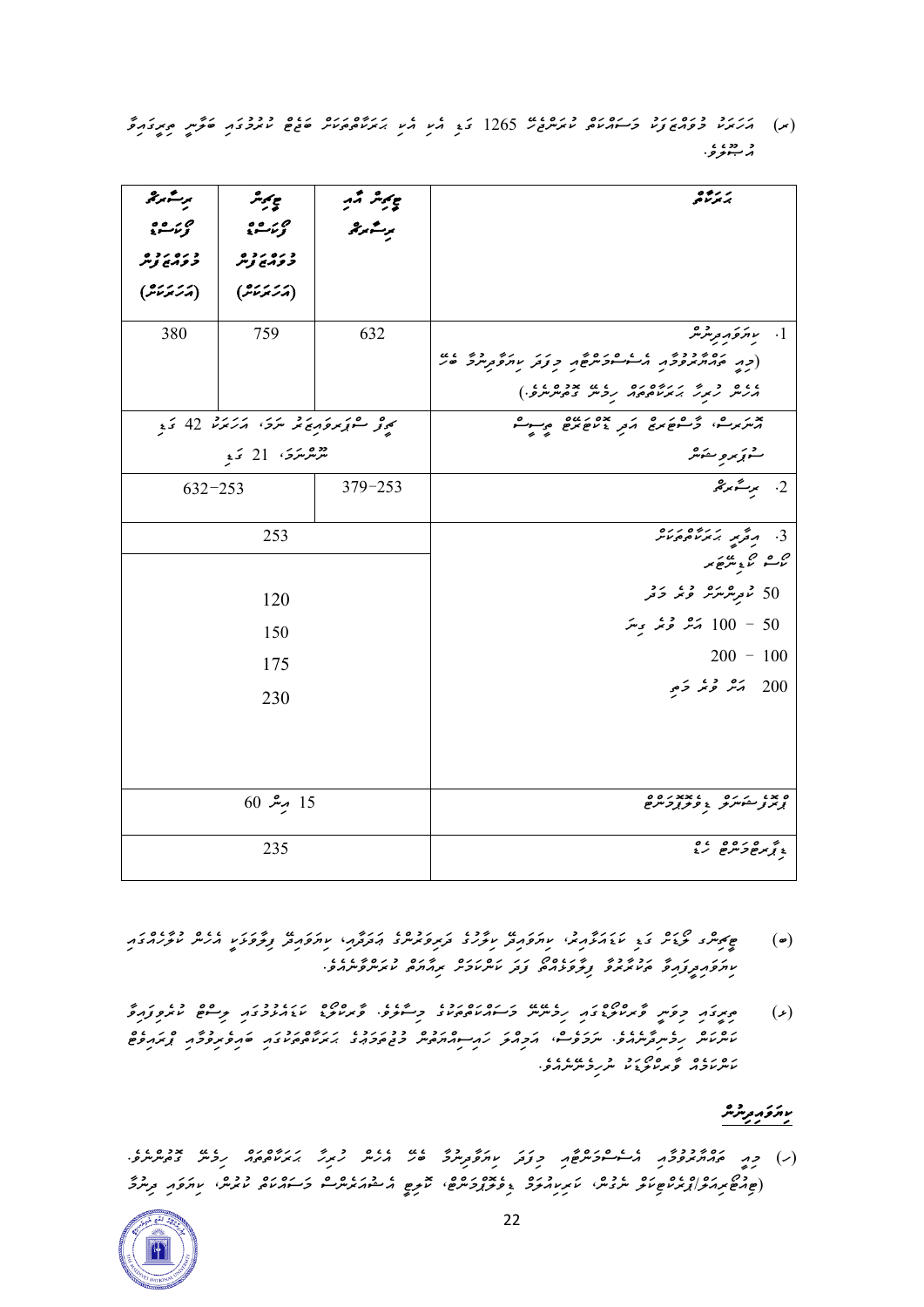*ގުޅ އިލްމީ މަސައްކަތ،ް ސްކޫލް އެކްސްޕީރިއަންސ،ް ކްލިނިކަލް ސުޕަވި ޜަނ،ްއިމްތިޙާނު ބެލެހެއްޓުމާއި އެސެސްމަންޓް އާއި*  د<br>قرمز قرمز من سر من المرس من المرس.<br>قرمز قرمز من سر من المرس من المرس. *)ށ( ފީލްޑް ވާރކް )ސްކޫލް އެކްސްޕީރިއަންސ،ް ކްލިނިކަލް ސްޕަރވިޜަން އަދި ފީލްޑް ދަތުރު ފަދަ ކަންކަން(.* )<br>(س) مسركرمبش خيش ب<sub>وال</sub>ركوم مسركريش مترده من المسركة المسركة المسركة المسركة).<br>المسركة المسركة المسركة المسركة المسركة المسركة المسركة المسركة المسركة المسركة المسركة المسركة المسركة المسركة (*×) حَمِيَّ ِوَمِّرِ هُرَ مَنْ مِرْ وَمُرِهْرِ مَنْ مِنْ وَمِنْ مِنْ وَمِنْ مِنْ وَمِنْ ރިސާރޗް ޙަރަކާތްތައް* 

$$
\frac{1}{2} \int_{\alpha}^{2} \frac{1}{2} \int_{\alpha}^{2} \frac{1}{2} \int_{\alpha}^{2} \frac{1}{2} \int_{\alpha}^{2} \frac{1}{2} \int_{\alpha}^{2} \frac{1}{2} \int_{\alpha}^{2} \frac{1}{2} \int_{\alpha}^{2} \frac{1}{2} \int_{\alpha}^{2} \frac{1}{2} \int_{\alpha}^{2} \frac{1}{2} \int_{\alpha}^{2} \frac{1}{2} \int_{\alpha}^{2} \frac{1}{2} \int_{\alpha}^{2} \frac{1}{2} \int_{\alpha}^{2} \frac{1}{2} \int_{\alpha}^{2} \frac{1}{2} \int_{\alpha}^{2} \frac{1}{2} \int_{\alpha}^{2} \frac{1}{2} \int_{\alpha}^{2} \frac{1}{2} \int_{\alpha}^{2} \frac{1}{2} \int_{\alpha}^{2} \frac{1}{2} \int_{\alpha}^{2} \frac{1}{2} \int_{\alpha}^{2} \frac{1}{2} \int_{\alpha}^{2} \frac{1}{2} \int_{\alpha}^{2} \frac{1}{2} \int_{\alpha}^{2} \frac{1}{2} \int_{\alpha}^{2} \frac{1}{2} \int_{\alpha}^{2} \frac{1}{2} \int_{\alpha}^{2} \frac{1}{2} \int_{\alpha}^{2} \frac{1}{2} \int_{\alpha}^{2} \frac{1}{2} \int_{\alpha}^{2} \frac{1}{2} \int_{\alpha}^{2} \frac{1}{2} \int_{\alpha}^{2} \frac{1}{2} \int_{\alpha}^{2} \frac{1}{2} \int_{\alpha}^{2} \frac{1}{2} \int_{\alpha}^{2} \frac{1}{2} \int_{\alpha}^{2} \frac{1}{2} \int_{\alpha}^{2} \frac{1}{2} \int_{\alpha}^{2} \frac{1}{2} \int_{\alpha}^{2} \frac{1}{2} \int_{\alpha}^{2} \frac{1}{2} \int_{\alpha}^{2} \frac{1}{2} \int_{\alpha}^{2} \frac{1}{2} \int_{\alpha}^{2} \frac{1}{2} \int_{\alpha}^{2} \frac{1}{2} \int_{\alpha}^{2} \frac{1}{2} \int_{\alpha}^{2} \frac{1}{2} \int_{\alpha}^{2} \frac{1}{2}
$$

*)ހ( ކޮމިޓީތަކާއި ވާރކިންގ ގްރޫޕްތައް ފަދަ ޖަމާޢަތްތަކުގައި ބައިވެރިވުނ.ް )ށ( ކޯހަށް ދަރިވަރުން ހޯދުމާއި ދަރިވަރުން ވެއްދުމު ގައި ޙަރަކާތެރިވުނ.ް )ނ( ޤައުމީ އަދި ބައިނަލްއަޤްވާމީ ޖަލްސާ ތަކާއި ޖަމާއަތްތަކުގައި މަރުކަޒު ތަމްސީލު ކުރުނ.ް )ރ( ދަރިވަރުންނަށް ކައުންސެލިންގ ދިނުމާއި ދަރިވަރުންގެ ވެލްފެއާ އާއި މަގު ދެއްކެވުނ.ް*

### *ޕްރޮފެޝަނަލް ޑިވެލޮޕްމަންޓް ޙަރަކާތްތައް*

*)ހ( ސްޓާފް ޑިވެލޮޕޮމަންޓް ހަރަކާތް ތަކާއި ޕޮރޮފެޝަނަލް ޑިވެލޮޕްމަންޓ.ް )ށ( އިޖުތިމާއީކަންތައްތަކުގައި ޔު ނިވަރސިޓީގެ ފަރާތުން ބައިވެރިވުނ.ް )ނ( ސަރުކާރުގެ މުއައްސަސާ ތަކުން ބާއްވާ ހަރަކާތް ތަކުގައި ބައިވެރިވުނ.ް )ރ( ގުޅުން ހުރި އިންޑަސްޓްރ،ީ ވިޔަފާރ،ި އަދި އެހެނިހެން ގައުމ،ީ އަމިއްލަ ކުންފުނިން ހިންގާ ހަރަކާތް ތަކުގައި ބައި ވެރިވުނ.ް )ބ( މެގަޒިނ،ް ނޫސް އަދި މިފަދަ އެހެނިހެން މީޑިއާގައި ޝާއިއުކުރުނ.ް )ޅ( ސަރުކާރުން އަދި އެހެނިހެން ޖަމާއަތް ތަކުން ބާއްވާ ޕެނަލް ޑިސް ކަޝަން ތަކުގައި ބައިވެރިވު ނ.ް )ކ( އިޤްތި ޞާދީ އަދި އިޖުތިމާއީ ކުރިއެރުމަށް ކުރެވ ހަރަކާތް ތަކުގައި ބައިވެރިވުނ.ް )އ( އިސްރައްވެހިންނަށް އަމާޒުކޮށްގެން ހިންގ ހަރަކާތް ތަކުގައި ބައިވެރިވުނ.ް )ވ( ސްކޫލް ތަކުން ބާއްވާ ގުޅުން ހުރިހަރަކާތް ތަކުގައި ބައިވެރިވުނ.ް* 

## *7 ޝަކުވާ އާ ގުޅިގެން ވާރކްލޯޑް ރިވިޔޫ ކުރުން*

*)ހ( މުވައްޒަފަކަށް އ ނާގެ ވާރކްލޯޑް އާ ބެހ މައްސަލަތައް ބ ނުން ކޮންމެ ހިނދެއްގައި އެ މުވައްޒަފުގެ ސްޕަރވައިޒަރަށް ހުށަހެޅިދާނެއެވ.ެ* 

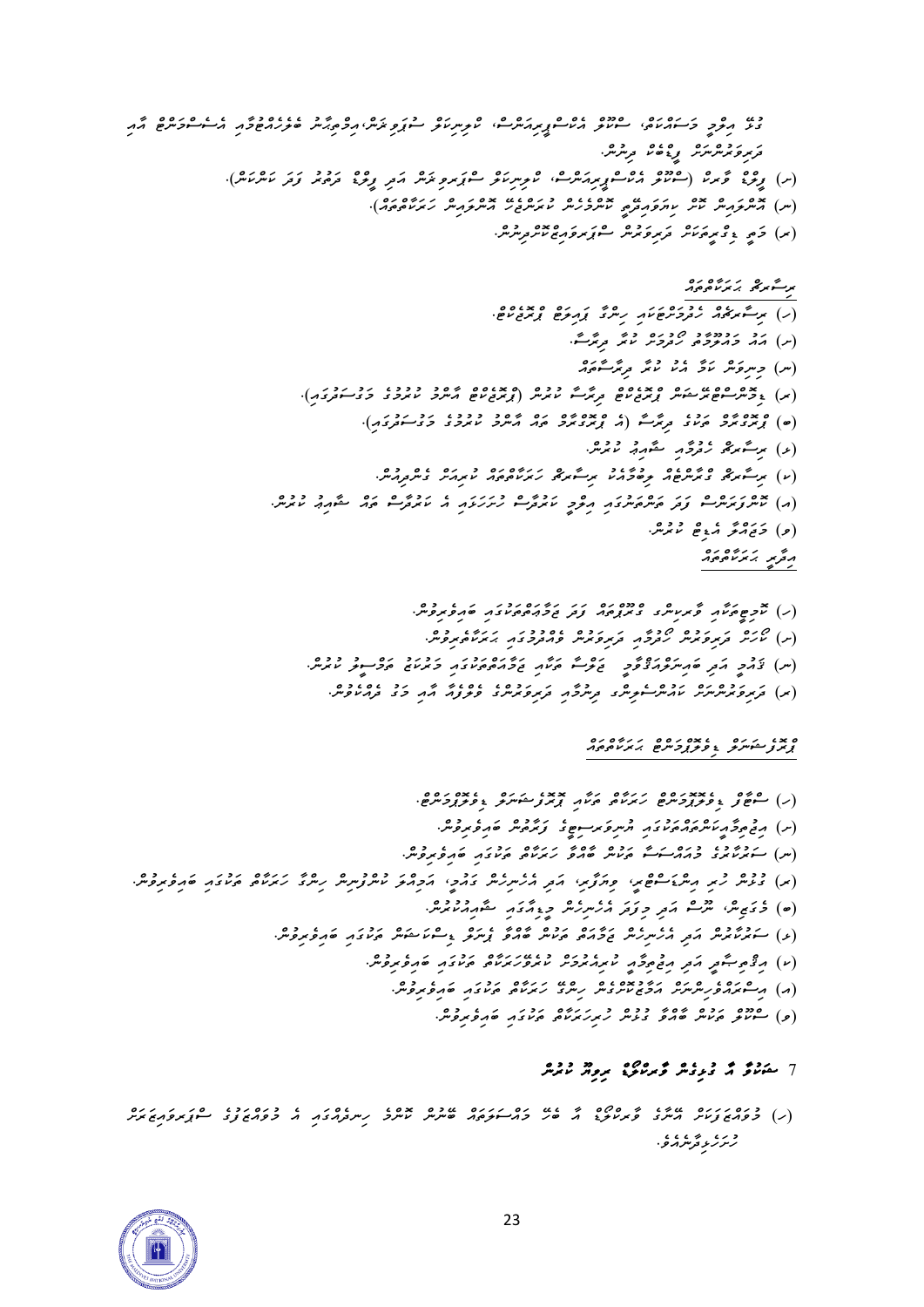- *)ށ( ވާރކްލޯޑް އެކަށީގެންވާ ވަރަށް ވުރެ ބުރަކަމަށް އެއްވެސް މުވައްޒަފަކަށް ފެނިއްޖެނަމ،ަ އެ ވާރކްލޯޑް އަލުން ރިވިޔޫ ކޮށްދިނުމަށް އެދި ފެކަލްޓ/ީސެންޓަރުގެ ވެރިޔާ އަށް ހުށަހެޅިދާނެއެވ.ެ*
- ) عروض عام (ع) عرض عامر خاص 20 دورون روم دورد دورد در ورع در حدود در حدود عداد علم عامر<br>(س) = تو*ریز خط | سیس جری در حرب کرم دولی عروفر تور، سرح سرح در سوفر در در خورم*یر ایسری سر کوسرایری *ރިވިޔޫ ކުރުމަށް ފަހ،ު ވާރކްލޯޑް ޕްލ ން ރަނގަޅު ނޫންކަމަށް ފެންނަ ނަމަ* ، *މައްސަލަ ނިންމާ ގޮތްތަކުގެ ތެރ ގައި*  **موسرس بدده بوده در ۶۰۶۰۰**<br>مرسرسرس <sub>ک</sub>وچس <sub>ک</sub>وچر نرمز سروتر سرمرو.
	- .1 <del>د د</del>وړو د دوه د دوده<br>[. <del>د م</del>ورس *د د مرسو*ن ساند سرانو پ .<br>2. <del>د س</del>ور موروبر
		- *.3 މަސައްކަތް ކުރާ ގޮތް ބަދަލުކުރުން*
	- *.4 މުވައްޒަފުންނާއި އެހެން ވަސީލަތްތައް ގިނަކުރުނ.ް*
- *)ރ( ރިވިޔޫ އާ ދ ތެރ ހިތް ހަމަ ނުޖެހ ނަމ،ަ މުވައްޒަފުންގެ ޝަކުވާ ބެލުމާ ބެހ ސިޔާސަތުގެ ދަށުން މުވައްޒަފަށް ޢަމަލު ކުރެވިދާނެއެވ.ެ*

## *.7 ސިޔާސަތު ހިންގުމުގެ މަސްޢޫލިއްޔަތު*

*މި ސިޔާސަތު ހިންގުމަކީ ފެކަލްޓ/ީސްކޫލ/ްސެންޓަރު ހިންގަން ހުންނަ ވެރިއެއްގެ މަސްއޫލިއްޔަތަކެވ.ެ މިގޮތުނ،ް އ ނާގެ މަސްއޫލިއްޔަތު ތިރީގައި އެވަނީއެވ.ެ* 

- ) حمد من عدد عدد عدد المحدد عدد المحدد عدد المحدد المحدود عدد المحدود عدد المحدود عدد المحدود عدد المحدود عدد ا<br>(ر) مسترد المحدود المحدود المحدود المحدود المحدود المحدود المحدود المحدود المحدود المحدود المحدود المحدود الم
	- *)ށ( މިސިޔާސަތަށް ހުރިހާ އެކަޑެމިކް މުވައްޒަފުން އަހުލުވެރިކުރުވުނ.ް*
- *)ނ( ކޮންމެ ޓާރމެއް ފެށުމުގެ ކުރިން މުވައްޒަފުން ތައްޔާރުކުރާ ވާރކްލޯޑް ރިޕޯޓު ބަލާ ޓާރމް ނިމުމުން އެ ރިޕޯޓު ޞައްޙަ ތޯ ބަލާ މުރާޖާކުރުނ.ް*
- *)ރ( މުވައްޒަފަކަށް އ ނާ ވަޒީފާ އަދާކުރާ ފެކަލްޓ/ީސެންޓަރުގައި އެ ޓާރމެއްގައި ކަނޑައެޅިފައިވާ ޓީޗިންގ ވާރކްލޯޑް ހަމަކުރެވެން ނެތްނަމަ ޔުނިވަރސިޓީގެ އެހެން ފެކަލްޓ/ީސެންޓަތަކުން ވާރކްލޯޑް ހަމަކުރުމުގައި އެހީތެރިވުނ.ް*
- *)ބ( ކޮންމެ ޓާރމެއް ނިމުމުން ފެކަލްޓީގެ ހުރިހާ އެކެޑެމިކް މުވައްޒަފުންގެ ވާރކްލޯޑް ގެ ރިޕޯޓް ޔުނިވަރސިޓީގެ ހިއުމަން ރިސޯސަސް ޑިވިޜަނަށް ފޮނުވ،ާ ވާރކްލޯޑް ރިވިއު ކޮމިޓީއިން ފާސްކުރުނ.ް*
	- خبر عرض من دوره و درره ده درره وده.<br>(ع) مح*مر من خبر المحمد المحمد المحمد المحمد المحمد العر*س.

*އިސްލާހު ކުރެވުނު ތާޜީޚް : 22 ޖުލައި 2020 ޢަމަލުކުރަން ފަށާ ތާރީޚް : 1 އޮގަސްޓް 2020*

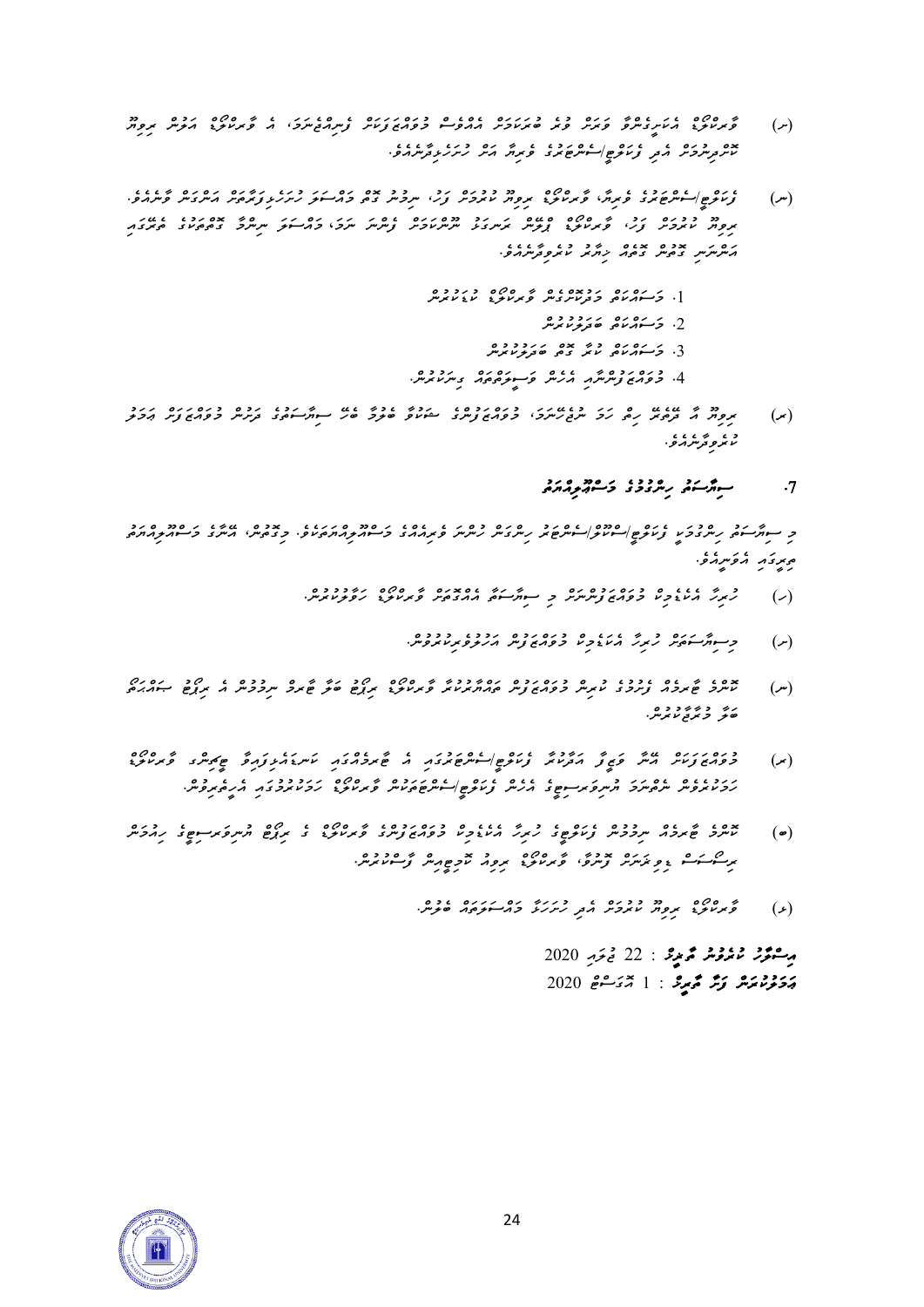مَ*ئِنْ*ءُوِڠ شَعْرُحْ \$ AS-2020-39 مِسْ AS-2020-47

AS 2020-39 *ސްކޫލް އޮފް މެޑިސިންގެ އެޑްވައިޒަރީ ކޮމިޓީއަށް ގެނެވ ބަދަލު ފާސްކުރުން* 

*ފާސްކުރެވުނު ތާރީޚ:ް 16 އޮގަސްޓް 2020 | ޖަލްސ:ާ 223* 

*ސްކޫލް އޮފް މެޑިސިންގެ އެޑްވައިޒަރީ ކޮމިޓީގައި މޯލްޑިވްސް މެޑިކަލް އެސޯސިއ ޝަން ތަމްސީލްކުރާ މެންބަރު ޑރ. ޢަލީ ޝާހިދު މުޙައްމަދުގެ ބަދަލުގައި ޑރ.ޝަނީޒް ނަޖްމީ ހިމެނުމުން އެ ސްކޫލްގެ އެޑްވައިޒަރީ ކޮމިޓީއަށް އައިސްފައިވާ ބަދަލު އަންނަނިވި ގޮތަށް ފާސްކުރުމަށް އެކެޑެމިކް ސެނެޓުން ނިންމިއެވ.ެ*

| جزير هم                                                                                                        | 5 تۇ ۋ                                                                                                                                                                                                                                                                                                              | سرتر                                                                                                                                                 |  |  |  |
|----------------------------------------------------------------------------------------------------------------|---------------------------------------------------------------------------------------------------------------------------------------------------------------------------------------------------------------------------------------------------------------------------------------------------------------------|------------------------------------------------------------------------------------------------------------------------------------------------------|--|--|--|
|                                                                                                                | $\frac{1}{2}$ $\frac{1}{2}$ $\frac{1}{2}$ $\frac{1}{2}$ $\frac{1}{2}$ $\frac{1}{2}$ $\frac{1}{2}$ $\frac{1}{2}$ $\frac{1}{2}$ $\frac{1}{2}$ $\frac{1}{2}$ $\frac{1}{2}$ $\frac{1}{2}$ $\frac{1}{2}$ $\frac{1}{2}$ $\frac{1}{2}$ $\frac{1}{2}$ $\frac{1}{2}$ $\frac{1}{2}$ $\frac{1}{2}$ $\frac{1}{2}$ $\frac{1}{2}$ |                                                                                                                                                      |  |  |  |
| موده بده ، مورد<br>مشروح دی <sub>ر کرد</sub>                                                                   | پېژ                                                                                                                                                                                                                                                                                                                 | ۽ <sub>من س</sub> مبرخ آھي۔                                                                                                                          |  |  |  |
|                                                                                                                | 2- יים פון המינים בי גן המיניג המינים המיני היים הבי גן המינים.<br>2- נותם איינים הנית נוהג כי הגנום בי ניות הגם היית בי ניהלים בי כיתם הנית                                                                                                                                                                        |                                                                                                                                                      |  |  |  |
| ڊسرڪوھ پر مدبر روم                                                                                             | پر تنظیمه<br>  په تر تنظیمه                                                                                                                                                                                                                                                                                         | رەم سور ترىم ئەسىر ئىسىم ئىسىر ئىسىر ئىسىر<br>مەسىر ئىسىر ئىسىر ئىسىر<br>د ره ر د<br><i>د ب</i> رگر تر                                               |  |  |  |
| ، <i>٥ و ٤ × ٥ و هر هر</i><br>ر <sub>مومو</sub> پ <sub>ر مو</sub> مر هر م<br>، ، ، ه<br>پر <sub>ى</sub> جىترىپ | ، ده دره دره دره ده و ، ده و و و و و و و و و و ده و و ه<br>د پوره د برنام بر د سربرن – پوهوند رنوه پوره برد کرد                                                                                                                                                                                                     | رەم سورت مەھمەر ئىرىمىتىلگەنلىرى بىر ئىندىكى ئىندا ئىندىكى ئىندىكى ئىندىكى ئىندىكى ئىندىكى ئىندىكى ئ<br>بر د بر د<br><i>ډېر</i> د تر                 |  |  |  |
|                                                                                                                |                                                                                                                                                                                                                                                                                                                     | 3- בתפתיניות פן צבק צמפימים 3 בכסתית                                                                                                                 |  |  |  |
| ړې . چې د چې د چې                                                                                              | دیمراغ پر پرو د دیگر کرده در کرد                                                                                                                                                                                                                                                                                    | ء س <i>ر ، ڊپر سري و</i>                                                                                                                             |  |  |  |
| ي <sub>. ۽</sub> بي جھ ميڪر                                                                                    | - אינה או איני וקפים בים ולא מרי הוא לא או לא א                                                                                                                                                                                                                                                                     | $\overline{\phantom{a}}$ , and $\overline{\phantom{a}}$ , and $\overline{\phantom{a}}$ , and $\overline{\phantom{a}}$ , and $\overline{\phantom{a}}$ |  |  |  |
| ددو، برهږغږ                                                                                                    |                                                                                                                                                                                                                                                                                                                     | ، بر. دقت دَسر ما مِنْ مَرْدِ                                                                                                                        |  |  |  |
|                                                                                                                | 4- ניית קוליית של כל כל הניילה של כפר החתים הפיית הנייל   ליתפית                                                                                                                                                                                                                                                    |                                                                                                                                                      |  |  |  |
| ەم <sub>و</sub> ۋە ئەنگە                                                                                       | ،،، وه عده عدم برخ بر                                                                                                                                                                                                                                                                                               | ۽ پر سمگھريج مر <sub>قع</sub> و                                                                                                                      |  |  |  |
| 5- ניית פוריית שית בת האולית התיה ליולים אין קיינת כל בית ביל                                                  |                                                                                                                                                                                                                                                                                                                     |                                                                                                                                                      |  |  |  |
| 5.5.5.5                                                                                                        |                                                                                                                                                                                                                                                                                                                     |                                                                                                                                                      |  |  |  |
| 6- ניתק וליתפלגז גי קגיקור נכינזיקי 4 ליתפל                                                                    |                                                                                                                                                                                                                                                                                                                     |                                                                                                                                                      |  |  |  |
| موده بده ، د سرچر<br>سرحر مربر د بر بر                                                                         | مىسوسقۇمىزقا قومتۇرىنىدا زىرەتمىرىمى)                                                                                                                                                                                                                                                                               | ٤ پر ٥٥ پره ريم ده گر <sub>مر</sub> ه<br>٤ پر ابر <i>د پر پر س</i> م گرمر <i>ه</i>                                                                   |  |  |  |
| موده بده ، د برگر<br>سرگر د تر د برگر                                                                          | مسو شؤهرهي وجزوجته (مستقيح)                                                                                                                                                                                                                                                                                         | ع بر. مشور بوده و برده<br>ع بر. مشور بر بر بر بر بردرو                                                                                               |  |  |  |
| موده بده ، سرمگر<br>مسرم برتر د بر بر                                                                          | م سوسقىۋە قوم ئومرىز (ئۇچرىدى)<br>م                                                                                                                                                                                                                                                                                 | <sub>٤</sub> ير. ، <sub>ک</sub> ش مده و پر ش <sub>ور</sub>                                                                                           |  |  |  |
| موده بدوغ سرمر<br>سرمر مرز د <sub>ی</sub> سرمر                                                                 | ومسوسقى مروغ ومجتموسكم والمستره وسقوتني                                                                                                                                                                                                                                                                             | ور ور دو برده<br>در برخ می مرکز مرکز بر                                                                                                              |  |  |  |

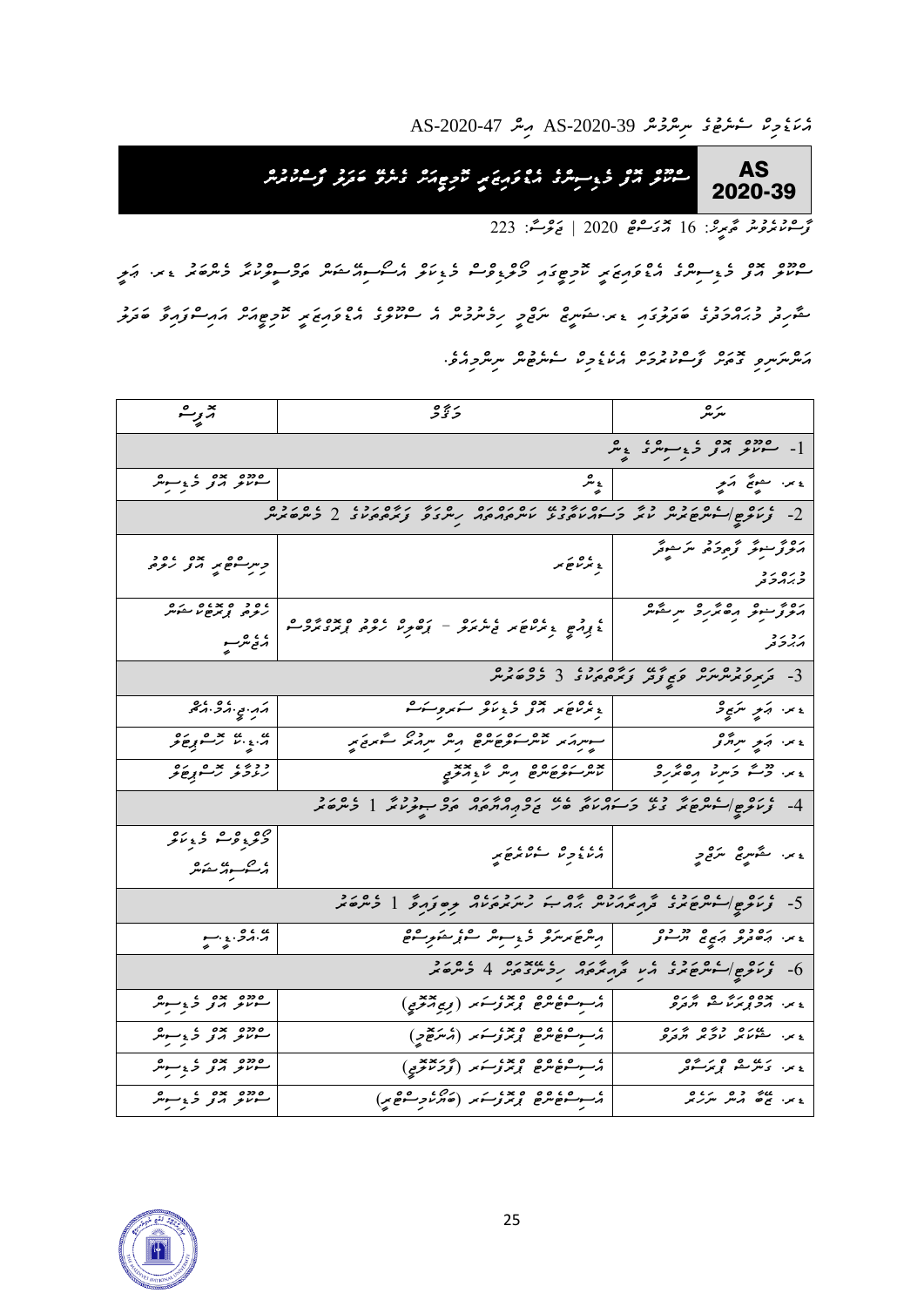AS 2020-40 *ފެކަލްޓީ އޮފް ހެލްތު ސައެންސަސްގެ ބެޗްލަރ އޮފް ފާމަސީ އަދި އެޑްވާންސްޑް ޑިޕްލޮމާ އިން ފާމަސީ ކޯސް އެކުލަވާލުމުގެ ހުއްދަދިނުމާމެދު ގޮތެއް ނިންމުން* 

*ފާސްކުރެވުނު ތާރީޚ:ް 16 އޮގަސްޓް 2020 | ޖަލްސ:ާ 223* 

*ފެކަލްޓީ އޮފް ހެލްތު ސައެންސަސްގެ "އެޑްވާންސްޑް ޑިޕްލޮމާ އިން ފާމަސީ" ކޯހާއި "ބެޗްލަރ އޮފް ފާމަސީ" ކޯހުގެ ކޯސް*  مِح مرد حرم الحرم المحركة "2021 )" كانت حادو و ره روب عام 10 مارنو و ده عام 10 مارنو من عام 10 مارنو من عام 10<br>توسر كار برابع 3 "[20] (تحركة الرحم المحرم المرح سرفر المحرم المحرم المستم المرحم المحرم المحرم المحرم المستق مر مرد دي .<br>مر مرو مرو .



*ފާސްކުރެވުނު ތާރީޚ:ް 16 އޮގަސްޓް 2020 | ޖަލްސ:ާ 223* 

*ފެކަލްޓީ އޮފް އެޑިއުކ ޝަންގެ "ޕޯސްޓްގްރެޖުއ ޓް ސެޓްފިކެޓް އިން ހަޔަރއެޑިއު ކ ޝަން" ކޯހާއި "ޕޯސްޓްގްރެޖުއ ޓް ޑިޕްލޮމާ , ס גיג ב ג*ו גם וויס גם גם ס פי גו גם ג' גם ג' גם פרי גם פי גם הס הם ג' גם ג' ג' ג' ג' ג' ג' ג' ג' ג' ג' ג' ג'<br>ג'יי, ג'ורגרג' ג' ג' עיר ב ריית פי די ג' ג' ג' ג' ג' די קי די ג' ג' ג' ג' ג' ג' ג' ג' ג' שבקצ' מי ג' ג' ג' *މި ދެ ކޯސް އެކުލަވާލުމުގެ ހުއްދަދިނުމަށް އެކެޑެމިކް ސެނެޓުގެ އަޣުލަބިއްޔަތުން ނިންމުނެވ.ެ* 

#### **Entry Requirement**

● A Bachelor's degree

#### **Language Requirement**

● *"C" pass or above in IGCSE English or Equivalent or a pass in English Language Competency or successful completion of a Bachelors degree in English medium*

AS 2020-42 عدده حدود محدود معروف الحدود حدود معدد الموسيق الموسيق الموسيق المحدود المحدود المحدود المحدود المحدود المحدود<br>المحدود المحدود المحدود المحدود المحدود المحدود المحدد المحدود المحدود المحدود المحدد المحدد المحدد المحدد الم *އެކުލަވާލުމުގެ ހުއްދަދިނުމާމެދު ގޮތެއް ނިންމުން* 

*ފާސްކުރެވުނު ތާރީޚ:ް 23 އޮގަސްޓް 2020 | ޖަލްސ:ާ 224* 

- *.1 ފެކަލްޓީ އޮފް ލޯ އެންޑް އިސްލާމިކް ސްޓަޑީޒްގެ "ބެޗްލަރ އޮފް އިމާމް އެންޑް ޚަތީބް" ކޯހުގެ ކޯސް އެޕްރުވަލް ޑޮކިއުމަންޓަށް އަންނަނިވި އިސްލާހުތައް ގެނައުމަށްފަހު އަލުން އެކެޑެމިކް ސެނެޓަށް ކޯސް ގެނައުމަށް*  سرمگرخر *و .* 
	- *1.1 ކޯހުގައި ޑިގްރީ ލެވެލްގެ އޮބްޖެކްޓިވްސް ހިމެނުން* 
		- *1.2 ކޯސް ފަށާ ތާރީޚް އިސްލާހުކުރުން*
	- *1.3 ކޯހުގެ ޓާގެޓް ގްރޫޕް އަދި އެންޓްރީ ރިކުއަރމަންޓްގައި އެޑްވާންސްޑް ސެޓްފިކެޓްގެ ބައި ހިމެނުން*

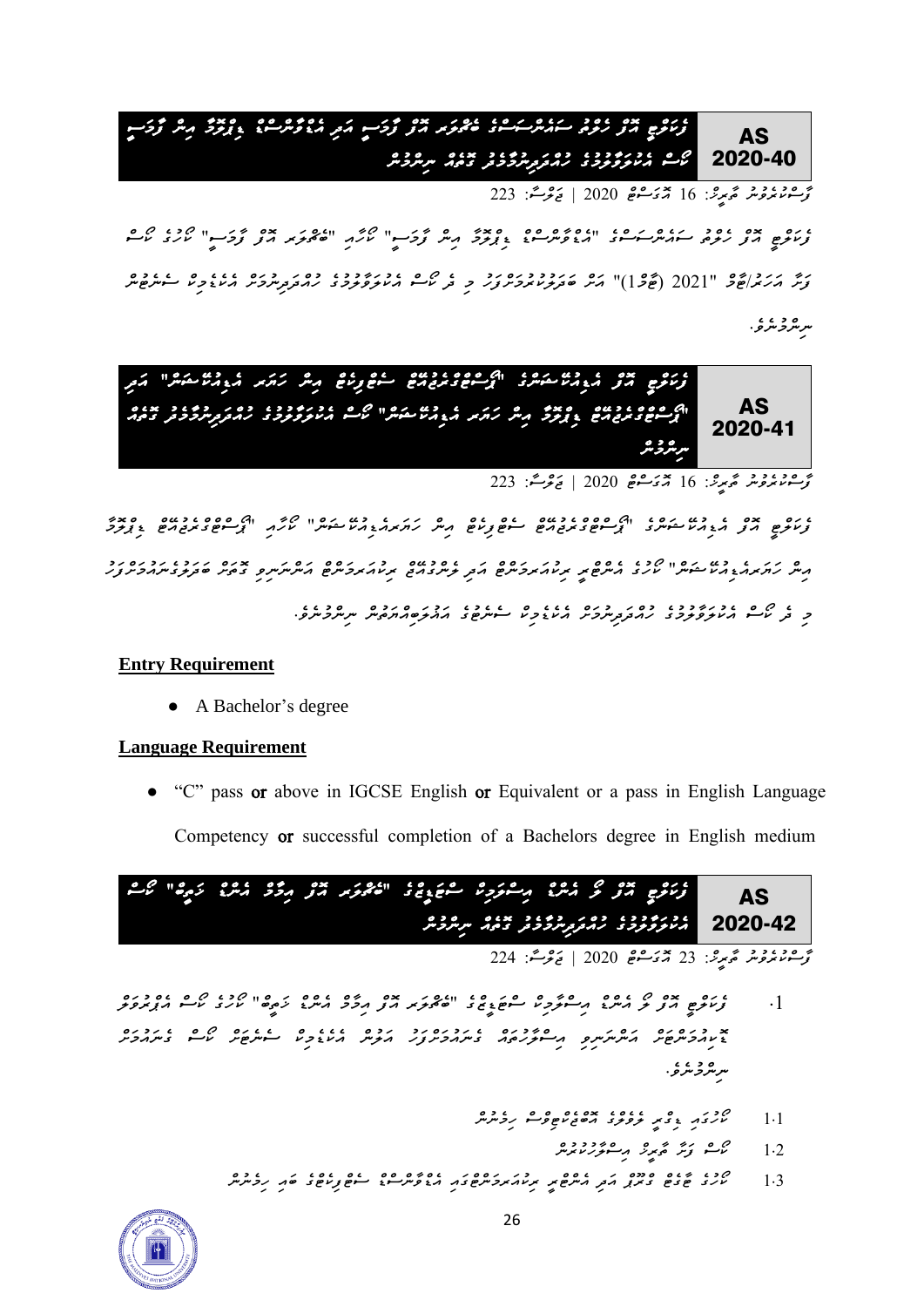AS 2020-43 *ފެކަލްޓީ އޮފް ހޮސްޕިޓެލިޓީ އެންޑް ޓޫރިޒަމް ސްޓަޑީޒްގެ އެޑްވައިޒަރީ ކޮމިޓީއަށް ގެނެވިފައިވާ ބަދަލު ފާސްކުރުން* 

*ފާސްކުރެވުނު ތާރީޚ:ް 23 އޮގަސްޓް 2020 | ޖަލްސ:ާ 224* 

*ފެކަލްޓީ އޮފް ހޮސްޕިޓެލިޓީ އެންޑް ޓޫރިޒަމް ސްޓަޑީޒްގެ އެޑްވައިޒަރީ ކޮމިޓީއަށް ގެނެވުނު 4 ބަދަލަކާއެކު އަންނަނިވި ގޮތަށް އެ ފެކަލްޓީގެ އެޑްވައިޒަރީ ކޮމިޓީ ފާސްކުރެވުނެވ.ެ*

| تهزيبه                                                                                                         | دَ ڏُڻ                                                                                                                                                                                                                                                                                                                                                                               | سرتىر                                                                                                         |  |  |  |
|----------------------------------------------------------------------------------------------------------------|--------------------------------------------------------------------------------------------------------------------------------------------------------------------------------------------------------------------------------------------------------------------------------------------------------------------------------------------------------------------------------------|---------------------------------------------------------------------------------------------------------------|--|--|--|
| $\frac{1}{\epsilon}$ -1                                                                                        |                                                                                                                                                                                                                                                                                                                                                                                      |                                                                                                               |  |  |  |
| ، ه ، دې. ه . ه .<br>د نريز کمې                                                                                | لېمبر                                                                                                                                                                                                                                                                                                                                                                                | ې ترمړ شورو                                                                                                   |  |  |  |
|                                                                                                                | $2 - 2$ , $2 - 3$ , $3 - 3$ , $3 - 3$ , $3 - 3$ , $3 - 3$ , $3 - 3$ , $3 - 3$ , $4 - 3$ , $5 - 2$                                                                                                                                                                                                                                                                                    |                                                                                                               |  |  |  |
| ڊسرڪھير مور ھير و                                                                                              | مصر و مر مصر الله عن الله                                                                                                                                                                                                                                                                                                                                                            | پەردىر سەربە                                                                                                  |  |  |  |
|                                                                                                                |                                                                                                                                                                                                                                                                                                                                                                                      | د ره رد رؤس                                                                                                   |  |  |  |
|                                                                                                                | 3- <i>באקפאייקייק פ</i> י פון היס גבור בסידים.<br>3- בא <i>קפאייקייקיק פיצוק נאקפאי</i> ז 3- ככסאייק                                                                                                                                                                                                                                                                                 |                                                                                                               |  |  |  |
| بر به <sub>م</sub> هر برسم سرده<br>تر <i>و</i> ید م                                                            | رسوره مقرر المصنوع وسوعوه وعدد                                                                                                                                                                                                                                                                                                                                                       |                                                                                                               |  |  |  |
| و د سوره ده ده ده ده د<br>برسكوهوت                                                                             |                                                                                                                                                                                                                                                                                                                                                                                      | تأريب تذكيره                                                                                                  |  |  |  |
| مەدىرە مەدەبىر مەدەب <mark></mark>                                                                             | $\overline{a}$ $\overline{a}$ $\overline{a}$ $\overline{a}$ $\overline{a}$ $\overline{a}$ $\overline{a}$ $\overline{a}$ $\overline{a}$ $\overline{a}$ $\overline{a}$ $\overline{a}$ $\overline{a}$ $\overline{a}$ $\overline{a}$ $\overline{a}$ $\overline{a}$ $\overline{a}$ $\overline{a}$ $\overline{a}$ $\overline{a}$ $\overline{a}$ $\overline{a}$ $\overline{a}$ $\overline{$ | د مندو                                                                                                        |  |  |  |
| 4- ניות פילי בעל כל מינו ובין שע כפיר בירוח בל הית עול בית בירי                                                |                                                                                                                                                                                                                                                                                                                                                                                      |                                                                                                               |  |  |  |
| $e \overset{\circ}{e} \overset{\circ}{e}$                                                                      |                                                                                                                                                                                                                                                                                                                                                                                      | ره نوره د پره د د د د د د د کار د د د کاربر د د کاربر د د کاربر د د کاربر د د د د د د د د د د د د د د د د د د |  |  |  |
| 5- יום שויים מיני יו מינים יום מינים מינים וליום מינים                                                         |                                                                                                                                                                                                                                                                                                                                                                                      |                                                                                                               |  |  |  |
| يد <sub>ىن ئ</sub> ور 29 ۋە م                                                                                  |                                                                                                                                                                                                                                                                                                                                                                                      | ره د لله جوړه .<br>دره د لله جوړه .                                                                           |  |  |  |
| י יים ליית שאב תע ל יינס ויאצים ביינסיג כי היינס ביינסיג ויינסיג ביינסיג ביינסיג ביינסיג ביינסיג ביינסיג ביינס |                                                                                                                                                                                                                                                                                                                                                                                      |                                                                                                               |  |  |  |
| ، و ، دېږې ع . د ه<br>د نورونو په                                                                              | ، <i>٥ × ٥ - ٥ م ٥ ٥ م ٥ م ٥ م ٥ م ٥ م ٥ م م ٥ م م ٥ م م ٥ م م ٥ م م ٥ م م ٥ م م ٥ م .</i><br>رخ م <i>نو</i> و ب <sub>ر</sub> ح <i>و مرح</i> و بر مرحو و مرحوم .                                                                                                                                                                                                                     | ويمو تروج                                                                                                     |  |  |  |
| ، ه ، دې.<br>د زېږې په مرگ                                                                                     |                                                                                                                                                                                                                                                                                                                                                                                      |                                                                                                               |  |  |  |
| ، ه ، د چې چې د شو                                                                                             |                                                                                                                                                                                                                                                                                                                                                                                      |                                                                                                               |  |  |  |
| 9.69.80.00                                                                                                     |                                                                                                                                                                                                                                                                                                                                                                                      |                                                                                                               |  |  |  |

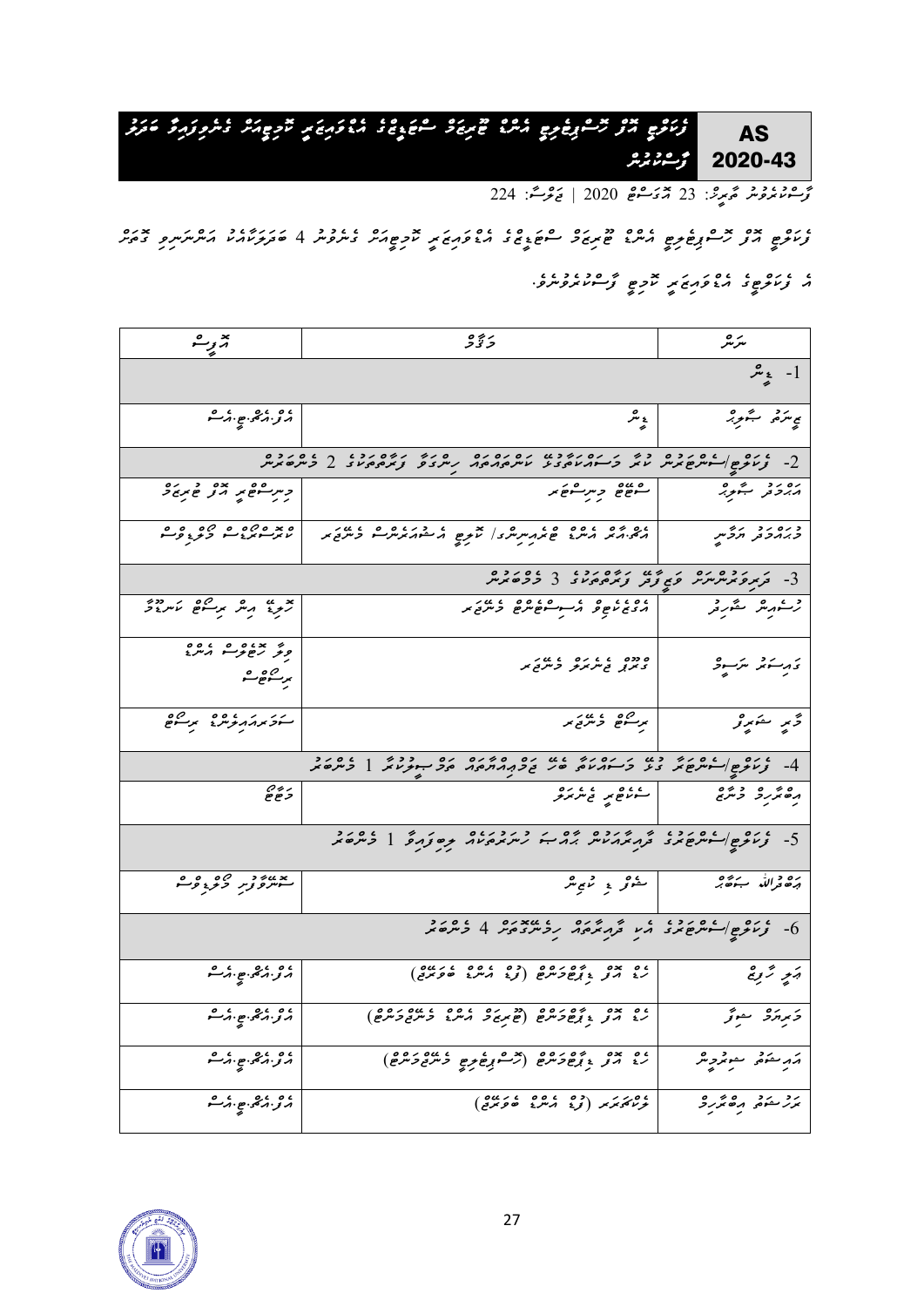AS 2020-44 *ފެކަލްޓީ އޮފް އާޓްސްގެ "މާސްޓަރ އޮފް ދިވެހި ލެންގުވިޖު އެންޑް ކަލްޗަރ" ކޯހުގެ މުއްދަތު 1*  <mark>/ ﻣ</mark>َﺮَﻳُﺮَﻣُ ﻣَﺮِﺩﺩﺩﺩﺩ ﺩ ﻣﻪ ﺩ ﻣﻮﺭ ﻣﺮﻣﺮﺩ ﻣﺮ

*ފާސްކުރެވުނު ތާރީޚ:ް 23 އޮގަސްޓް 2020 | ޖަލްސ:ާ 224* 

*ފެކަލްޓީ އޮފް އާޓްސްގެ " މާސްޓަރ އޮފް ދިވެހި ލެންގުވިޖު އެންޑް ކަލްޗަރ*" *ކޯހުގެ ލެންގުއޭޖް ކްރައިޓީރިއާ އަންނަނިވި ގޮތަށް އިސްލާހުކުރުމަށްފަހު ކޯހުގެ މުއްދަތު* 1 *އަހަރަށް ބަދަލުކުރުގެ ހުއްދަ އެކެޑެމިކް ސެނެޓުން ދިނުމަށް ނިންމުނެވެ* .

● Certified Proficiency in Dhivehi Language (SSC Dhivehi pass or Equivalent)

AS 2020-45 م ره بده بره مع مع ده المده مع مع المركز المده المدين المدين المستمر المستمر المستمر المستمر المستمر المستمر ال حز، سرش " المحركة مع حيم المحركة المحركة المحركة المحركة المحركة عن المحركة المحركة المحركة المحركة المحركة الم *ބަދަލުކުރުމާމެދު ގޮތެއް ނިންމުން* 

ر<br>تۇسىرىمروش مەيرى: 23 مەيكىش 2020 | <sub>تى</sub>رىمىتى: 224

*ފެކަލްޓީ އޮފް އާޓްސްގެ "ބެޗްލަރ އޮފް އާޓްސް )ލައިބްރަރީ އެންޑް އިންފޮމ ޝަން ސަރވިސަސް(" ކޯހުގެ ކޯސް އެޕްރުވަލް ފޯމުގެ ޢިމްލާ ކުށްތައް ރަނގަޅުކޮށ،ް ކޯހުގެ ލެވެލް އިސްލާހުކުރުމަށްފަހު ކޯހުގެ ނަން "ބެޗްލަރ އޮފް އާޓްސް )ލައިބްރަރީ އެންޑް އިންފޮމ ޝަން މެނ ޖްމަންޓް(" އަށް ބަދަލުކުރުމުގެ ހުއްދަދިނުމަށް އެކެޑެމިކް ސެނެޓުން ނިންމުނެވ.ެ* 

AS <mark>2020-46 | *ﻣ*ﺜﺮﮐﯘﻧﯘﺩ ﺋﯘﻣﺮﯨ</mark>ﺮﮔﯜﻧﺮ <del>ﺗ</del>ﯘﻣﯩ ﺳﯩﺮﮔﯩ *ފެކަލްޓީ އޮފް އެންޖިނިއަރިންގ ، ސައެންސް އެންޑް ޓެކްނޮލޮޖީގެ " ޑިޕްލޮމާ އިން ސައެންސް " ކޯސް* 

*ފާސްކުރެވުނު ތާރީޚ:ް 23 އޮގަސްޓް 2020 | ޖަލްސ:ާ 224* 

*ފެކަލްޓީ އޮފް އިންޖިނިއަރިންގ، ސައިންސް އެންޑް ޓެކްނޮލޮޖީގެ "ޑިޕްލޮމާ އިން ސައިންސް" ކޯހުގެ ލެންގުއ ޖް ރިކުއަރމަންޓް އަންނަނިވި ގޮތަށް ބަދަލުކުރުމަށްފަހު ކޯސް ފާސްކުރުމަށް އެކެޑެމިކް ސެނެޓުން ނިންމިއެވ.ެ* 

Certified proficiency in English (GCE O' level/ IGCSE English pass/ MNU English Language Competency Test) or equivalent

*ސްކޫލް އޮފް މެޑިސިންގެ އެޑްވައިޒަރީ ކޮމިޓީއަށް ގެނެވ ބަދަލު ފާސްކުރުން* 

AS 2020-47

*ފާސްކުރެވުނު ތާރީޚ:ް 23 އޮގަސްޓް 2020 | ޖަލްސ:ާ 224* 

*ސްކޫލް އޮފް މެޑިސިންގެ އެޑްވައިޒަރީ ކޮމިޓީގައި މޯލްޑިވްސް މެޑިކަލް އެސޯސިއ ޝަން ތަމްސީލްކުރާ މެންބަރު ޑރ. ޢަލީ ޝާހިދު މުޙައްމަދުގެ ބަދަލުގައި ޑރ.ޝަނީޒް ނަޖްމީ ހިމެނުމުން އެ ސްކޫލްގެ އެޑްވައިޒަރީ ކޮމިޓީއަށް އައިސްފައިވާ ބަދަލު އަންނަނިވި ގޮތަށް ފާސްކުރުމަށް އެކެޑެމިކް ސެނެޓުން ނިންމިއެވ.ެ*